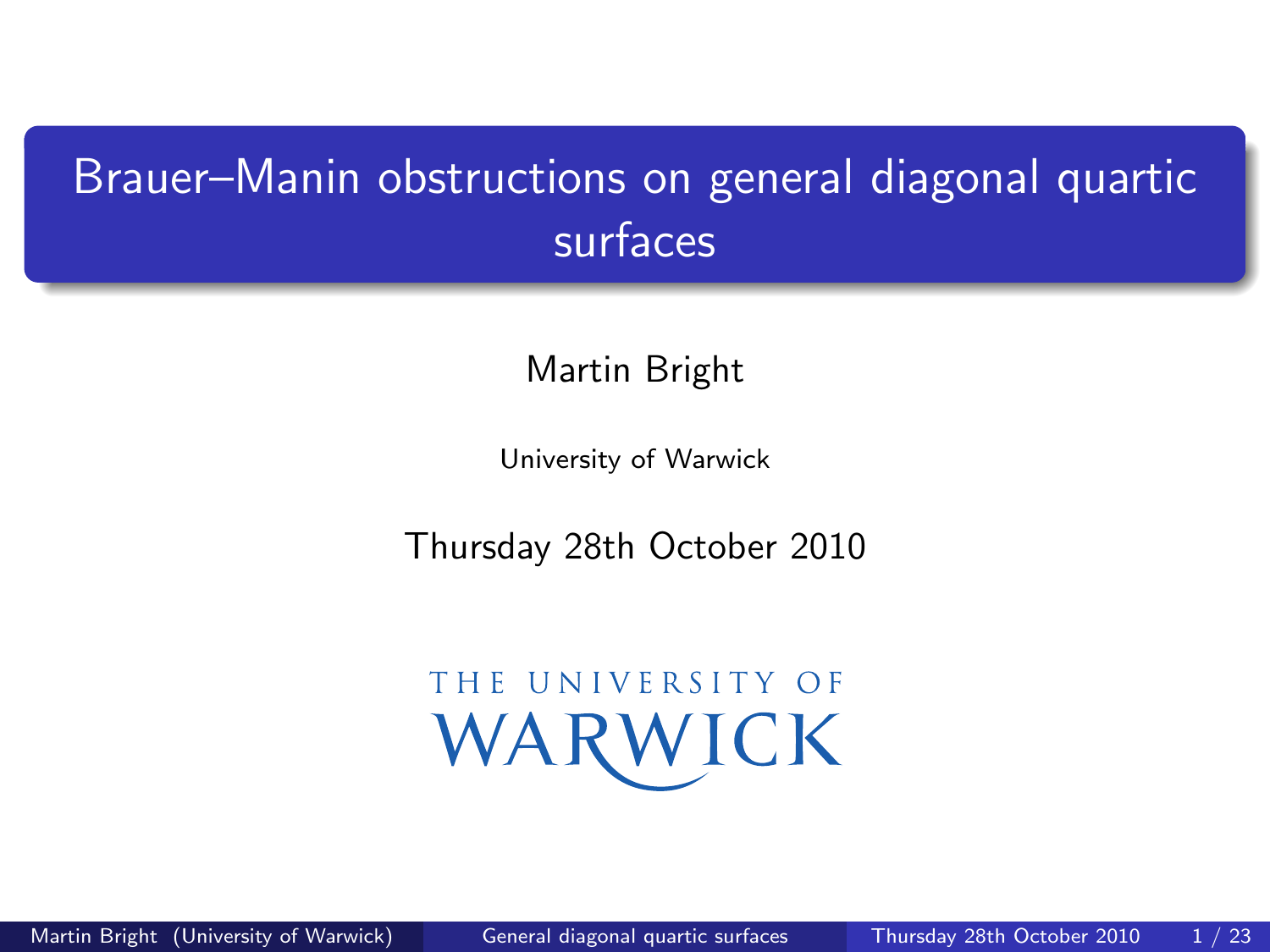## **Outline**



#### **[Introduction](#page-2-0)**

- [Diagonal quartic surfaces](#page-2-0)
- **•** [Some statistics](#page-5-0)
- **[The Brauer–Manin obstruction](#page-11-0)**

[The main theorem](#page-15-0)

### [Proof of the theorem](#page-17-0)

- [Outline of the proof](#page-17-0)
- [The transcendental Brauer group](#page-21-0)
- [The algebraic Brauer group](#page-24-0)
- [Evaluating the obstruction](#page-35-0)

### **[Examples and complements](#page-55-0)**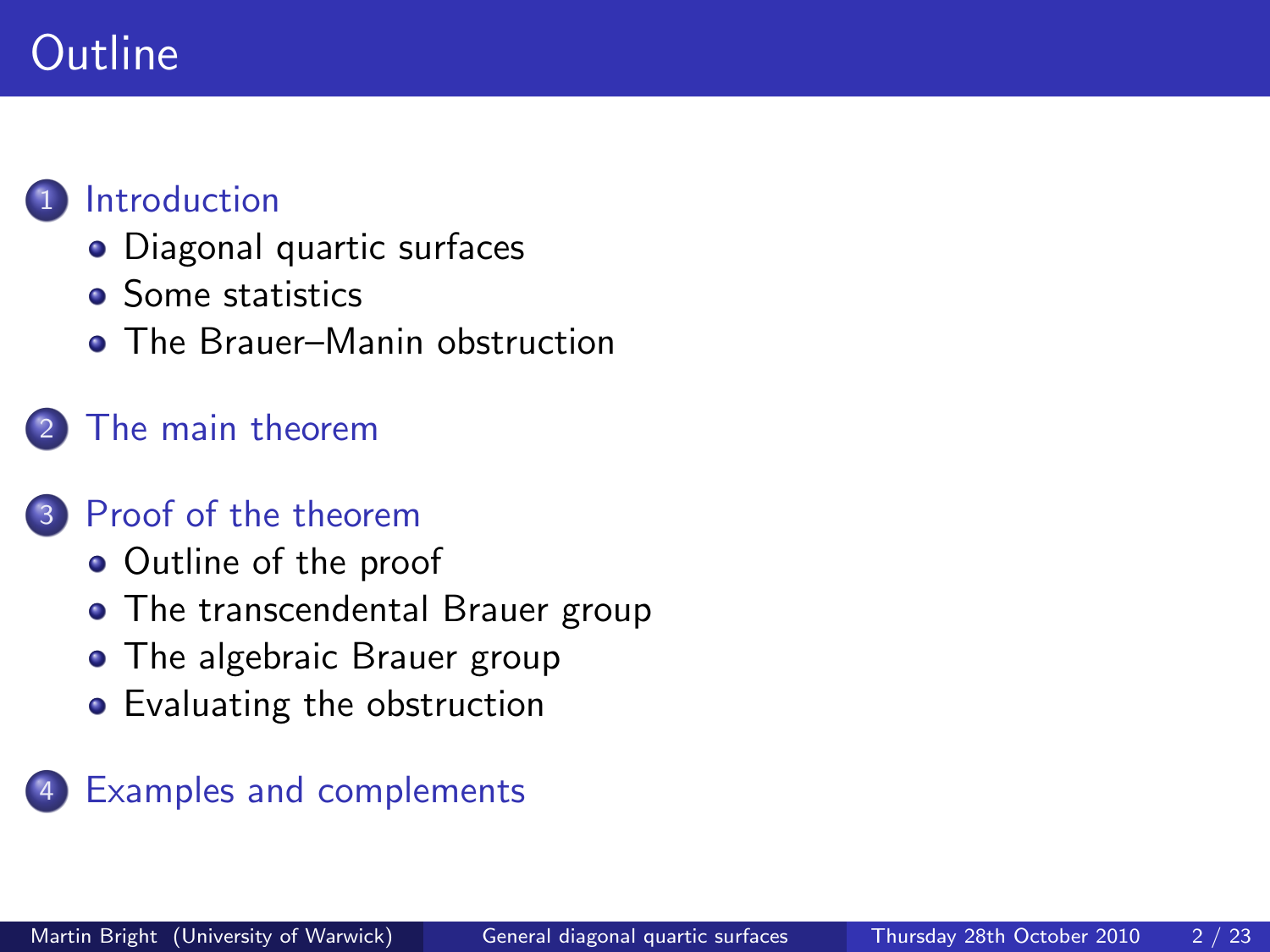A diagonal quartic surface is a smooth surface  $X\subset \mathbb{P}^3_\mathbb{O}$  defined by an equation of the form

<span id="page-2-0"></span>
$$
a_0X_0^4 + a_1X_1^4 + a_2X_2^4 + a_3X_3^4 = 0
$$

where  $a_0$ ,  $a_1$ ,  $a_2$ ,  $a_3 \in \mathbb{Q}$ .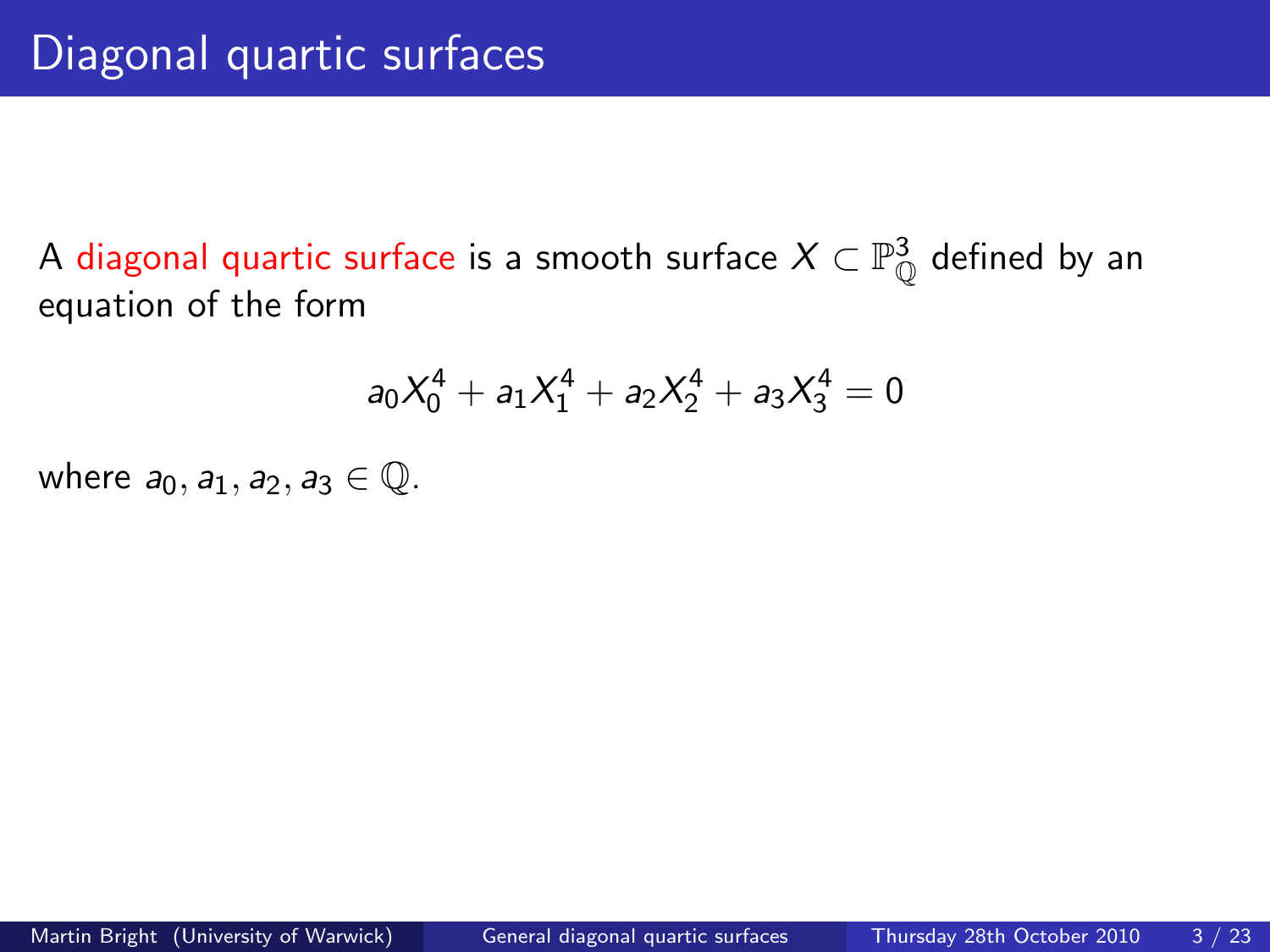A diagonal quartic surface is a smooth surface  $X\subset \mathbb{P}^3_\mathbb{O}$  defined by an equation of the form

$$
a_0X_0^4 + a_1X_1^4 + a_2X_2^4 + a_3X_3^4 = 0
$$

where  $a_0, a_1, a_2, a_3 \in \mathbb{Q}$ . We can assume that the  $a_i$  all lie in  $\mathbb{Z}$  and have no common factor, and that none of them is divisible by a fourth power.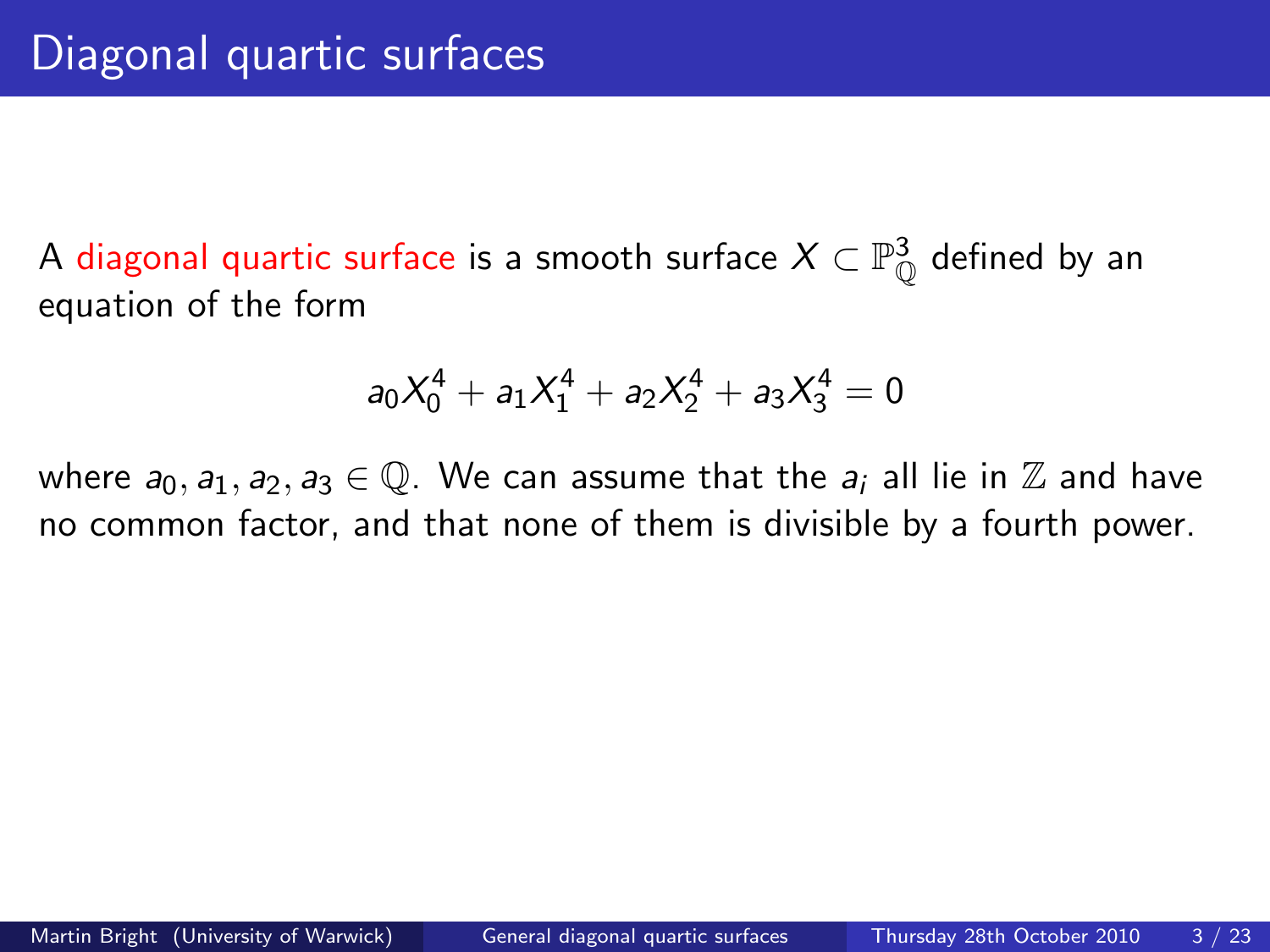A diagonal quartic surface is a smooth surface  $X\subset \mathbb{P}^3_\mathbb{O}$  defined by an equation of the form

$$
a_0X_0^4 + a_1X_1^4 + a_2X_2^4 + a_3X_3^4 = 0
$$

where  $a_0, a_1, a_2, a_3 \in \mathbb{Q}$ . We can assume that the  $a_i$  all lie in  $\mathbb{Z}$  and have no common factor, and that none of them is divisible by a fourth power. Diagonal quartic surfaces are K3 surfaces. Among K3 surfaces, diagonal quartics are convenient for numerical experiments because their geometry is straightforward: for example, there are 48 straight lines contained in  $X$ which generate Pic  $\bar{X}\cong \mathbb{Z}^{20}$ .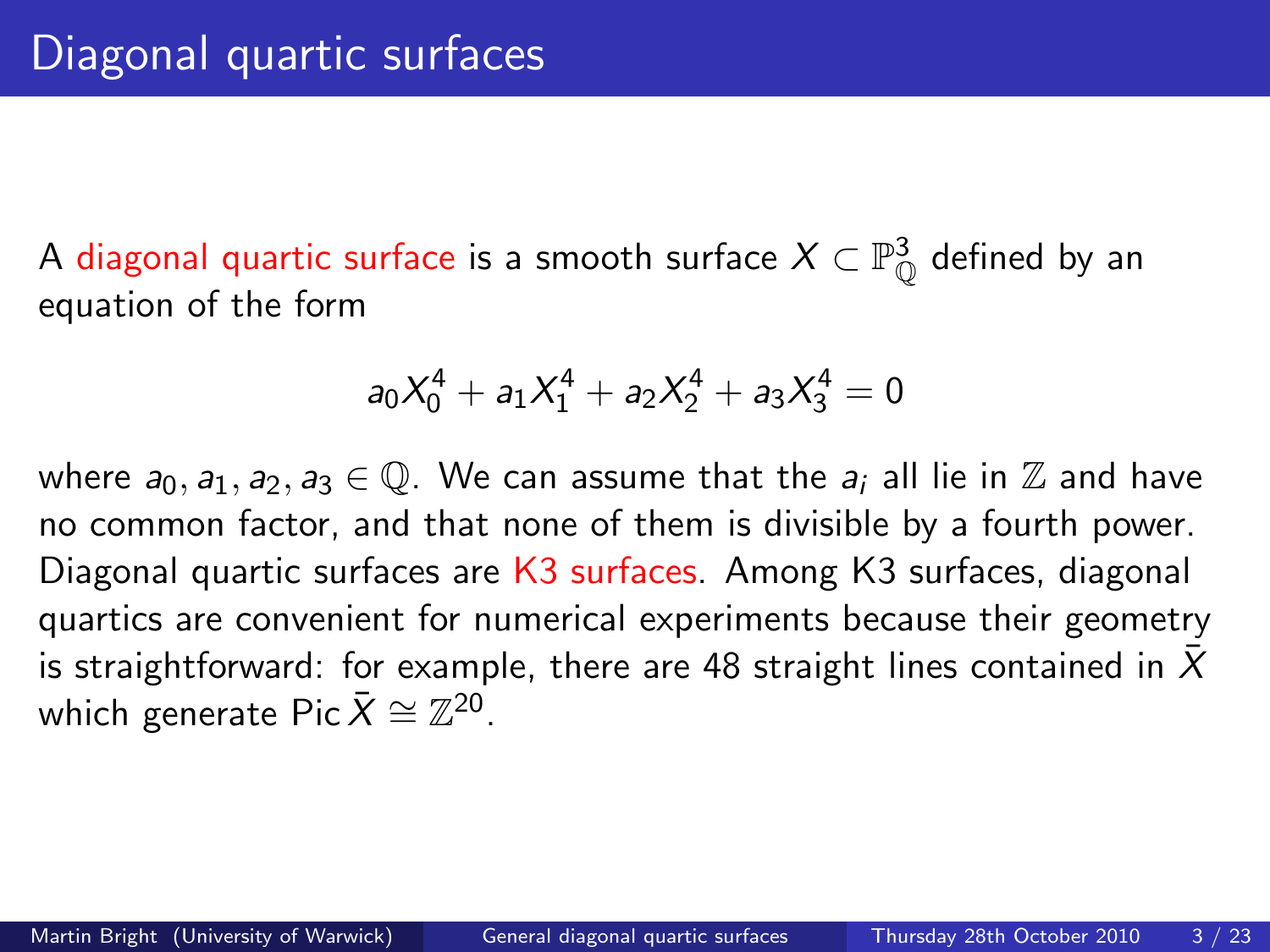<span id="page-5-0"></span>There are  $6714$  diagonal quartic surfaces with  $a_0$ ,  $a_1$  positive and  $a_2$ ,  $a_3$ negative, and  $1 \leq |a_0|, |a_1|, |a_2|, |a_3| \leq 15$ .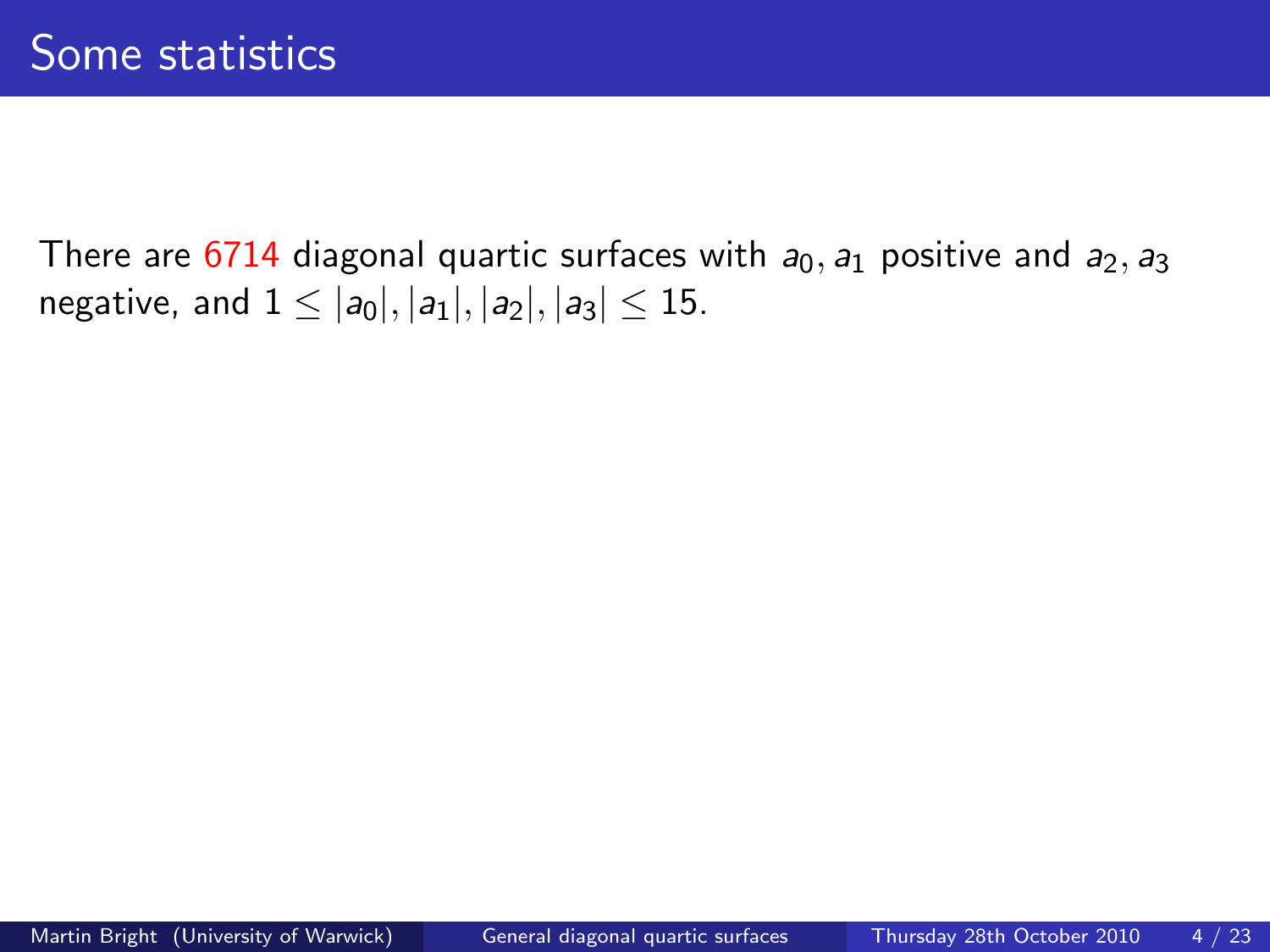There are 6714 diagonal quartic surfaces with  $a_0$ ,  $a_1$  positive and  $a_2$ ,  $a_3$ negative, and  $1 \leq |a_0|, |a_1|, |a_2|, |a_3| \leq 15$ .

• Of these, 2810 are everywhere locally soluble.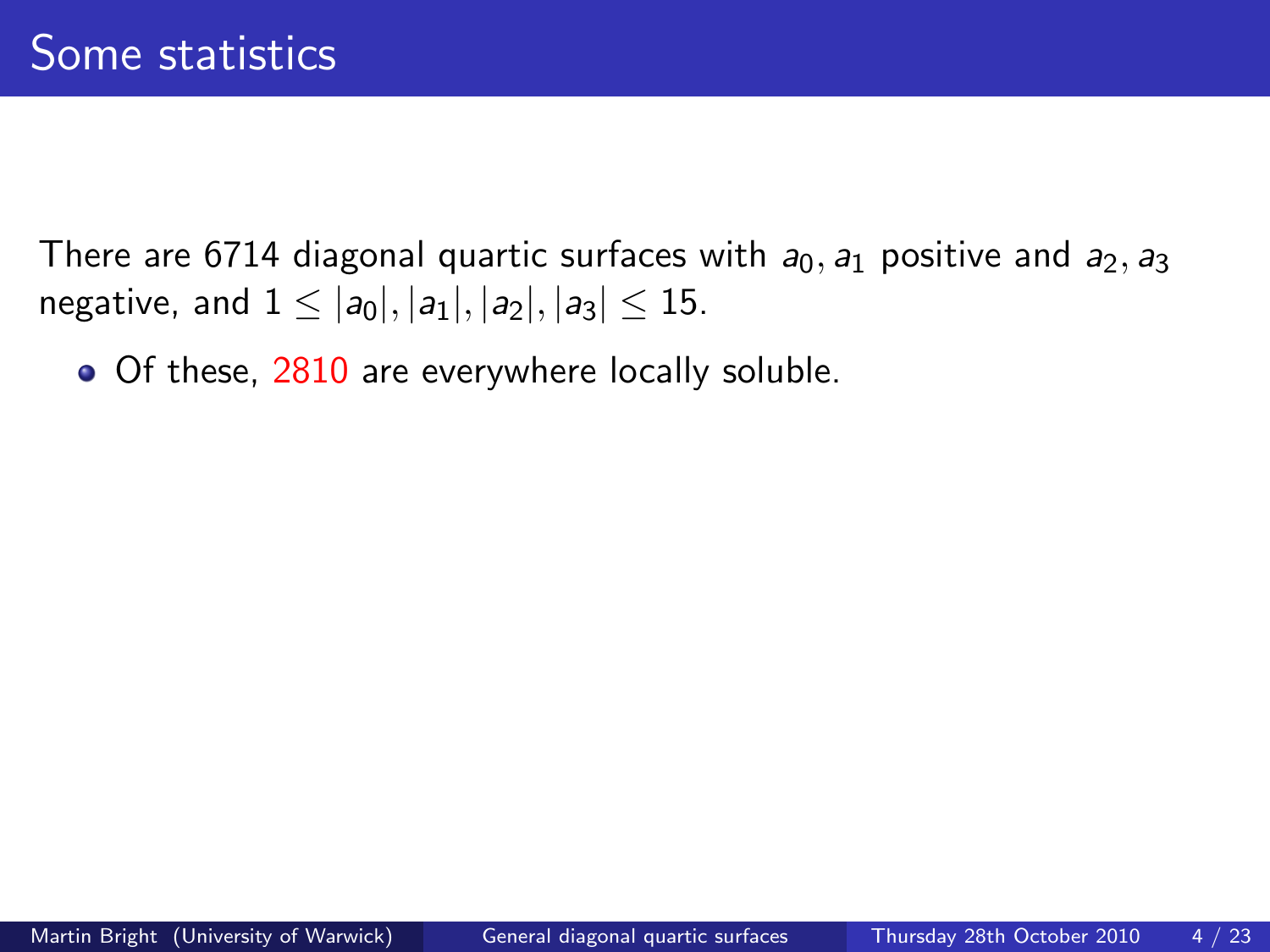There are 6714 diagonal quartic surfaces with  $a_0$ ,  $a_1$  positive and  $a_2$ ,  $a_3$ negative, and  $1 \leq |a_0|, |a_1|, |a_2|, |a_3| \leq 15$ .

- Of these, 2810 are everywhere locally soluble.
- Of the everywhere locally soluble ones, 276 have no rational point of height  $< 10$ .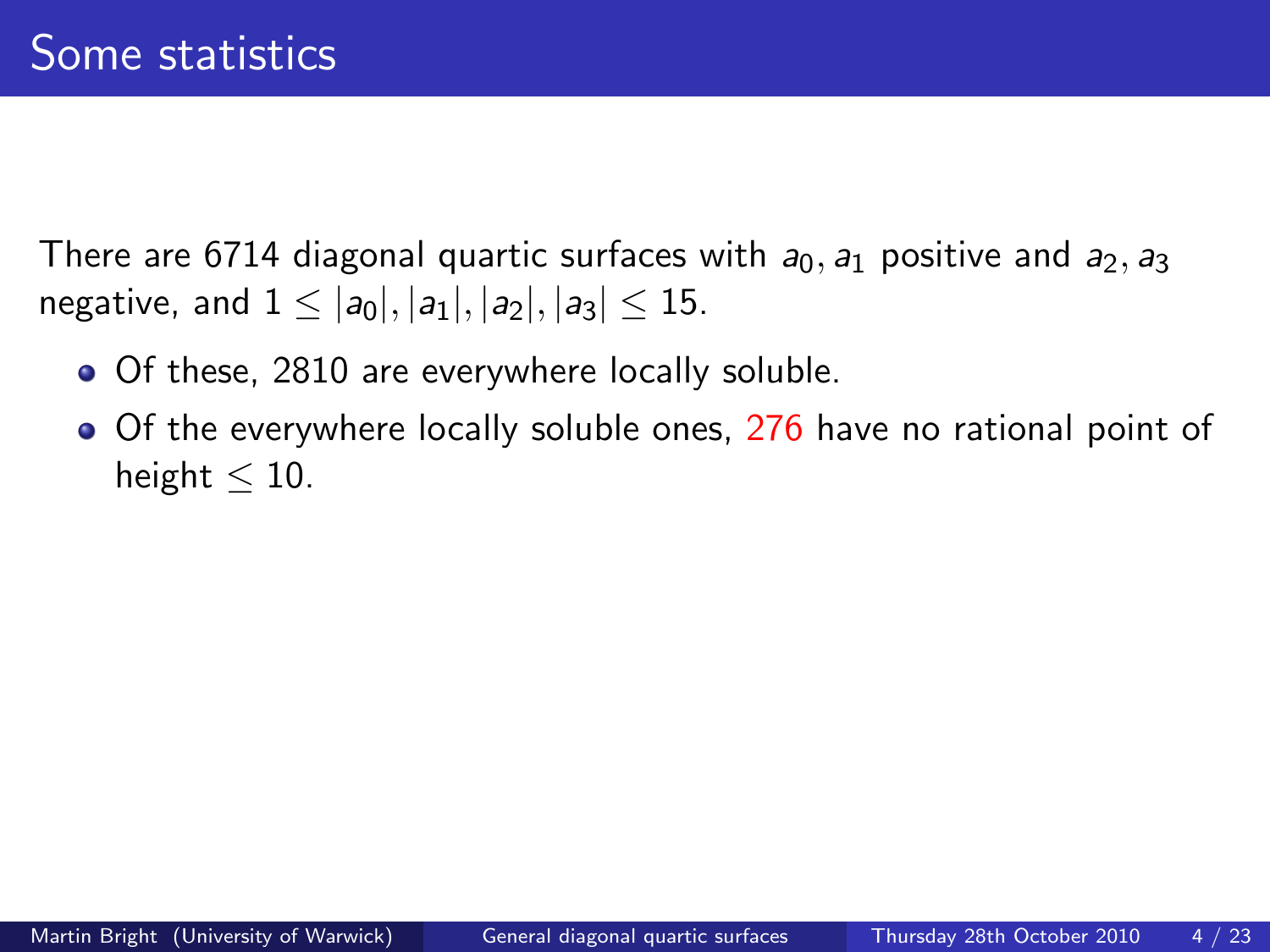There are 6714 diagonal quartic surfaces with  $a_0$ ,  $a_1$  positive and  $a_2$ ,  $a_3$ negative, and  $1 < |a_0|, |a_1|, |a_2|, |a_3| < 15$ .

- Of these, 2810 are everywhere locally soluble.
- Of the everywhere locally soluble ones, 276 have no rational point of height  $< 10$ .
- Pinch, 1987: 198 have no rational point of small height (searched up to height 300 in most cases, 1000 in a few).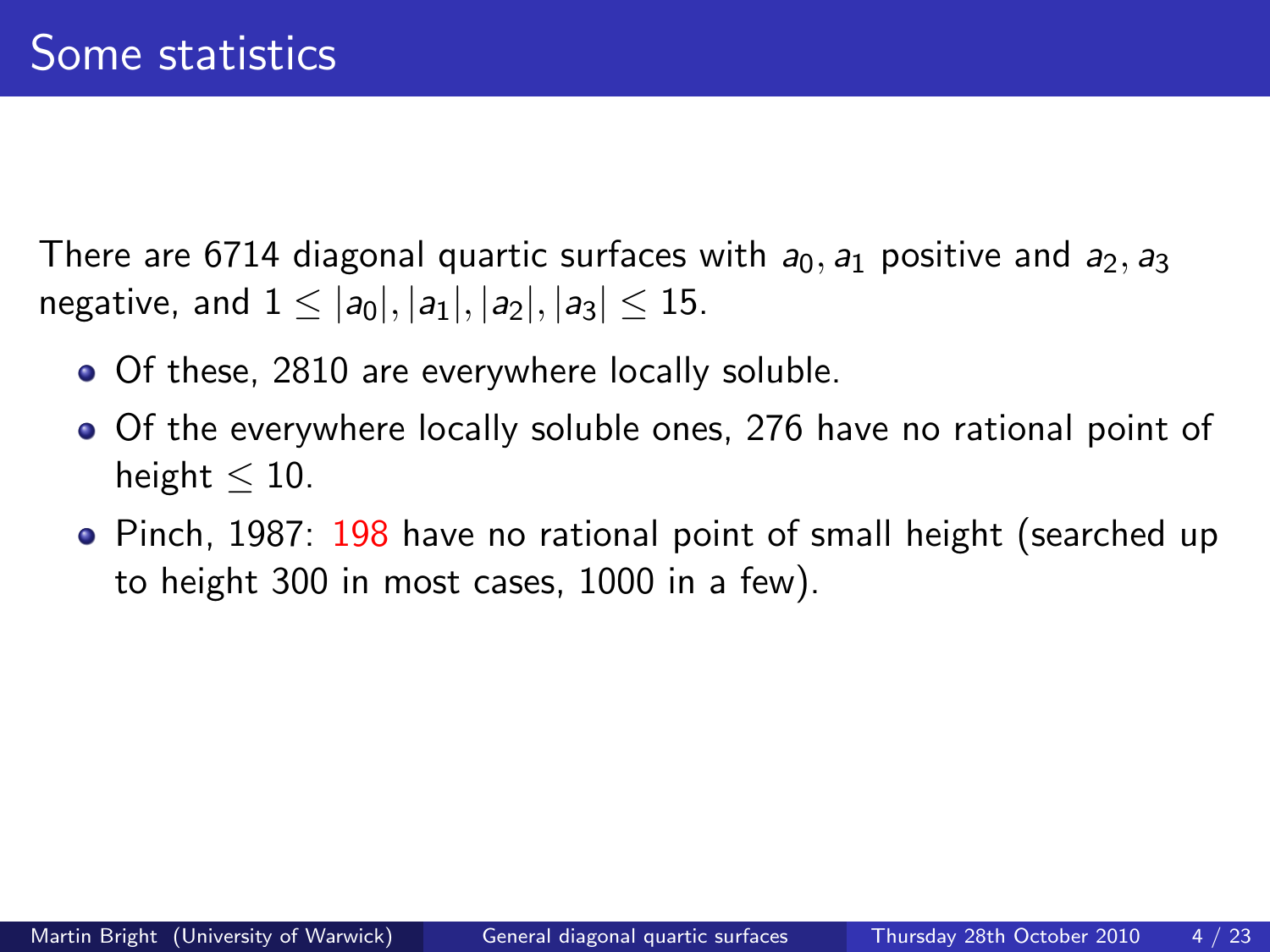There are 6714 diagonal quartic surfaces with  $a_0$ ,  $a_1$  positive and  $a_2$ ,  $a_3$ negative, and  $1 < |a_0|, |a_1|, |a_2|, |a_3| < 15$ .

- Of these, 2810 are everywhere locally soluble.
- Of the everywhere locally soluble ones, 276 have no rational point of height  $< 10$ .
- Pinch, 1987: 198 have no rational point of small height (searched up to height 300 in most cases, 1000 in a few).
- Bright, 2002: 177 have no rational point of height  $\leq 10^4$ .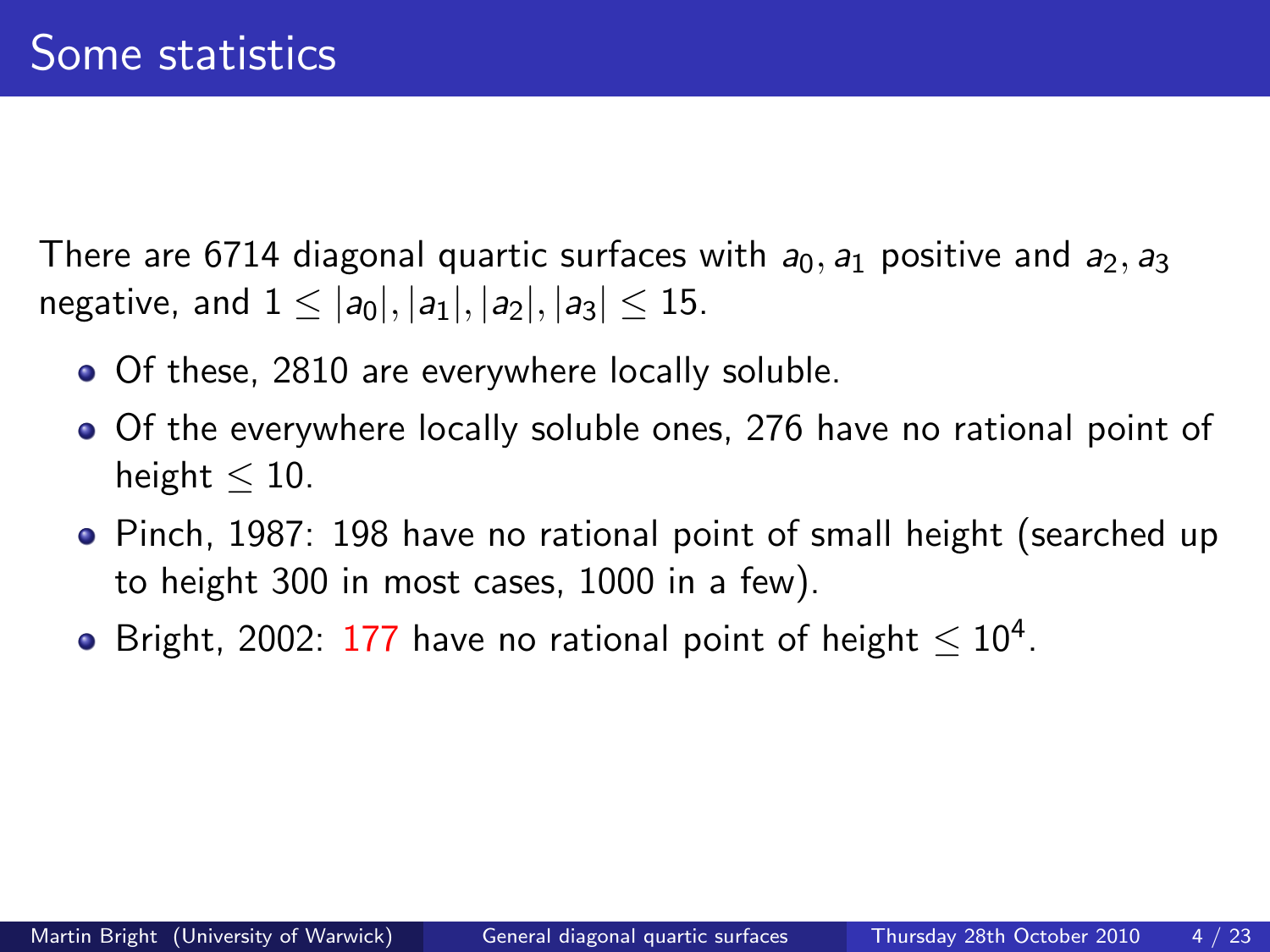There are 6714 diagonal quartic surfaces with  $a_0$ ,  $a_1$  positive and  $a_2$ ,  $a_3$ negative, and  $1 < |a_0|, |a_1|, |a_2|, |a_3| < 15$ .

- Of these, 2810 are everywhere locally soluble.
- Of the everywhere locally soluble ones, 276 have no rational point of height  $< 10$ .
- Pinch, 1987: 198 have no rational point of small height (searched up to height 300 in most cases, 1000 in a few).
- Bright, 2002: 177 have no rational point of height  $\leq 10^4$ .
- Elsenhans, 2010: 130 have no rational point of height  $\leq 10^7$ .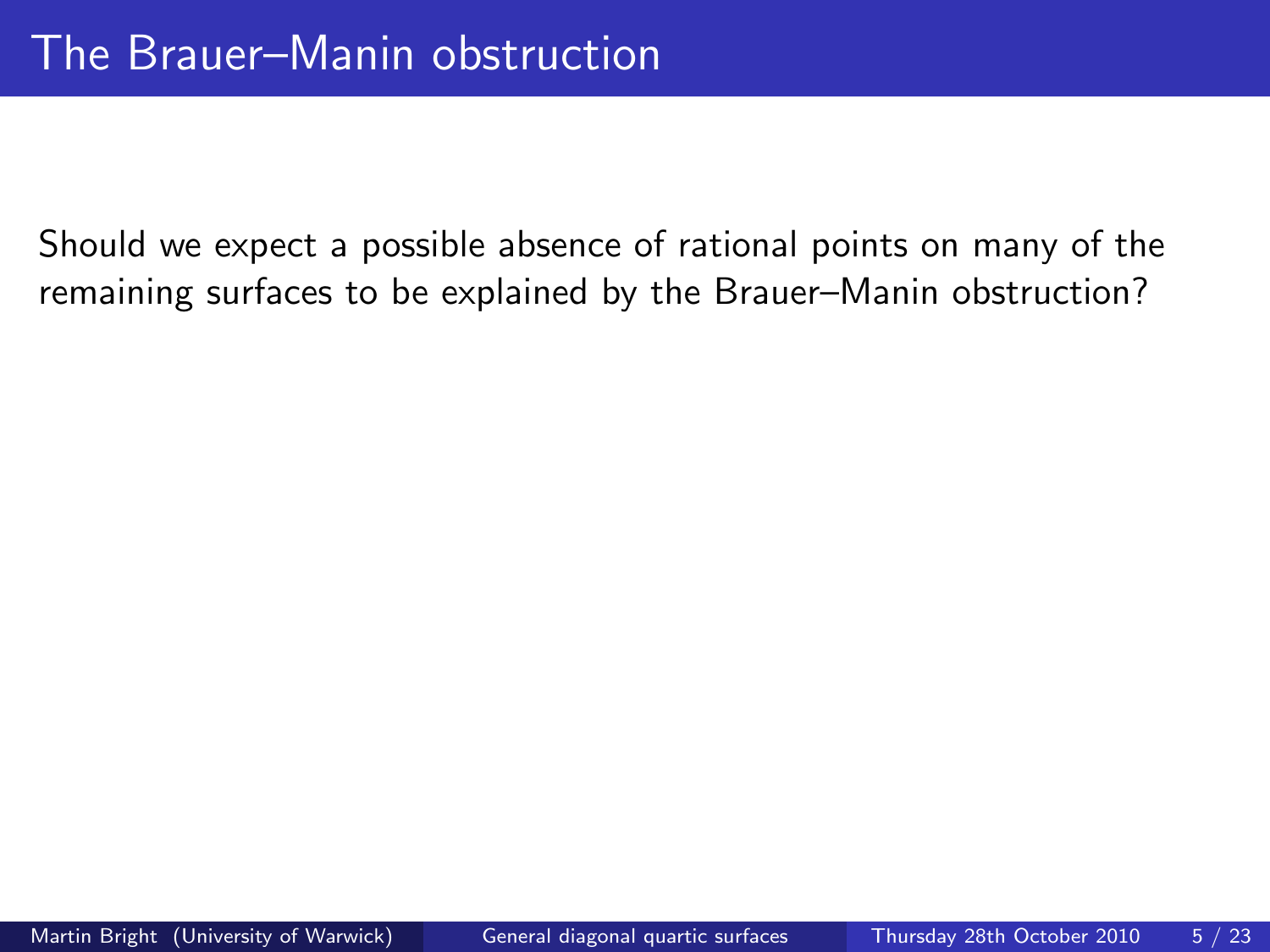• In individual cases, the abstract structure of the algebraic Brauer group is straightforward to compute, using the isomorphism  $\mathsf{Br}_1\, X/\,\mathsf{Br}\, \mathbb{Q} \cong \mathrm{H}^1(\mathbb{Q},\mathsf{Pic}\, \bar X).$  Writing down Azumaya algebras and computing the obstruction is harder, but possible.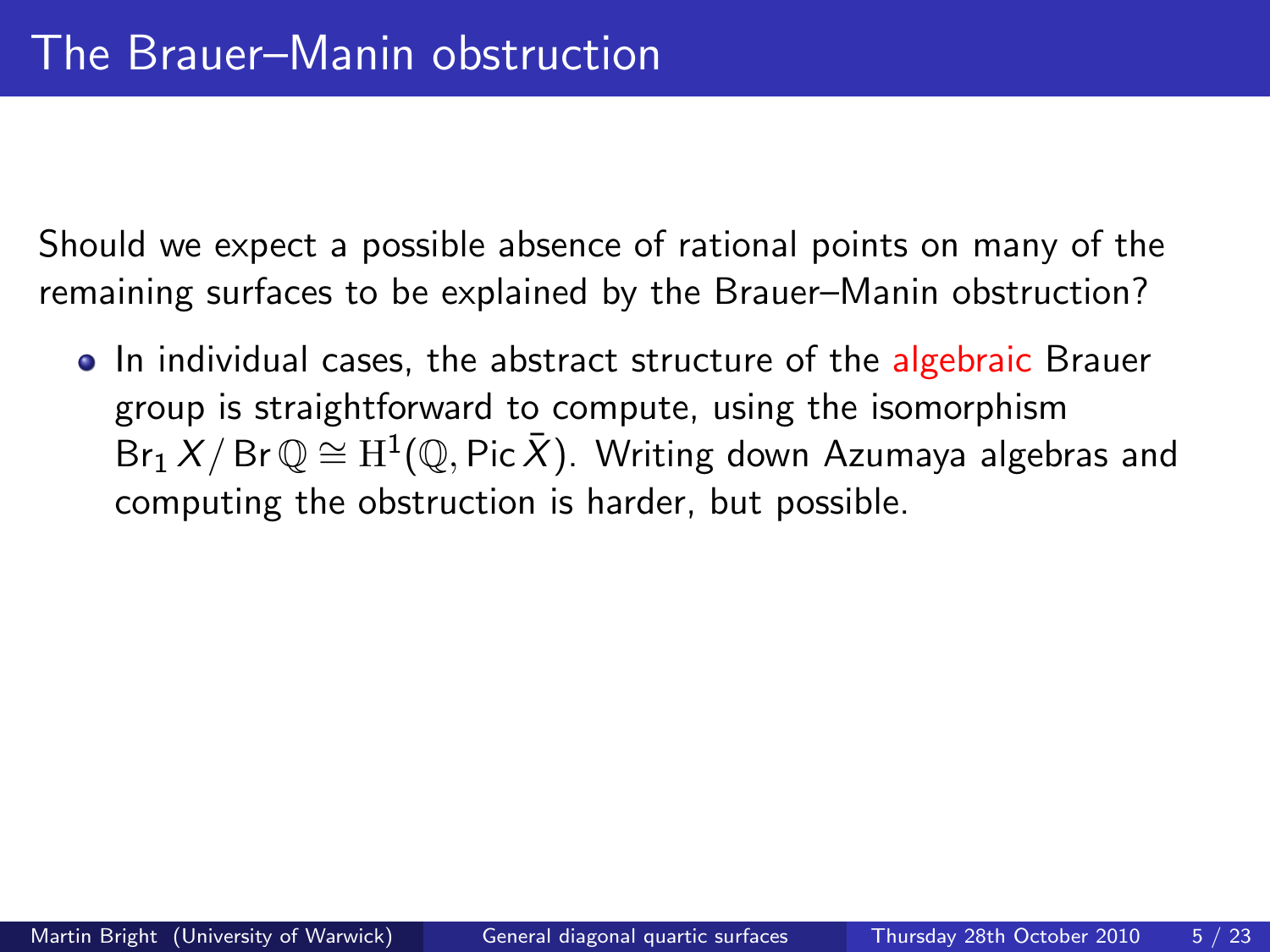- In individual cases, the abstract structure of the algebraic Brauer group is straightforward to compute, using the isomorphism  $\mathsf{Br}_1\, X/\,\mathsf{Br}\, \mathbb{Q} \cong \mathrm{H}^1(\mathbb{Q},\mathsf{Pic}\, \bar X).$  Writing down Azumaya algebras and computing the obstruction is harder, but possible.
- There is also the possibility of an obstruction coming from the transcendental part of the Brauer group (Ieronymou).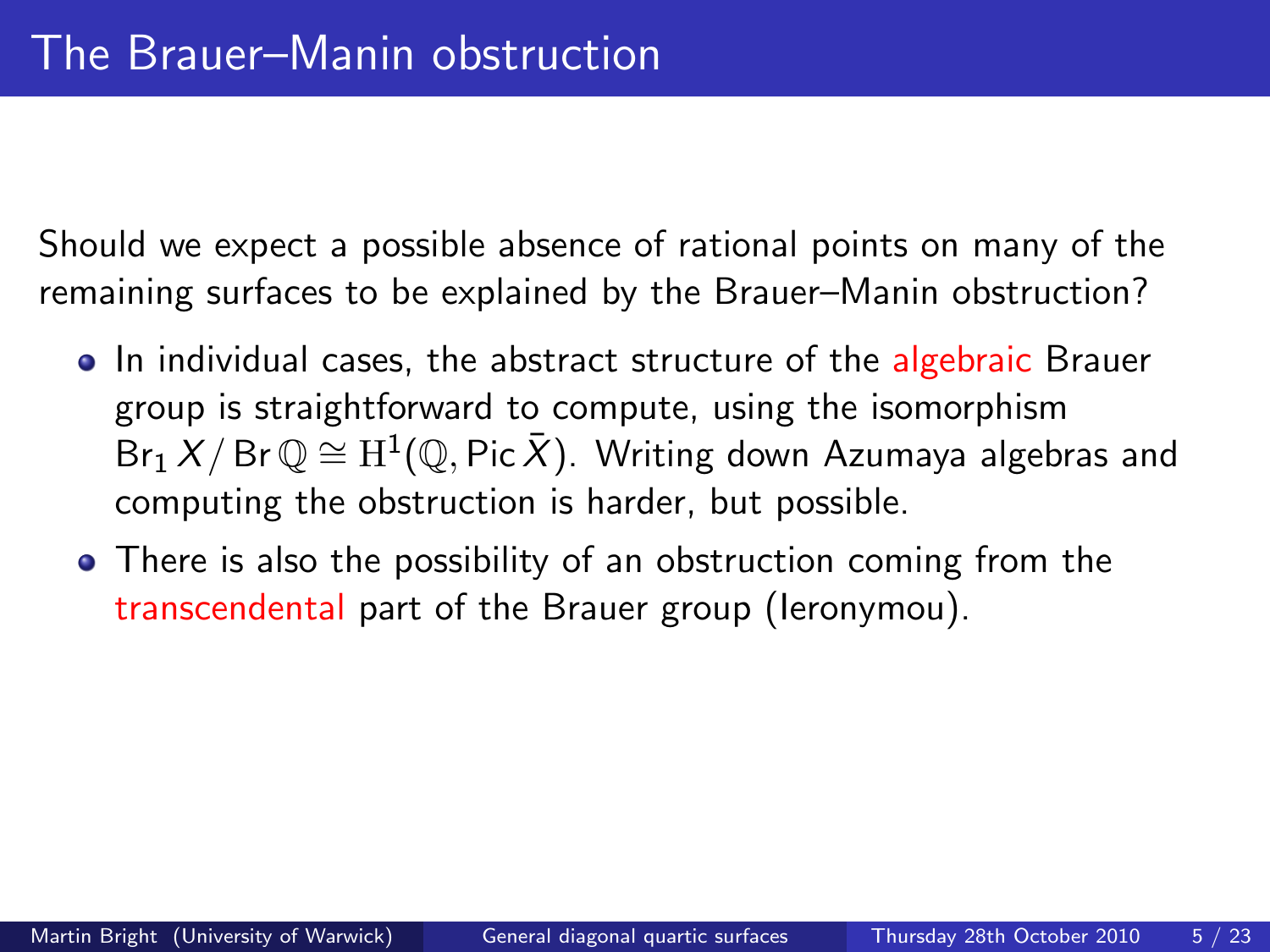- In individual cases, the abstract structure of the algebraic Brauer group is straightforward to compute, using the isomorphism  $\mathsf{Br}_1\, X/\,\mathsf{Br}\, \mathbb{Q} \cong \mathrm{H}^1(\mathbb{Q},\mathsf{Pic}\, \bar X).$  Writing down Azumaya algebras and computing the obstruction is harder, but possible.
- There is also the possibility of an obstruction coming from the transcendental part of the Brauer group (Ieronymou).
- What can we say about the Brauer group and the Brauer–Manin obstruction "in general"?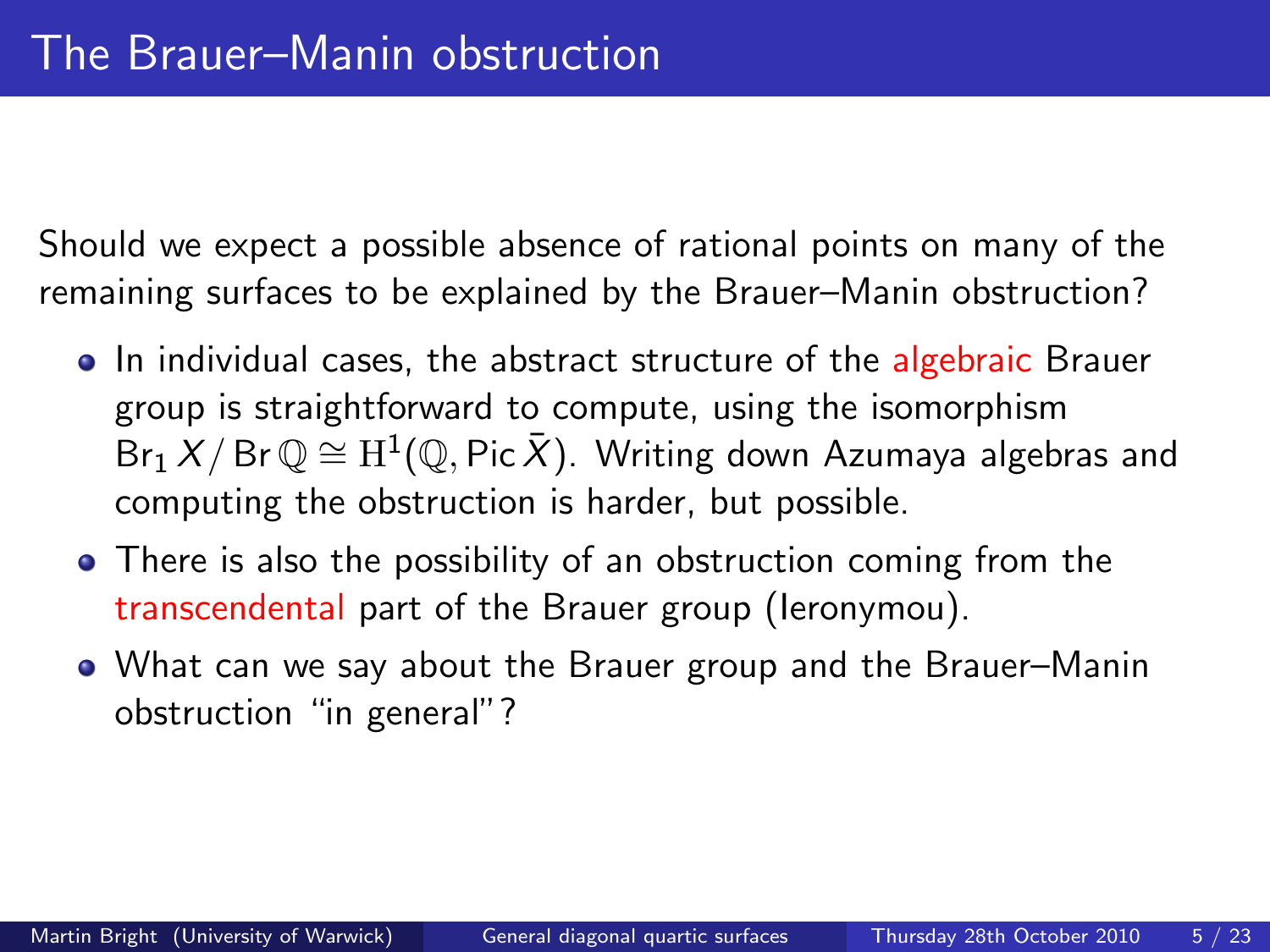#### Theorem

<span id="page-15-0"></span>Let  $X$  be a diagonal quartic surface, and let  $H$  be the subgroup of  $\mathbb{Q}^{\times}/(\mathbb{Q}^{\times})^4$  generated by  $-1$ , 4 and the quotients a $_i/a_j.$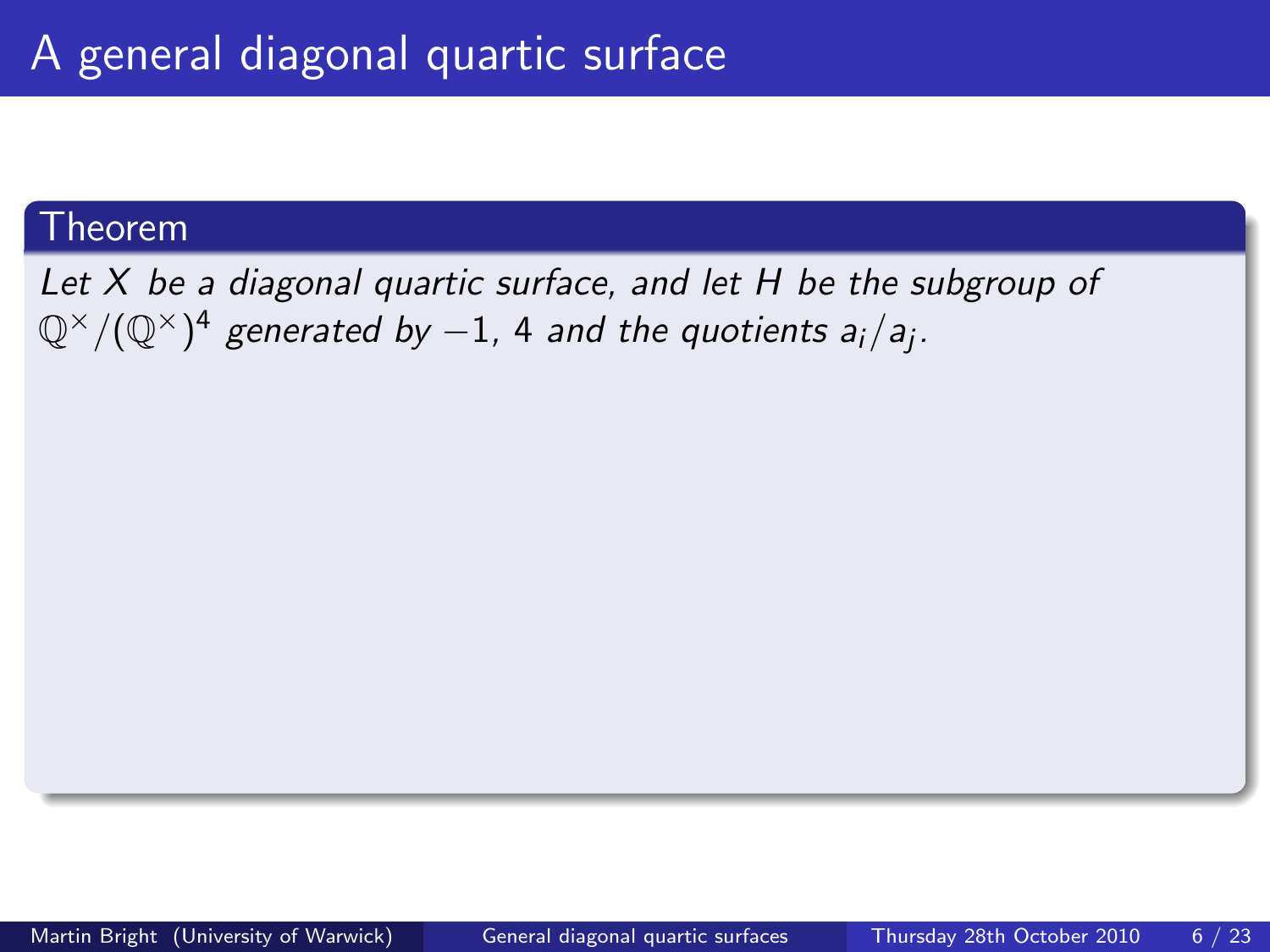#### Theorem

Let  $X$  be a diagonal quartic surface, and let  $H$  be the subgroup of  $\mathbb{Q}^{\times}/(\mathbb{Q}^{\times})^4$  generated by  $-1$ , 4 and the quotients a $_i/$ a $_j$ . Suppose that:

 $\bullet X(\mathbb{Q}_{\nu}) \neq \emptyset$  for all places v of  $\mathbb{Q}$ ;

Then Br  $X/Br \mathbb{Q}$  has order 2, and there is no Brauer–Manin obstruction to the existence of rational points on X.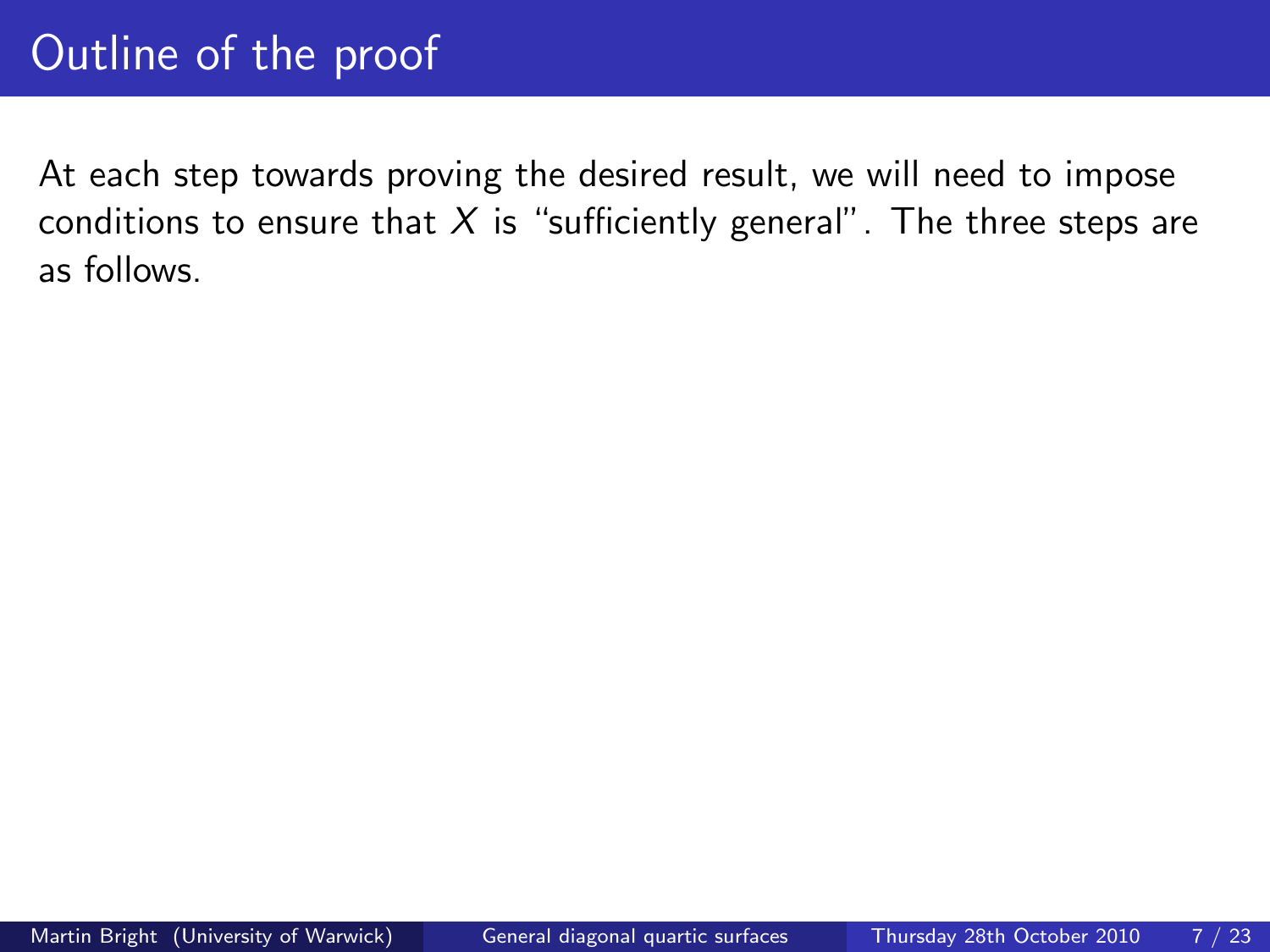<sup>1</sup> Show that there is no transcendental obstruction: use the criterion of Ieronymou, Skorobogatov and Zarhin to ensure that Br  $X = Br_1 X$ .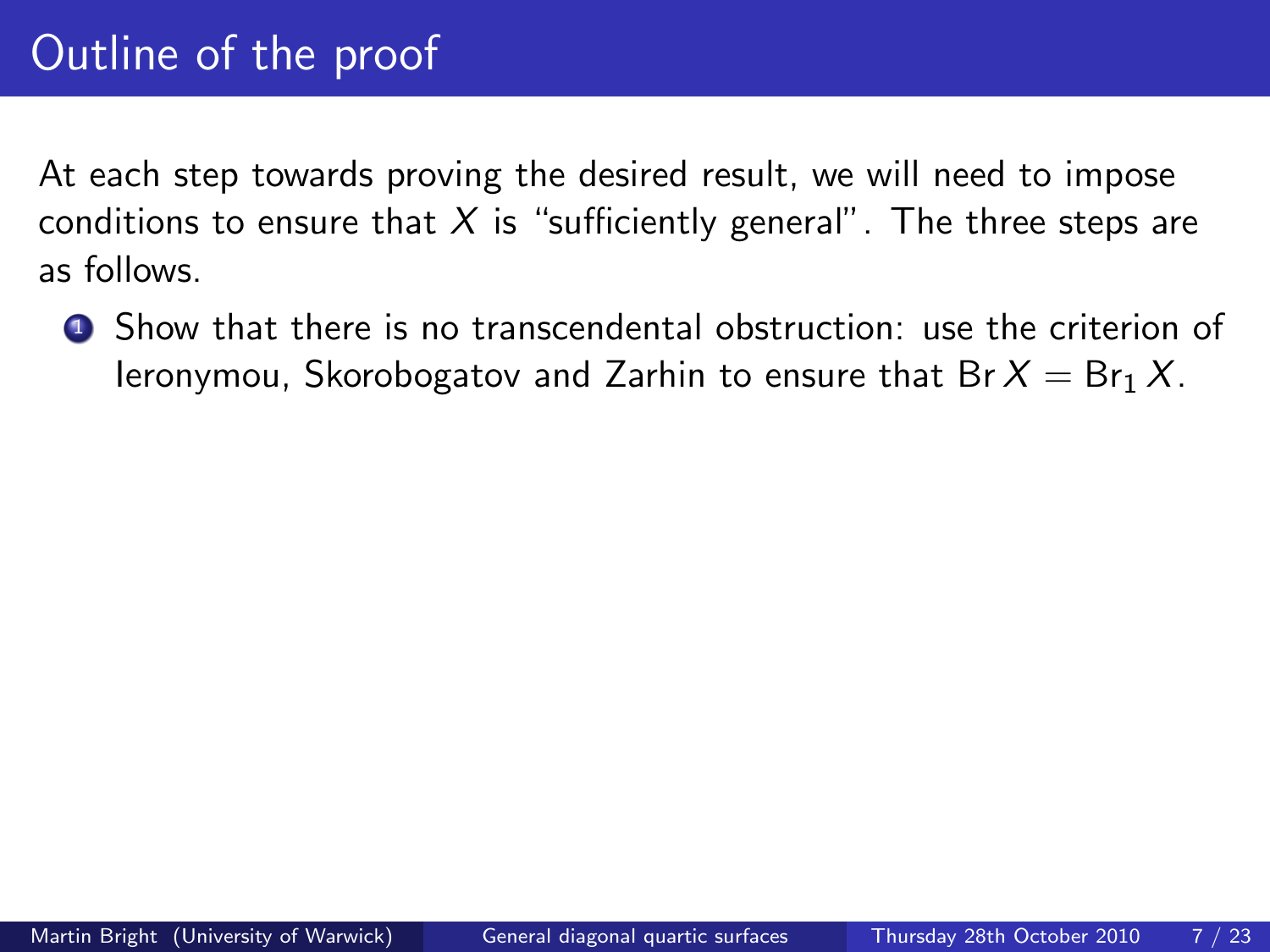- <sup>1</sup> Show that there is no transcendental obstruction: use the criterion of Ieronymou, Skorobogatov and Zarhin to ensure that Br  $X = Br_1 X$ .
- **2** Ensure that the Galois action on Pic  $\bar{X}$  is "as general as possible" so that we know  $\mathrm{H}^1(\mathbb{Q},\mathsf{Pic}\,\bar{X})$  has order 2.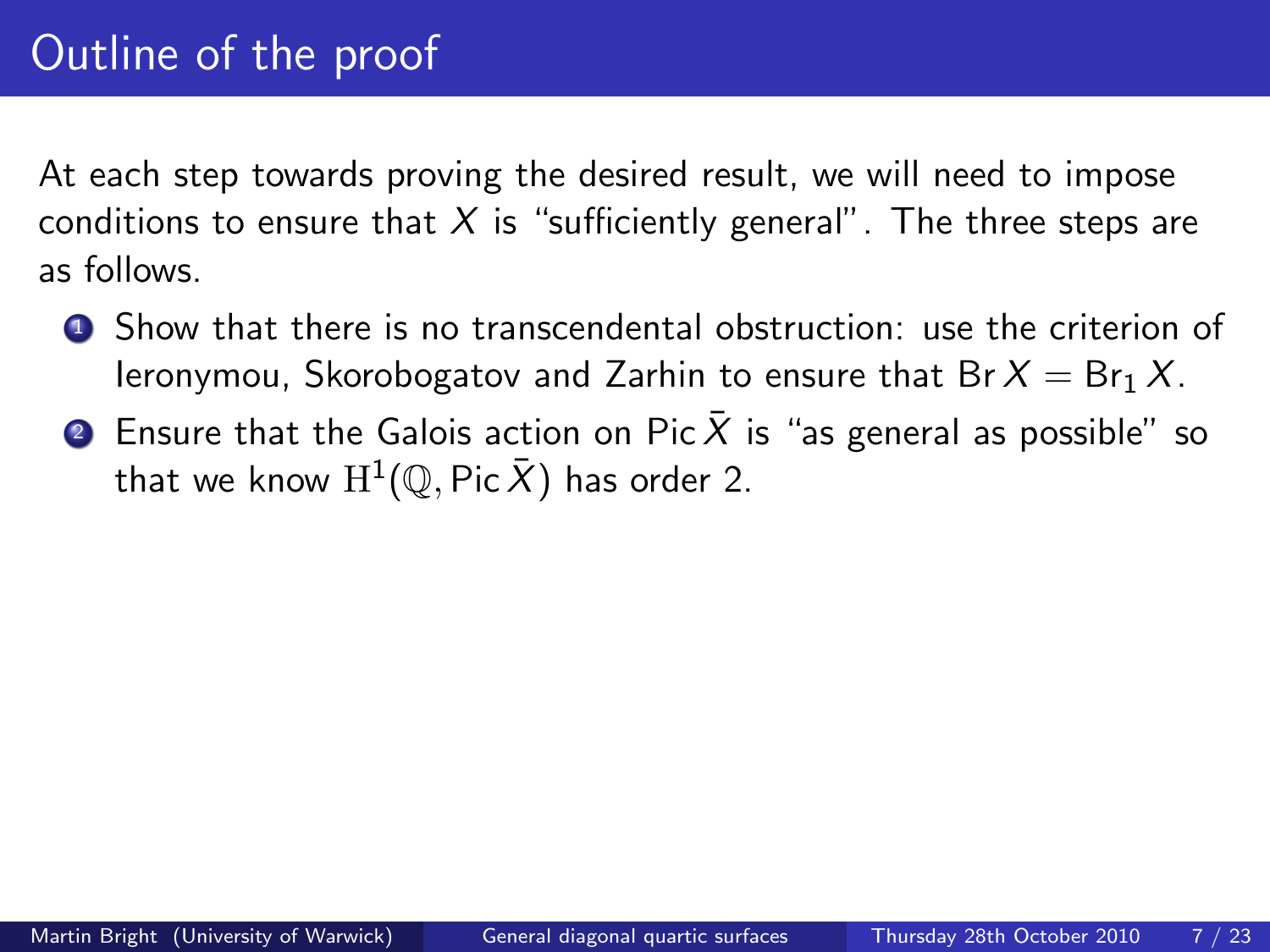- <sup>1</sup> Show that there is no transcendental obstruction: use the criterion of Ieronymou, Skorobogatov and Zarhin to ensure that Br  $X = Br_1 X$ .
- **2** Ensure that the Galois action on Pic  $\bar{X}$  is "as general as possible" so that we know  $\mathrm{H}^1(\mathbb{Q},\mathsf{Pic}\,\bar{X})$  has order 2.
- $\bullet$  Write down explicitly a non-trivial Azumaya algebra A on X, and find a prime  $p$  such that the evaluation map

$$
X(\mathbb{Q}_p)\to(\frac{1}{2}\mathbb{Z})/\mathbb{Z},\qquad Q\mapsto \mathop{\rm inv}\nolimits_p\mathcal{A}(Q)
$$

is surjective, showing that  $\mathcal A$  gives no obstruction to the Hasse principle.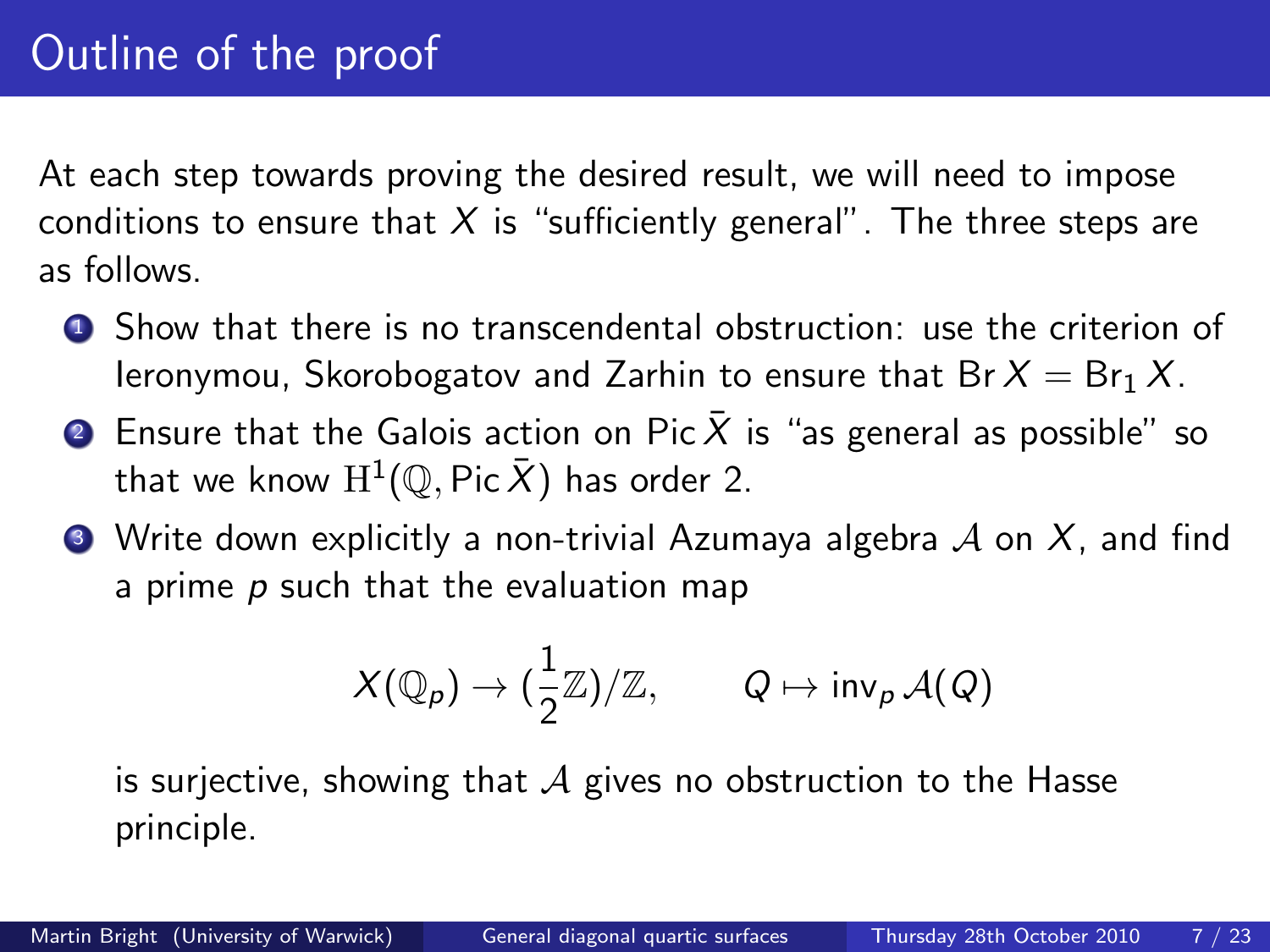<span id="page-21-0"></span>To control the transcendental Brauer group, we use the following result. Recall that  $H$  is the subgroup of  $\mathbb{Q}^\times/(\mathbb{Q}^\times)^4$  generated by  $-1$ , 4 and the quotients *a<sub>i</sub>/a<sub>j</sub>.*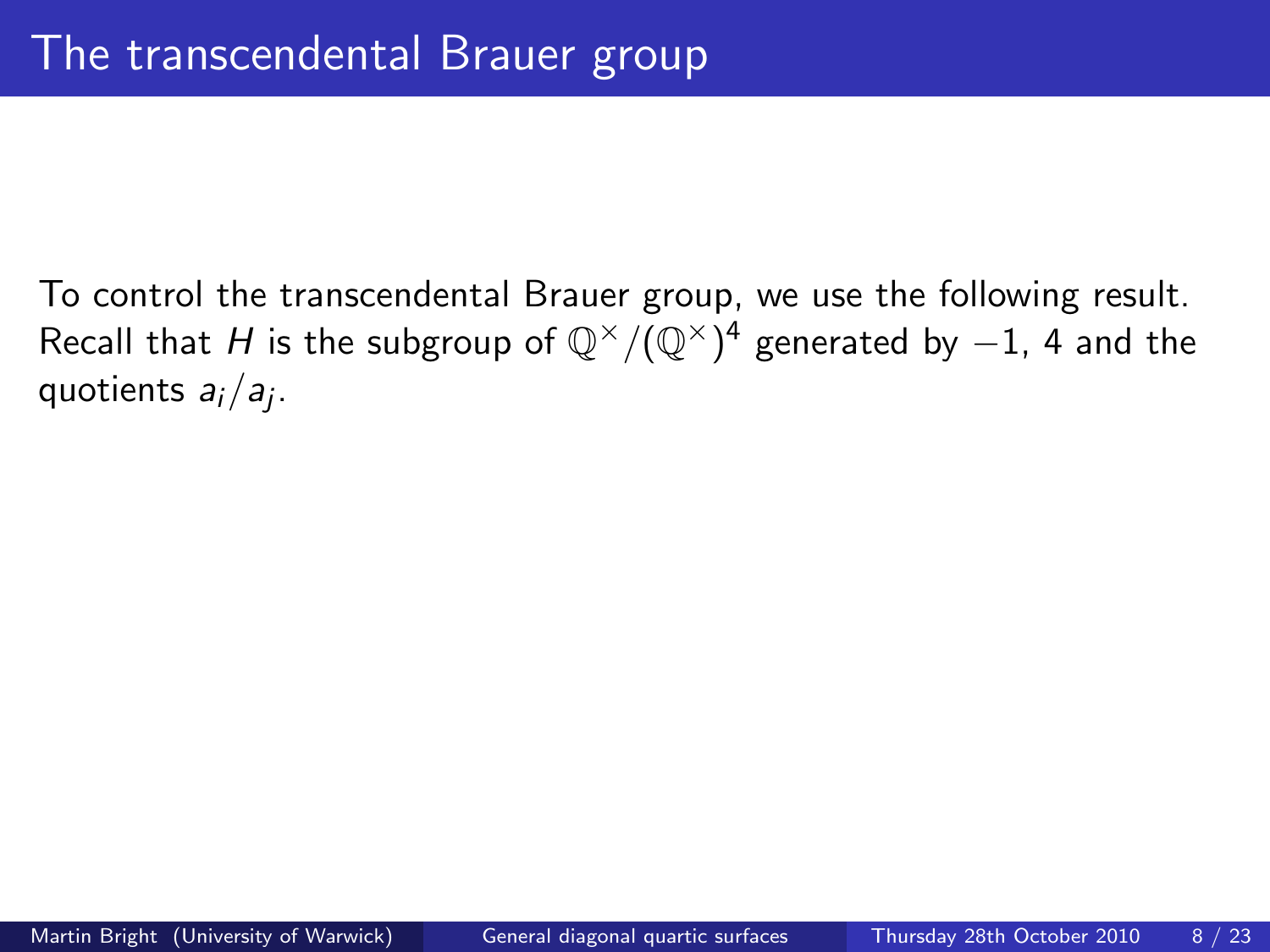To control the transcendental Brauer group, we use the following result. Recall that  $H$  is the subgroup of  $\mathbb{Q}^\times/(\mathbb{Q}^\times)^4$  generated by  $-1$ , 4 and the quotients *a<sub>i</sub>/a<sub>j</sub>.* 

### Theorem (Ieronymou, Skorobogatov, Zarhin)

Let X and H be as before, and suppose that  $H \cap \{2, 3, 5\} = \emptyset$ . Then  $Br X = Br<sub>1</sub> X$ .

So we will simply add this hypothesis to our main theorem.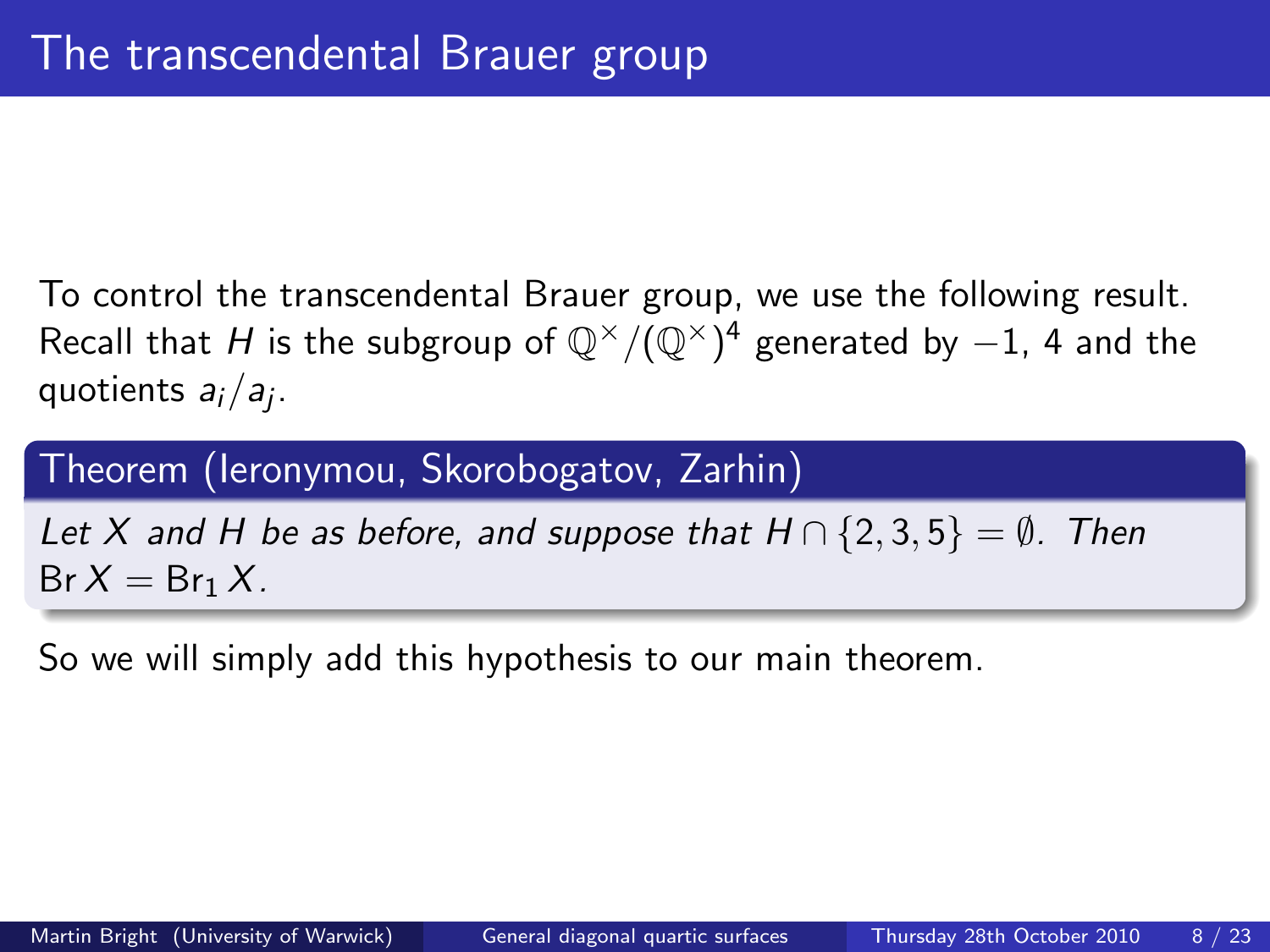#### Theorem

Let  $X$  be a diagonal quartic surface, and let  $H$  be the subgroup of  $\mathbb{Q}^{\times}/(\mathbb{Q}^{\times})^4$  generated by  $-1$ , 4 and the quotients a $_i/$ a $_j$ . Suppose that:  $\bullet X(\mathbb{Q}_{\nu}) \neq \emptyset$  for all places v of  $\mathbb{Q}$ ;  $\bigcirc$  H  $\cap$  {2, 3, 5} =  $\emptyset$ ;

Then Br  $X/Br \mathbb{Q}$  has order 2, and there is no Brauer–Manin obstruction to the existence of rational points on X.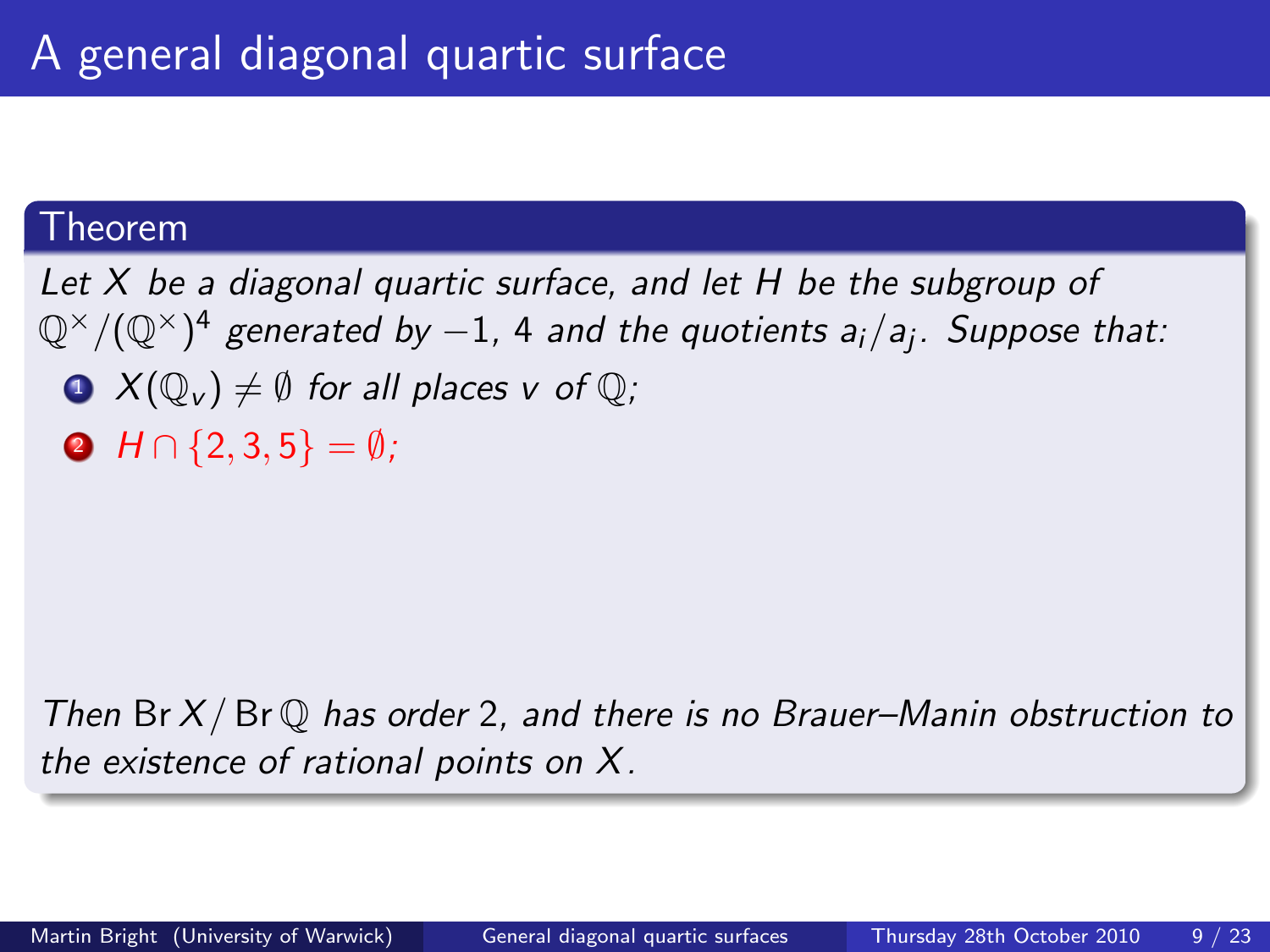<span id="page-24-0"></span>The structure of the algebraic Brauer group of  $X$  can be computed using the isomorphism  $\mathsf{Br}_1\, X/\, \mathsf{Br} \, \mathbb{Q} \cong \mathrm{H}^1(\mathbb{Q}, \mathsf{Pic} \, \bar{X}).$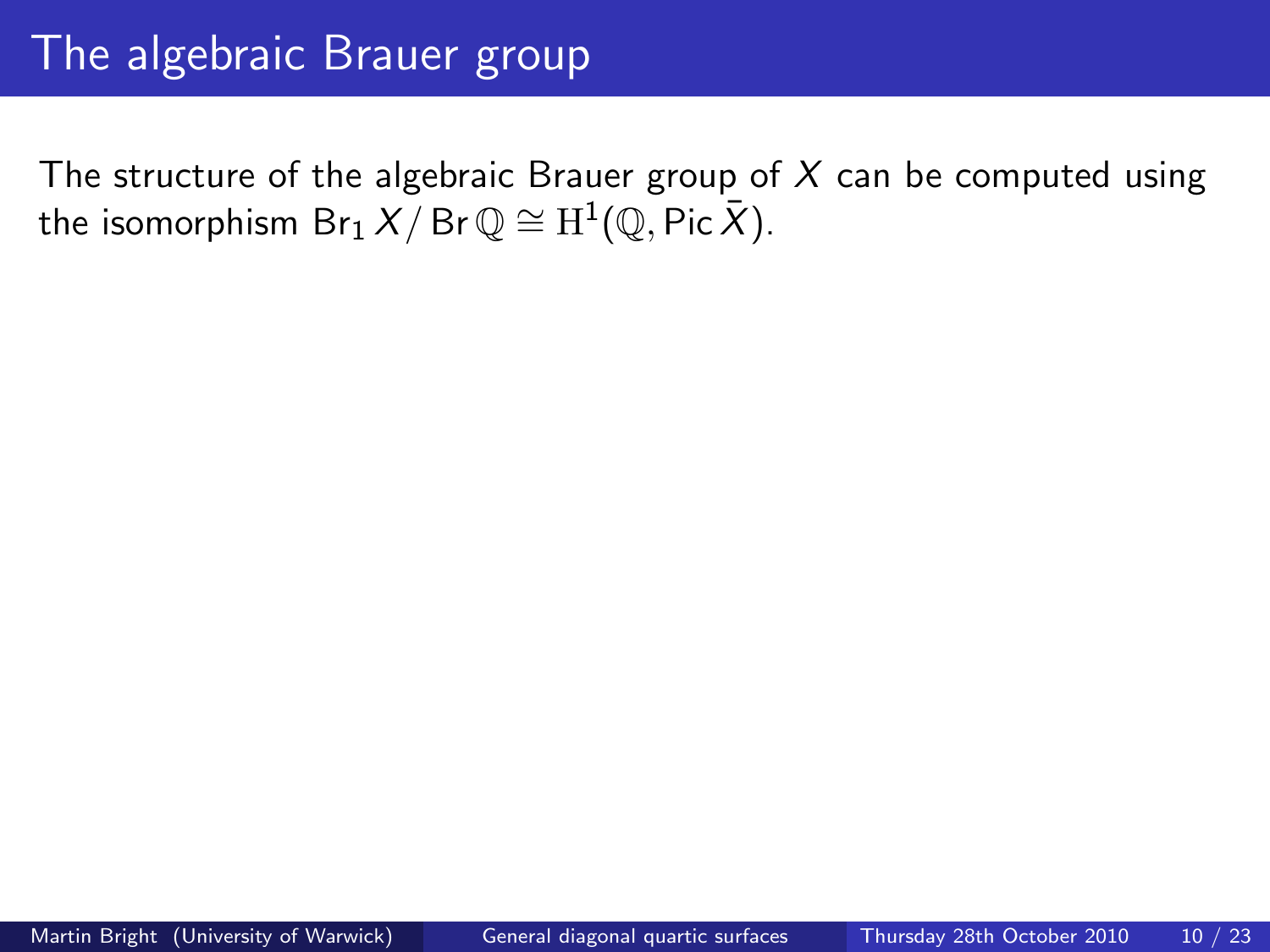The structure of the algebraic Brauer group of  $X$  can be computed using the isomorphism  $\mathsf{Br}_1\, X/\, \mathsf{Br} \, \mathbb{Q} \cong \mathrm{H}^1(\mathbb{Q}, \mathsf{Pic} \, \bar{X}).$ 

• The geometric Picard group Pic  $\overline{X}$  is generated by the classes of the 48 straight lines on  $X$ , and so the structure of the algebraic Brauer group is determined entirely by the Galois action on the 48 lines.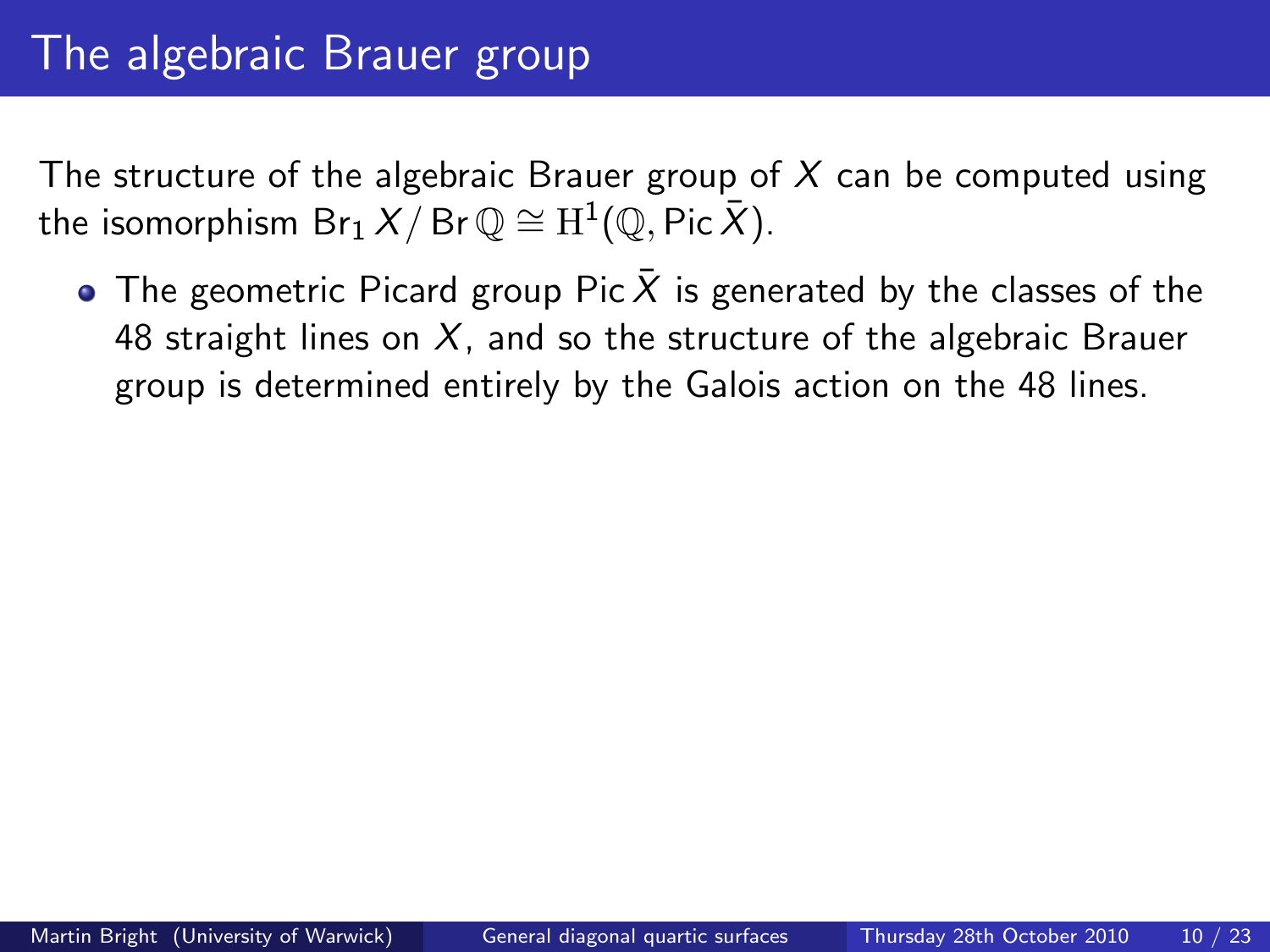The structure of the algebraic Brauer group of  $X$  can be computed using the isomorphism  $\mathsf{Br}_1\, X/\, \mathsf{Br} \, \mathbb{Q} \cong \mathrm{H}^1(\mathbb{Q}, \mathsf{Pic} \, \bar{X}).$ 

- The geometric Picard group Pic  $\overline{X}$  is generated by the classes of the 48 straight lines on  $X$ , and so the structure of the algebraic Brauer group is determined entirely by the Galois action on the 48 lines.
- The 48 lines are all defined over the field

$$
\mathcal{K}=\mathbb{Q}(\epsilon,\sqrt[4]{a_1/a_0},\sqrt[4]{a_2/a_0},\sqrt[4]{a_3/a_0})
$$

where  $\epsilon$  is a primitive eighth root of unity. Kummer theory shows that  $[K : \mathbb{Q}] = |H|.$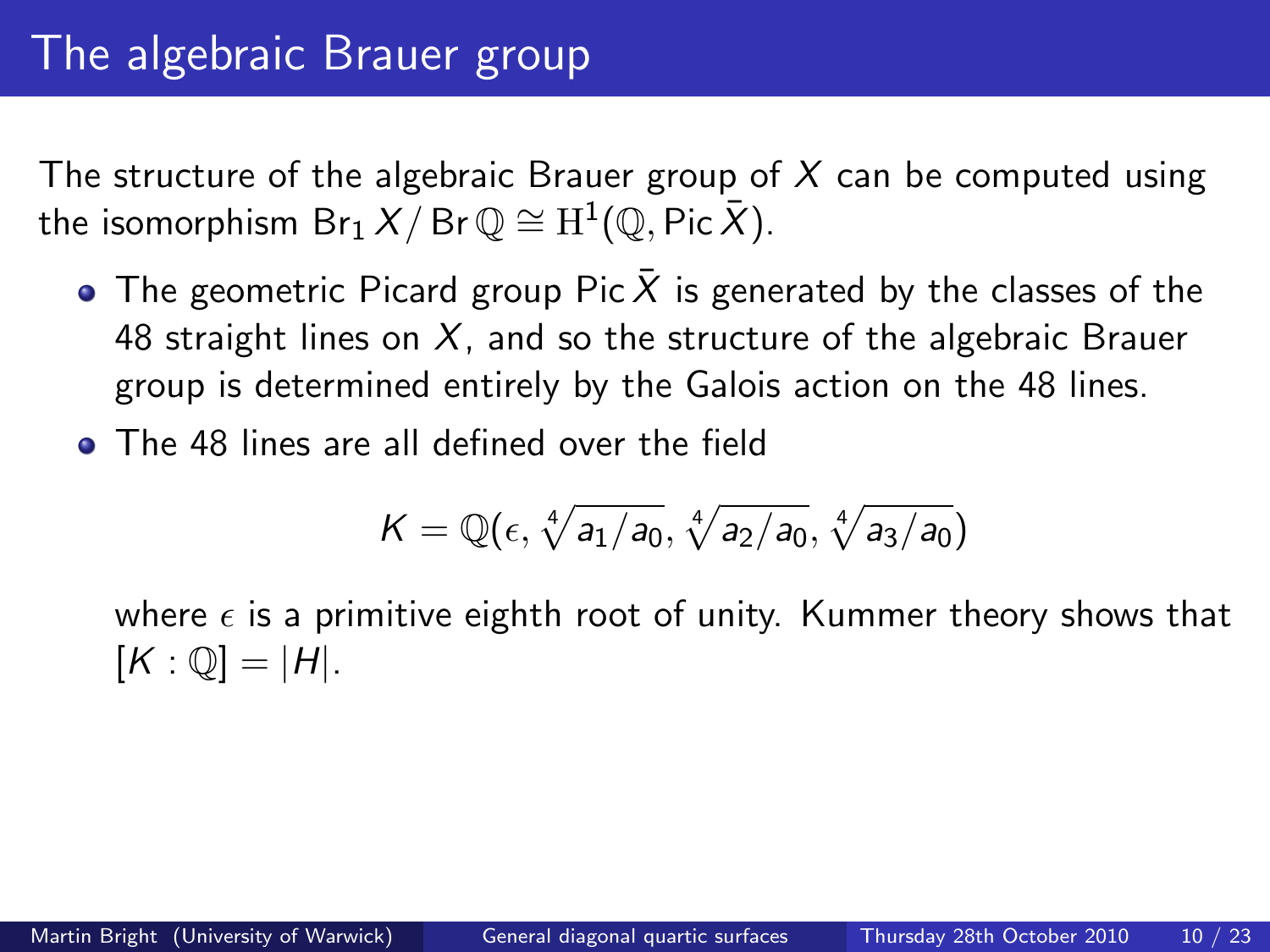The structure of the algebraic Brauer group of  $X$  can be computed using the isomorphism  $\mathsf{Br}_1\, X/\, \mathsf{Br} \, \mathbb{Q} \cong \mathrm{H}^1(\mathbb{Q}, \mathsf{Pic} \, \bar{X}).$ 

- The geometric Picard group Pic  $\bar{X}$  is generated by the classes of the 48 straight lines on  $X$ , and so the structure of the algebraic Brauer group is determined entirely by the Galois action on the 48 lines.
- The 48 lines are all defined over the field

$$
\mathcal{K}=\mathbb{Q}(\epsilon,\sqrt[4]{a_1/a_0},\sqrt[4]{a_2/a_0},\sqrt[4]{a_3/a_0})
$$

where  $\epsilon$  is a primitive eighth root of unity. Kummer theory shows that  $[K : \mathbb{Q}] = |H|.$ 

• The "most general" case is when  $[K:\mathbb{Q}]$  is maximal, i.e. there are no non-trivial relations between the fourth roots of the  $a_i/a_0$ . In this case we calculate that  $\mathrm{H}^1(\mathbb{Q},\mathsf{Pic}\,\bar{X})$  has order 2.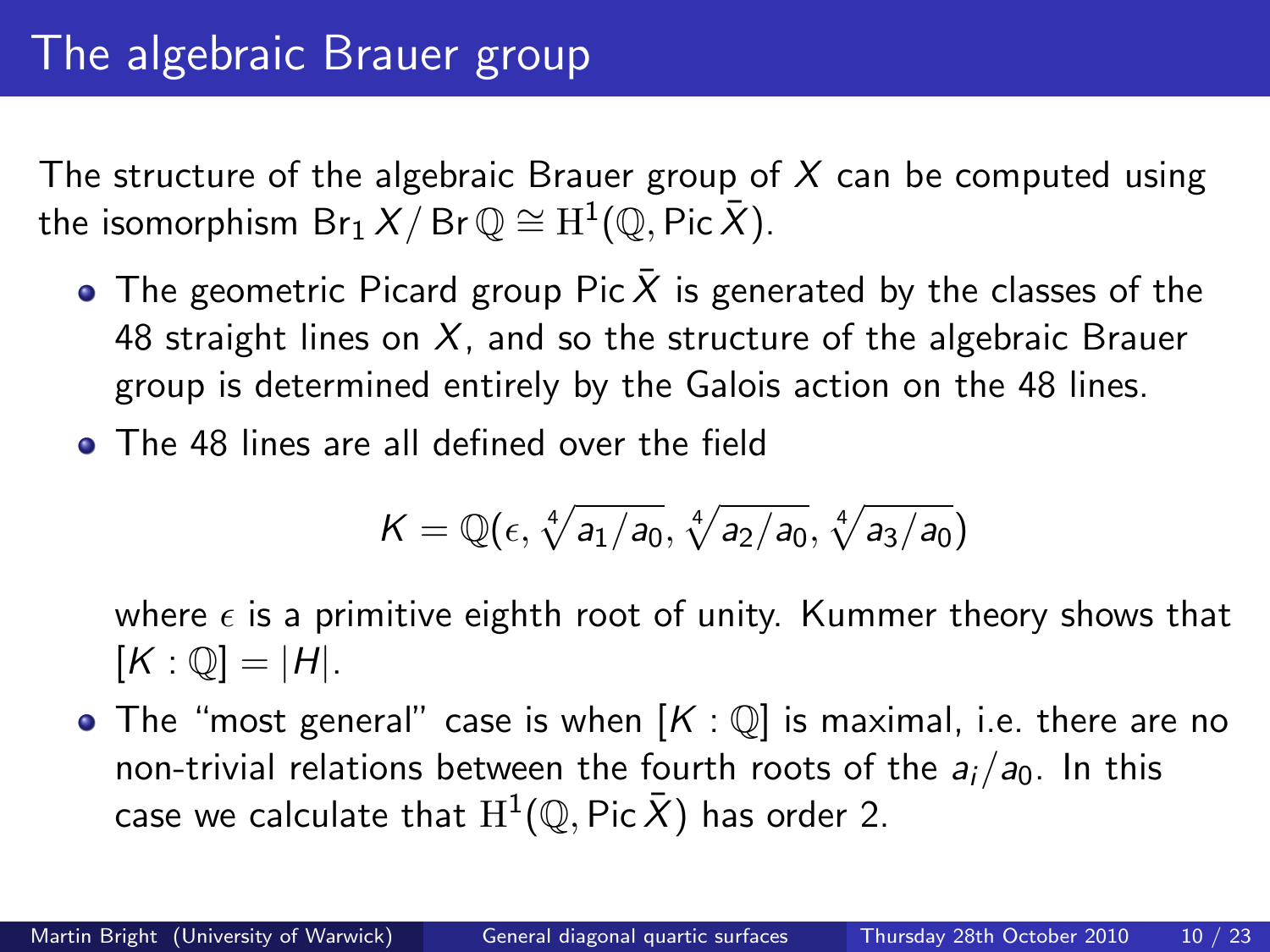#### Theorem

Let  $X$  be a diagonal quartic surface, and let  $H$  be the subgroup of  $\mathbb{Q}^{\times}/(\mathbb{Q}^{\times})^4$  generated by  $-1$ , 4 and the quotients a $_i/$ a $_j$ . Suppose that:

 $\bullet \times (\mathbb{Q}_{\nu}) \neq \emptyset$  for all places v of  $\mathbb{Q}$ ;

$$
\bullet \ \ H \cap \{2,3,5\} = \emptyset;
$$

 $|H| = 256$ ;

Then Br  $X/Br \mathbb{Q}$  has order 2, and there is no Brauer–Manin obstruction to the existence of rational points on X.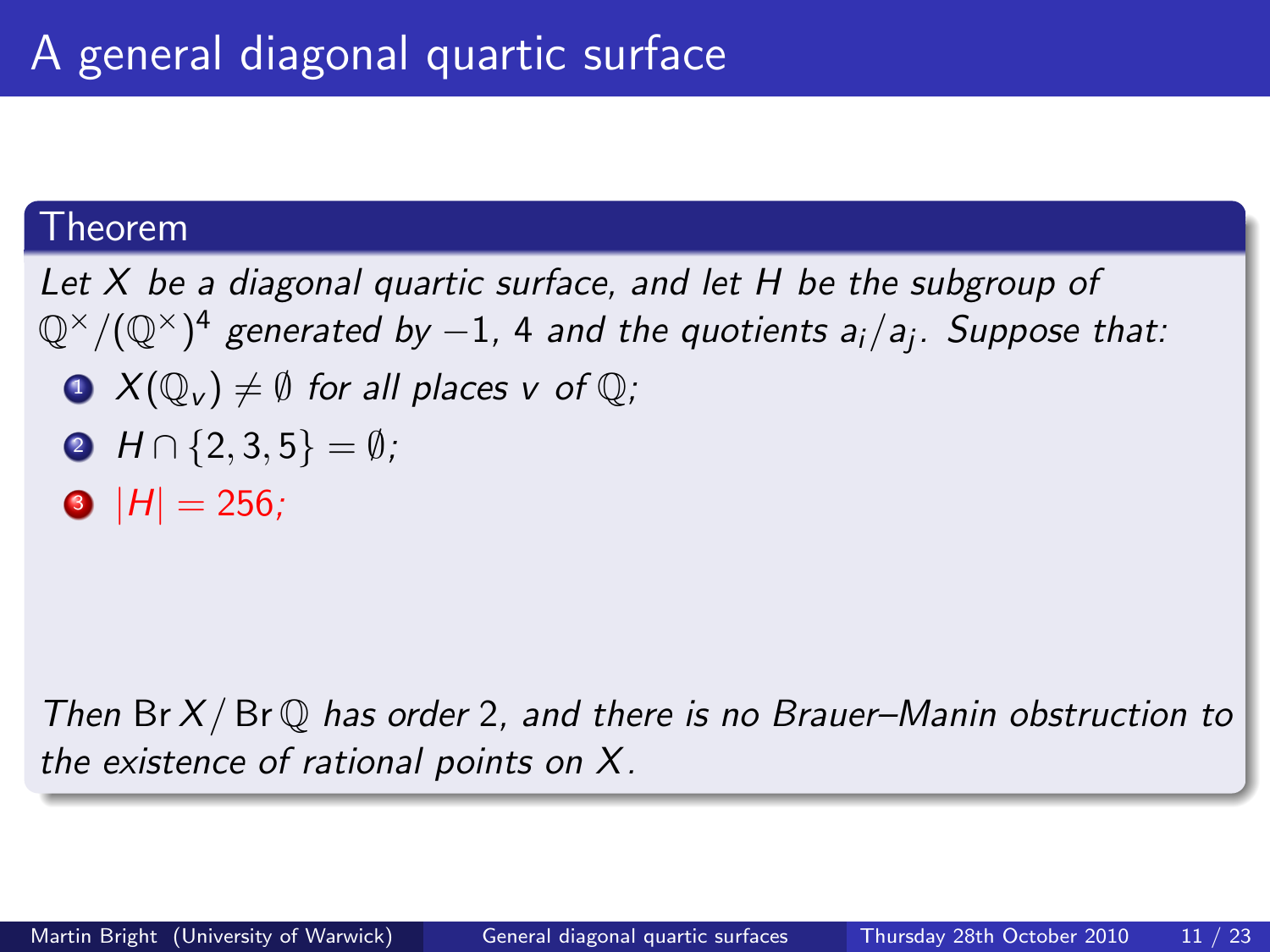In order to show that there is no obstruction coming from the non-trivial class in Br  $X/Br\mathbb{Q}$ , we will explicitly describe a non-trivial Azumaya algebra on  $X$ .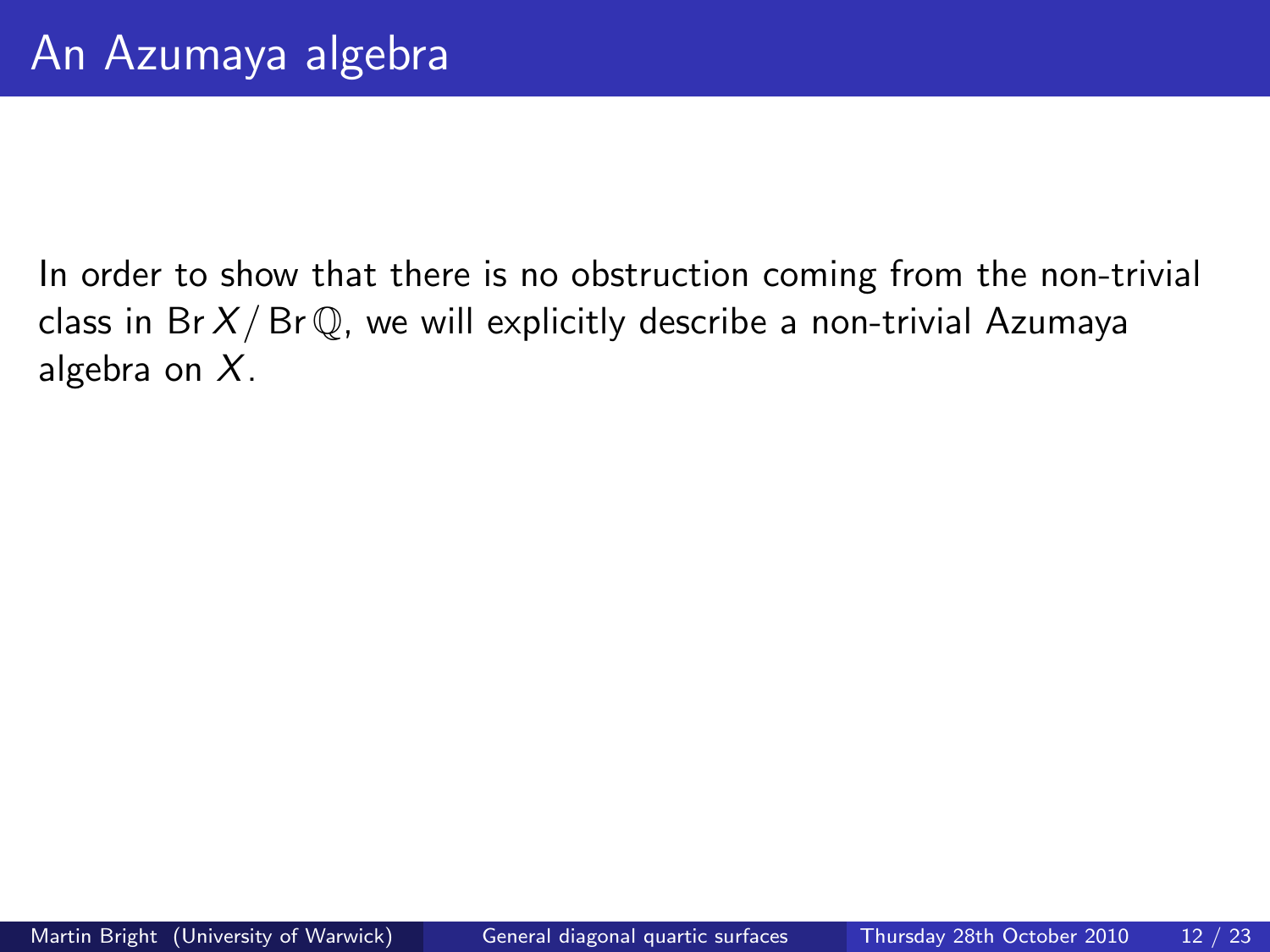In order to show that there is no obstruction coming from the non-trivial class in Br  $X/Br \mathbb{Q}$ , we will explicitly describe a non-trivial Azumaya algebra on  $X$ .

Let  $Y \subset \mathbb{P}^3_\mathbb{O}$  be the smooth quadric surface defined by

$$
a_0Y_0^2 + a_1Y_1^2 + a_2Y_2^2 + a_3Y_3^2 = 0.
$$

There is a morphism  $\phi \colon X \to Y$  given by  $Y_i = X_i^2.$  Since  $X$  is everywhere locally soluble, so is  $Y$ ; and, since Y is a quadric, it follows that Y has a rational point.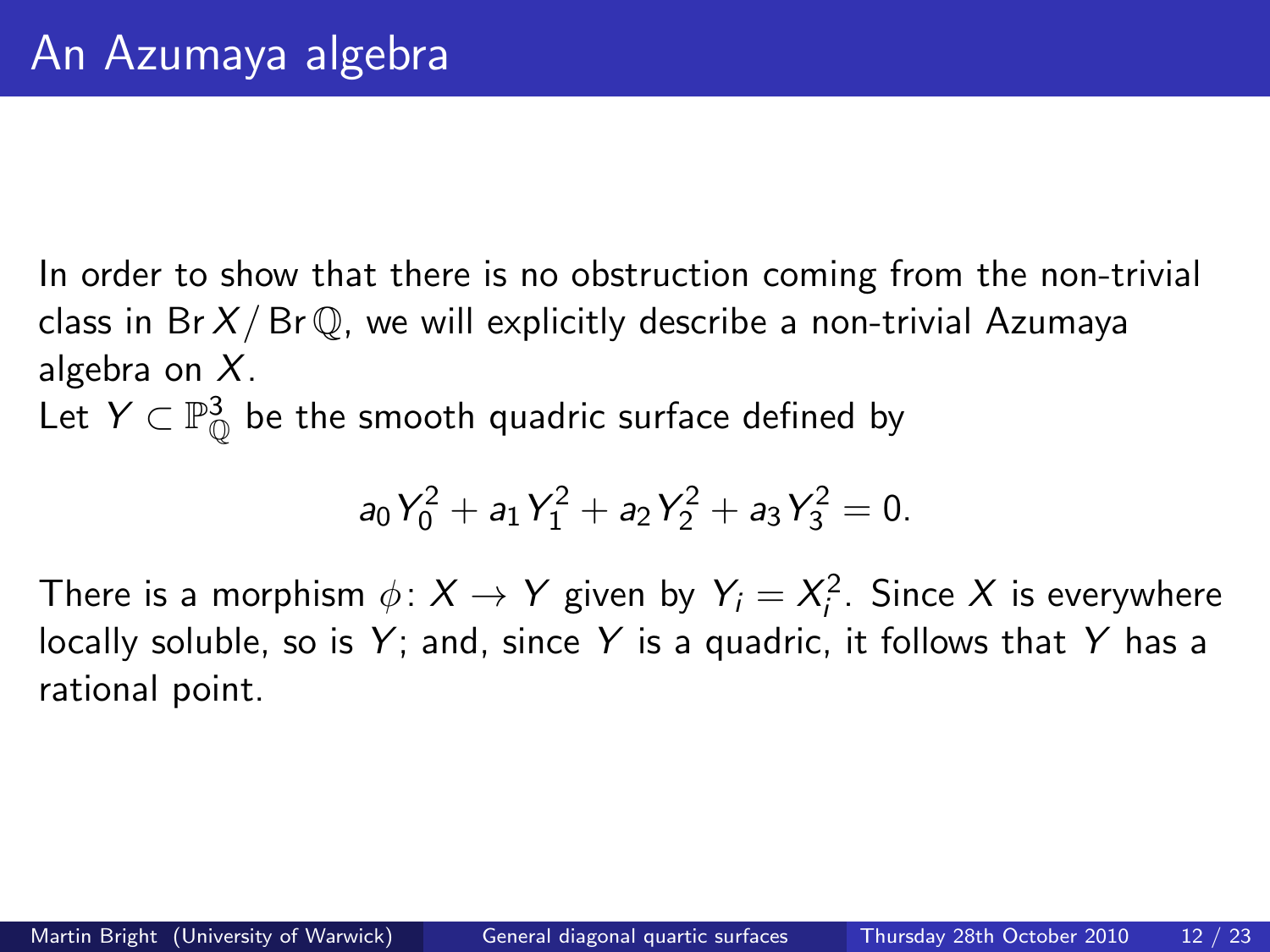## An Azumaya algebra

#### Lemma

Pick a point  $P = [y_0, y_1, y_2, y_3] \in Y(\mathbb{Q})$ , and let g be the linear form

$$
g = a_0y_0Y_0 + a_1y_1Y_1 + a_2y_2Y_2 + a_3y_3Y_3
$$

defining the tangent plane to  $Y$  at  $P$ .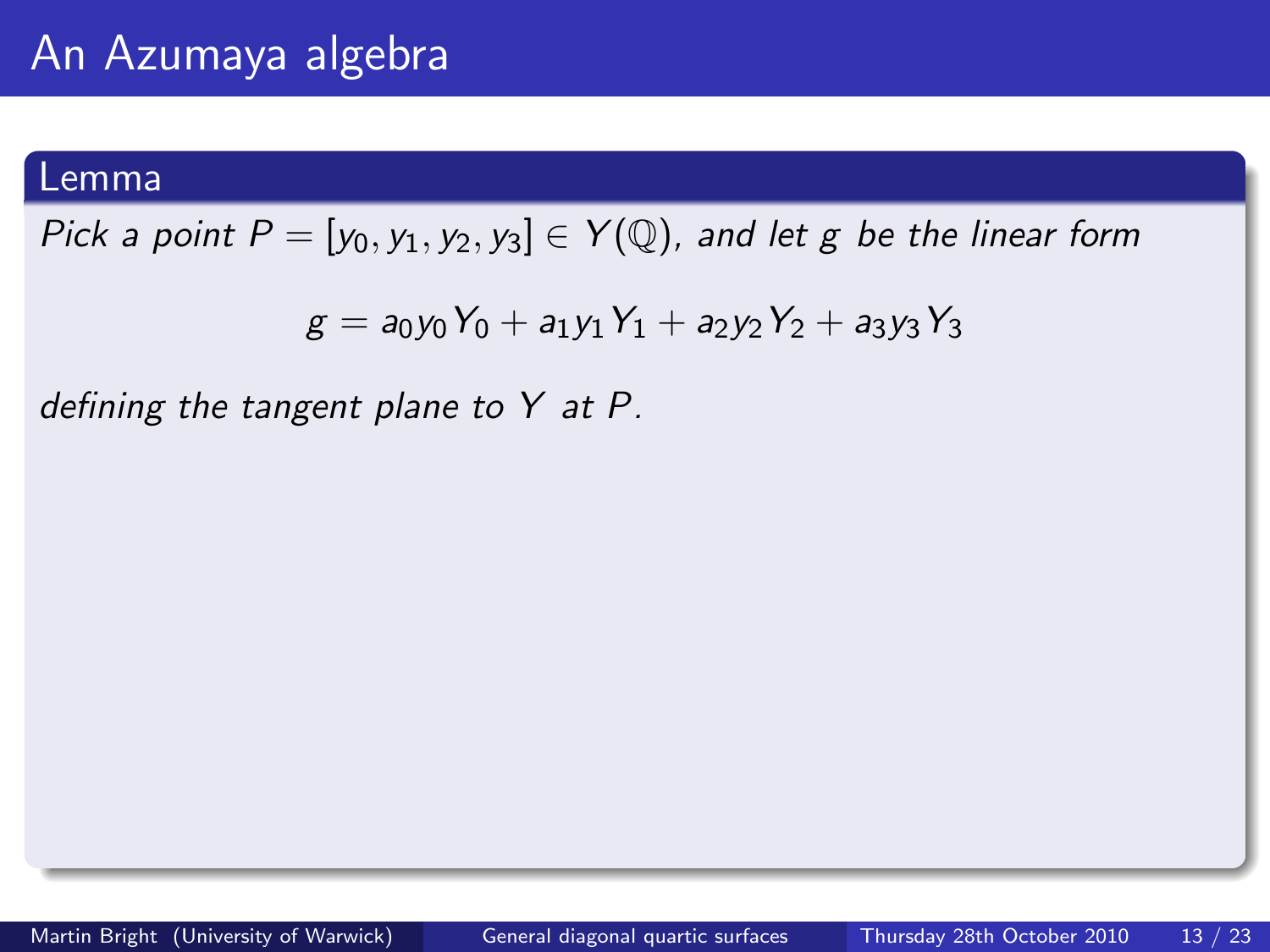#### Lemma

Pick a point  $P = [y_0, y_1, y_2, y_3] \in Y(\mathbb{Q})$ , and let g be the linear form

$$
g = a_0y_0Y_0 + a_1y_1Y_1 + a_2y_2Y_2 + a_3y_3Y_3
$$

defining the tangent plane to Y at P. Let

$$
f = \phi^* g = a_0 y_0 X_0^2 + a_1 y_1 X_1^2 + a_2 y_2 X_2^2 + a_3 y_3 X_3^2
$$

be the quadratic form obtained by pulling  $g$  back to  $X$ .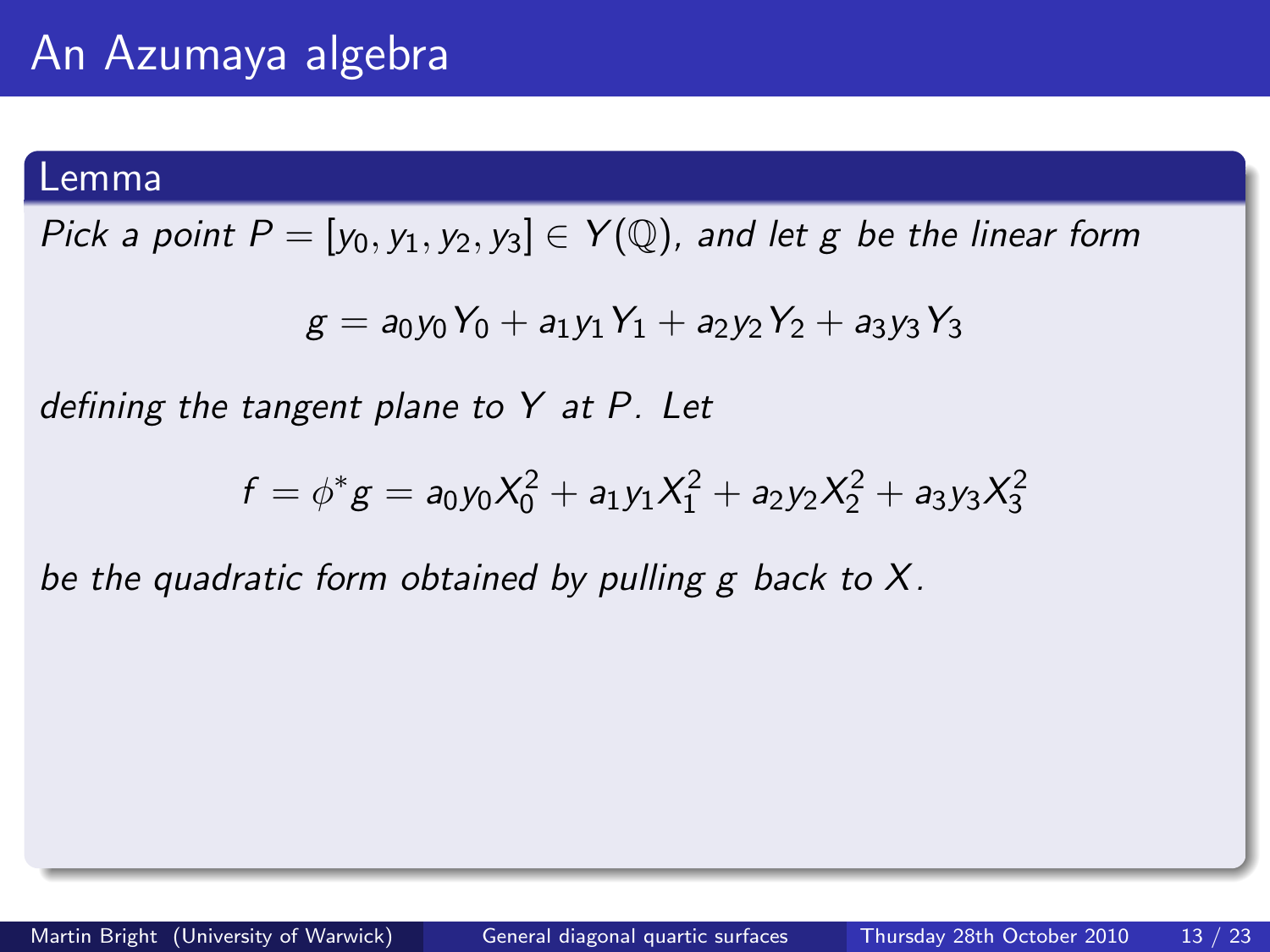#### Lemma

Pick a point  $P = [y_0, y_1, y_2, y_3] \in Y(\mathbb{Q})$ , and let g be the linear form

$$
g = a_0y_0Y_0 + a_1y_1Y_1 + a_2y_2Y_2 + a_3y_3Y_3
$$

defining the tangent plane to Y at P. Let

$$
f = \phi^* g = a_0 y_0 X_0^2 + a_1 y_1 X_1^2 + a_2 y_2 X_2^2 + a_3 y_3 X_3^2
$$

be the quadratic form obtained by pulling g back to  $X$ . Write  $\theta = a_0 a_1 a_2 a_3$ . Then the quaternion algebra

$$
\mathcal{A}=(\theta, f/X_0^2)\in \textup{Br}\; k(X)
$$

is an Azumaya algebra on X.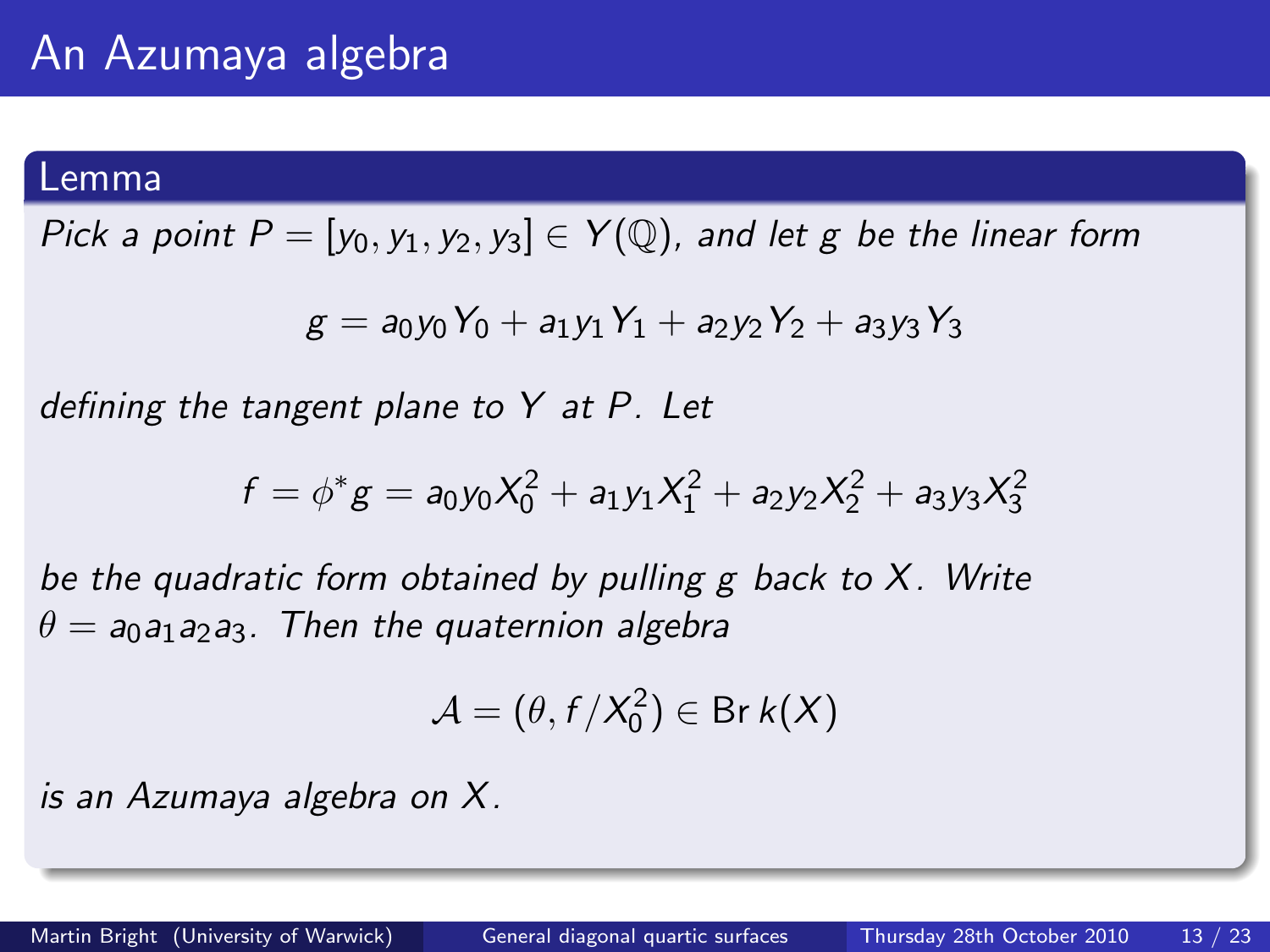#### Lemma

Pick a point  $P = [y_0, y_1, y_2, y_3] \in Y(\mathbb{Q})$ , and let g be the linear form

$$
g = a_0y_0Y_0 + a_1y_1Y_1 + a_2y_2Y_2 + a_3y_3Y_3
$$

defining the tangent plane to Y at P. Let

$$
f = \phi^* g = a_0 y_0 X_0^2 + a_1 y_1 X_1^2 + a_2 y_2 X_2^2 + a_3 y_3 X_3^2
$$

be the quadratic form obtained by pulling g back to  $X$ . Write  $\theta = a_0 a_1 a_2 a_3$ . Then the quaternion algebra

$$
\mathcal{A}=(\theta, f/X_0^2)\in \textup{Br}\; k(X)
$$

is an Azumaya algebra on X. The class of A in  $B(X/SY)$  is independent of the choice of P.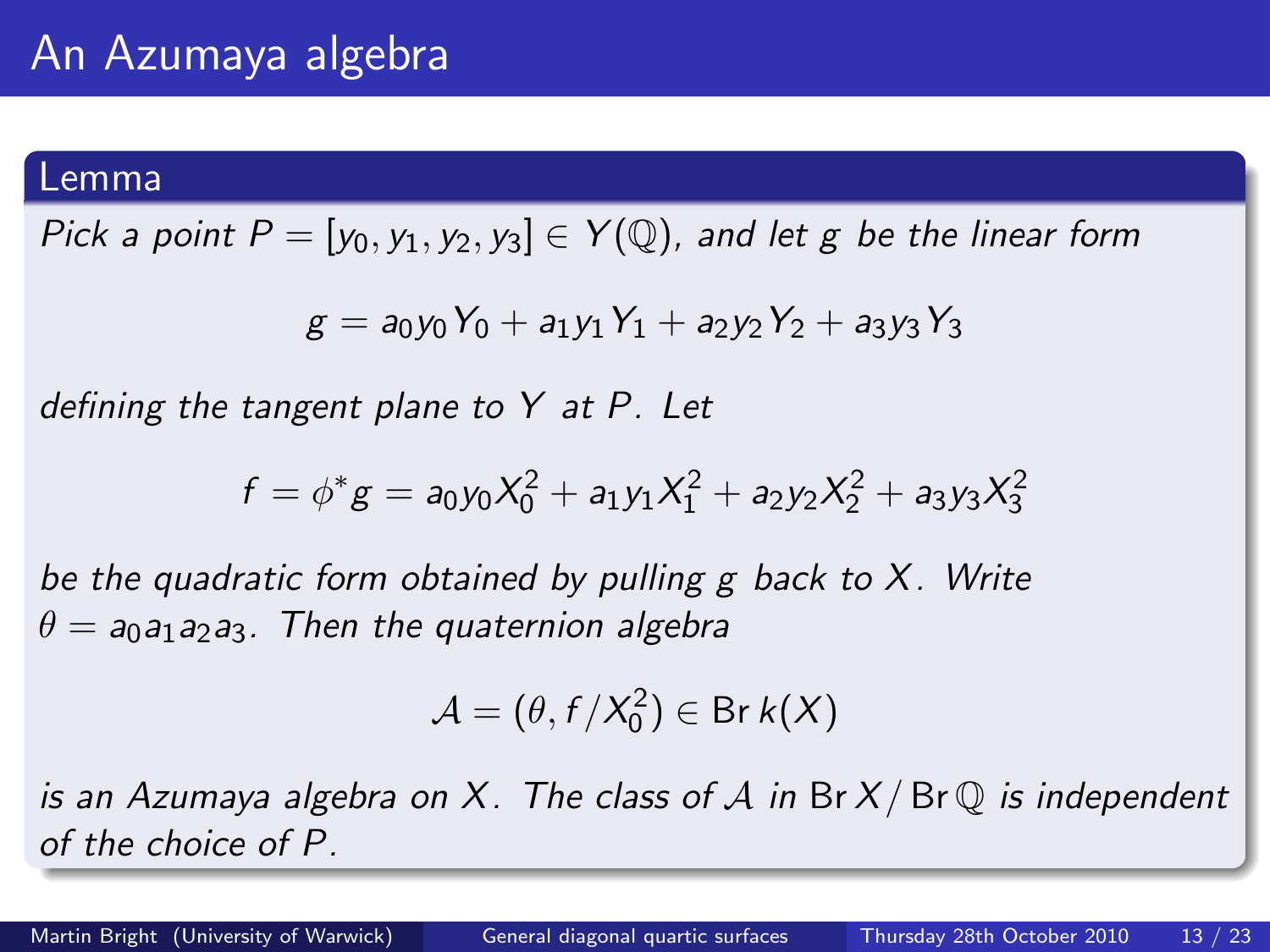<span id="page-35-0"></span>
$$
X(\mathbb{Q}_p)\to(\frac{1}{2}\mathbb{Z})/\mathbb{Z},\qquad Q\mapsto\mathop{\rm inv}\nolimits_p\mathcal{A}(Q)
$$

is surjective.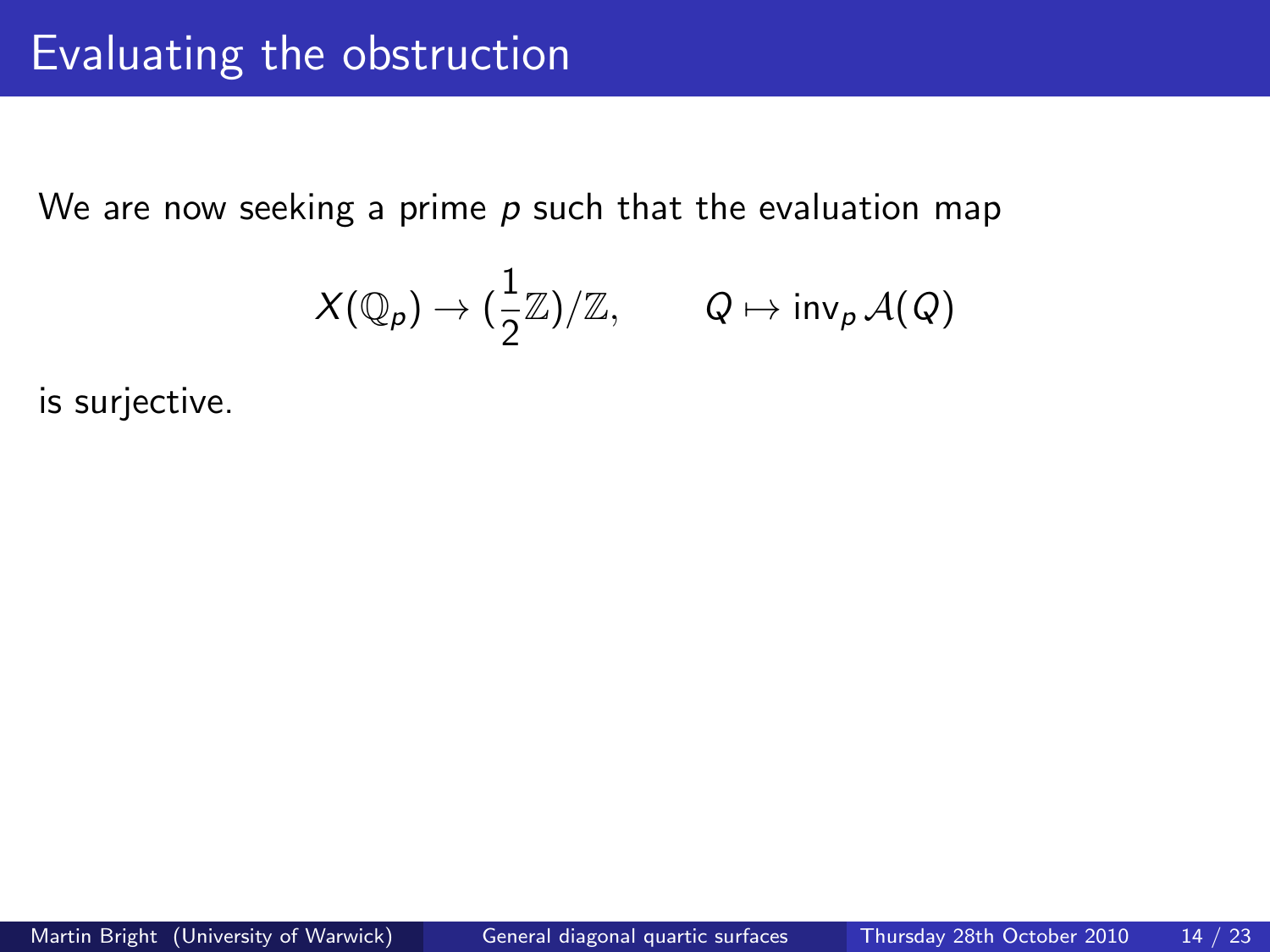$$
X(\mathbb{Q}_p)\to(\frac{1}{2}\mathbb{Z})/\mathbb{Z},\qquad Q\mapsto \mathop{\rm inv}\nolimits_p\mathcal{A}(Q)
$$

is surjective.

 $\bullet$  Such a prime will necessarily be a prime where X has bad reduction, since otherwise the evaluation map is constant.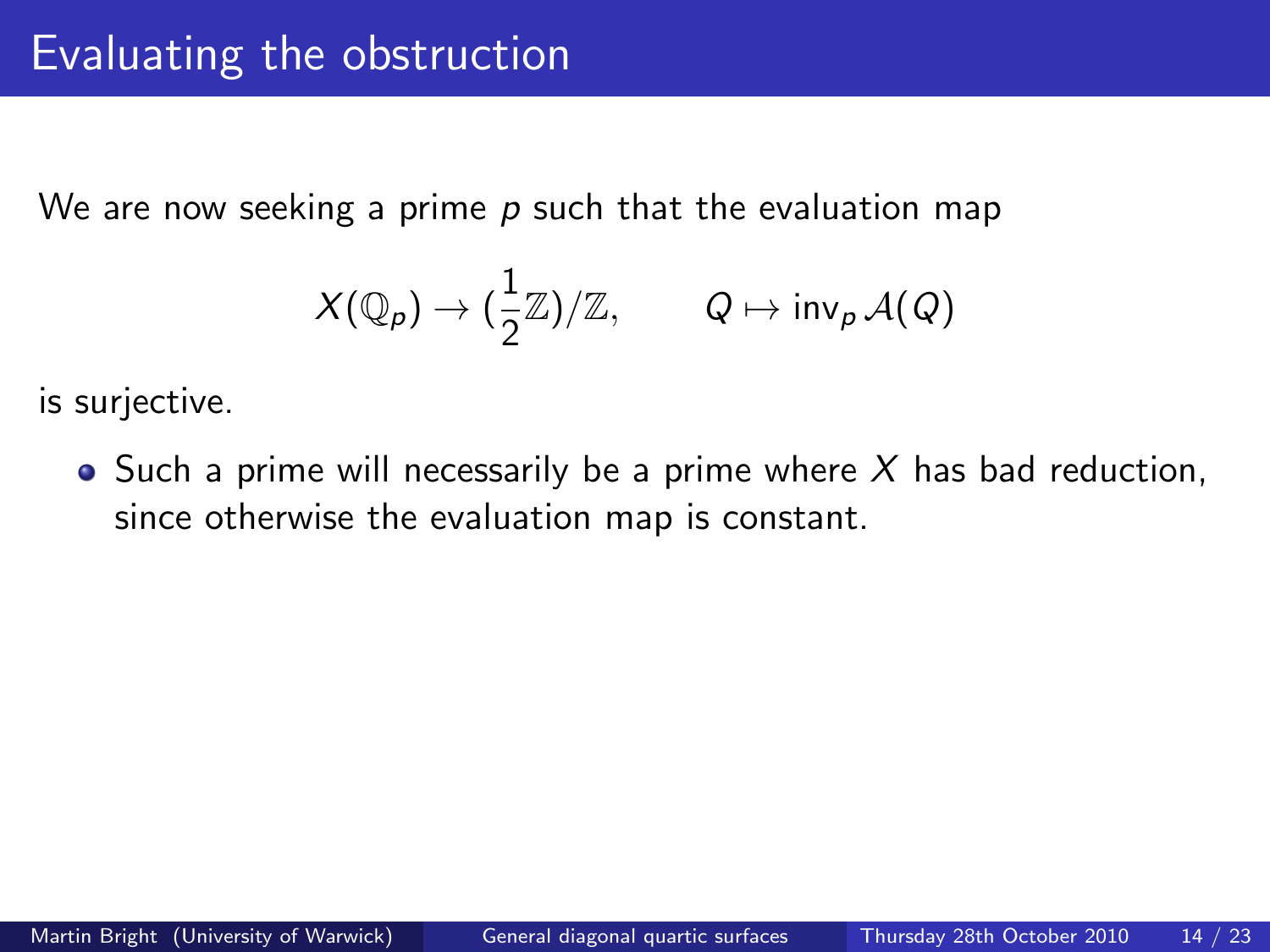$$
X(\mathbb{Q}_p)\to(\frac{1}{2}\mathbb{Z})/\mathbb{Z},\qquad Q\mapsto \mathop{\rm inv}\nolimits_p\mathcal{A}(Q)
$$

is surjective.

- $\bullet$  Such a prime will necessarily be a prime where X has bad reduction, since otherwise the evaluation map is constant.
- The "least bad" reduction, and indeed the "most general" type of bad reduction, comes at odd primes dividing just one of the coefficients  $\mathcal{a}_i$ .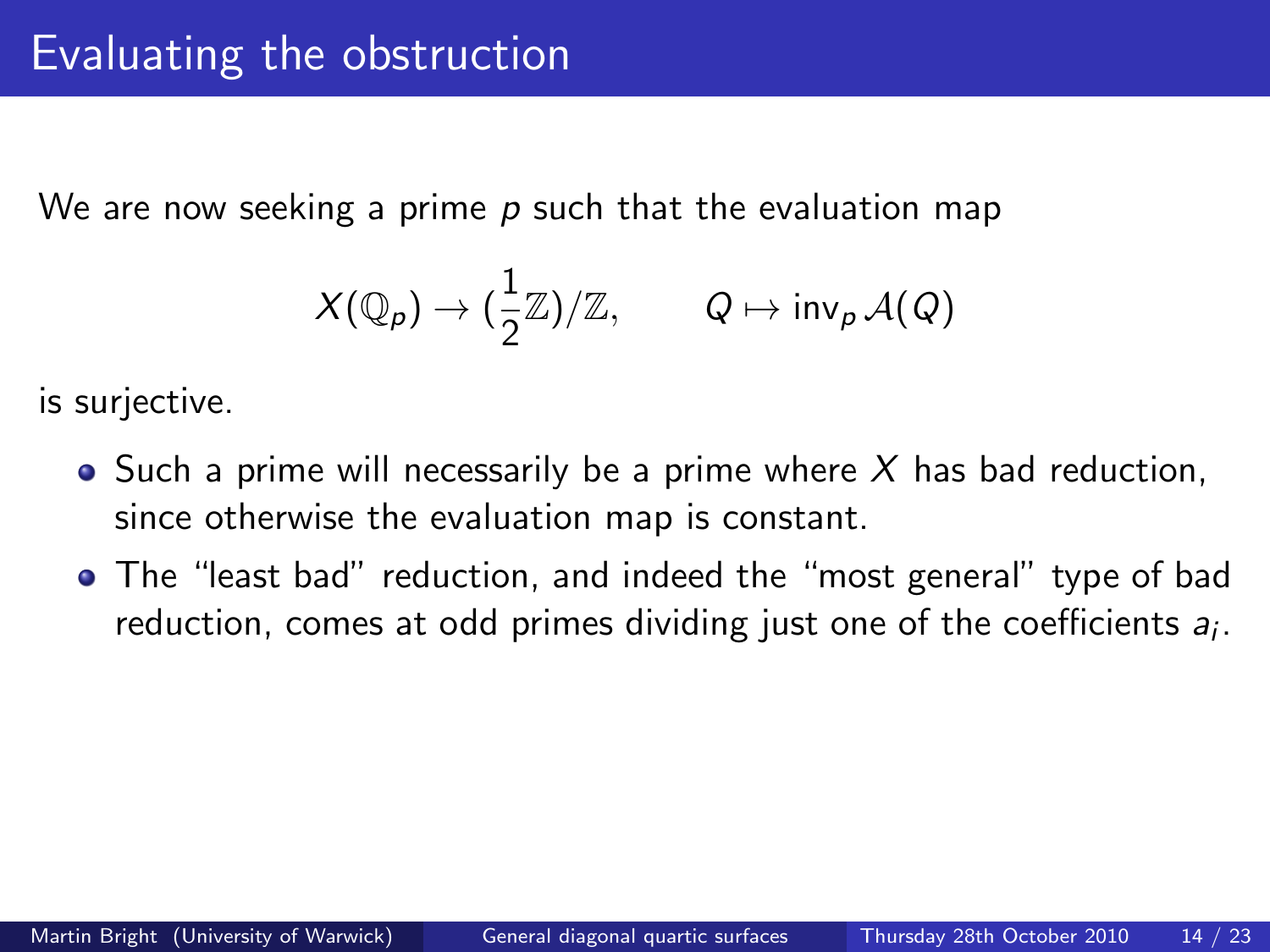$$
X(\mathbb{Q}_p)\to(\frac{1}{2}\mathbb{Z})/\mathbb{Z},\qquad Q\mapsto \mathop{\rm inv}\nolimits_p\mathcal{A}(Q)
$$

is surjective.

- $\bullet$  Such a prime will necessarily be a prime where X has bad reduction, since otherwise the evaluation map is constant.
- The "least bad" reduction, and indeed the "most general" type of bad reduction, comes at odd primes dividing just one of the coefficients  $\mathcal{a}_i$ .
- If such a prime divides the coefficient to an even power, then  $\mathbb{Q}(\sqrt{\theta})/\mathbb{Q}$  will be unramified at  $\rho$ , and the evaluation map will again be constant.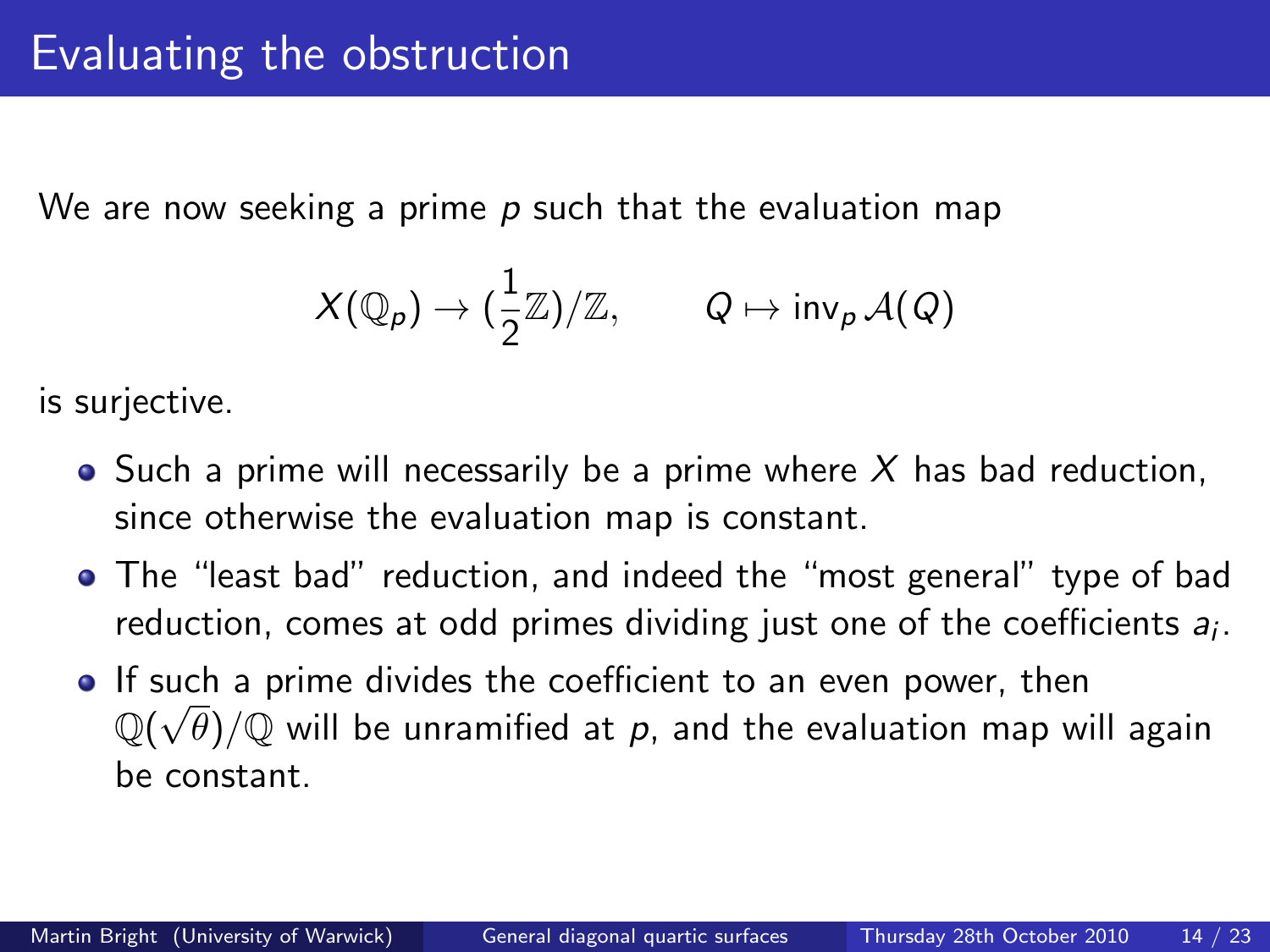#### Theorem

Let  $X$  be a diagonal quartic surface, and let  $H$  be the subgroup of  $\mathbb{Q}^{\times}/(\mathbb{Q}^{\times})^4$  generated by  $-1$ , 4 and the quotients a $_i/$ a $_j$ . Suppose that:

- $\bullet X(\mathbb{Q}_{\nu}) \neq \emptyset$  for all places v of  $\mathbb{Q}$ ;
- $\bigcirc$   $H \cap \{2,3,5\} = \emptyset$ ;
- $|H| = 256$ ;
- $\bullet$  there is an odd prime p which divides precisely one  $a_i$ , and does so to an odd power;

Then Br  $X/Br \mathbb{Q}$  has order 2, and there is no Brauer–Manin obstruction to the existence of rational points on X.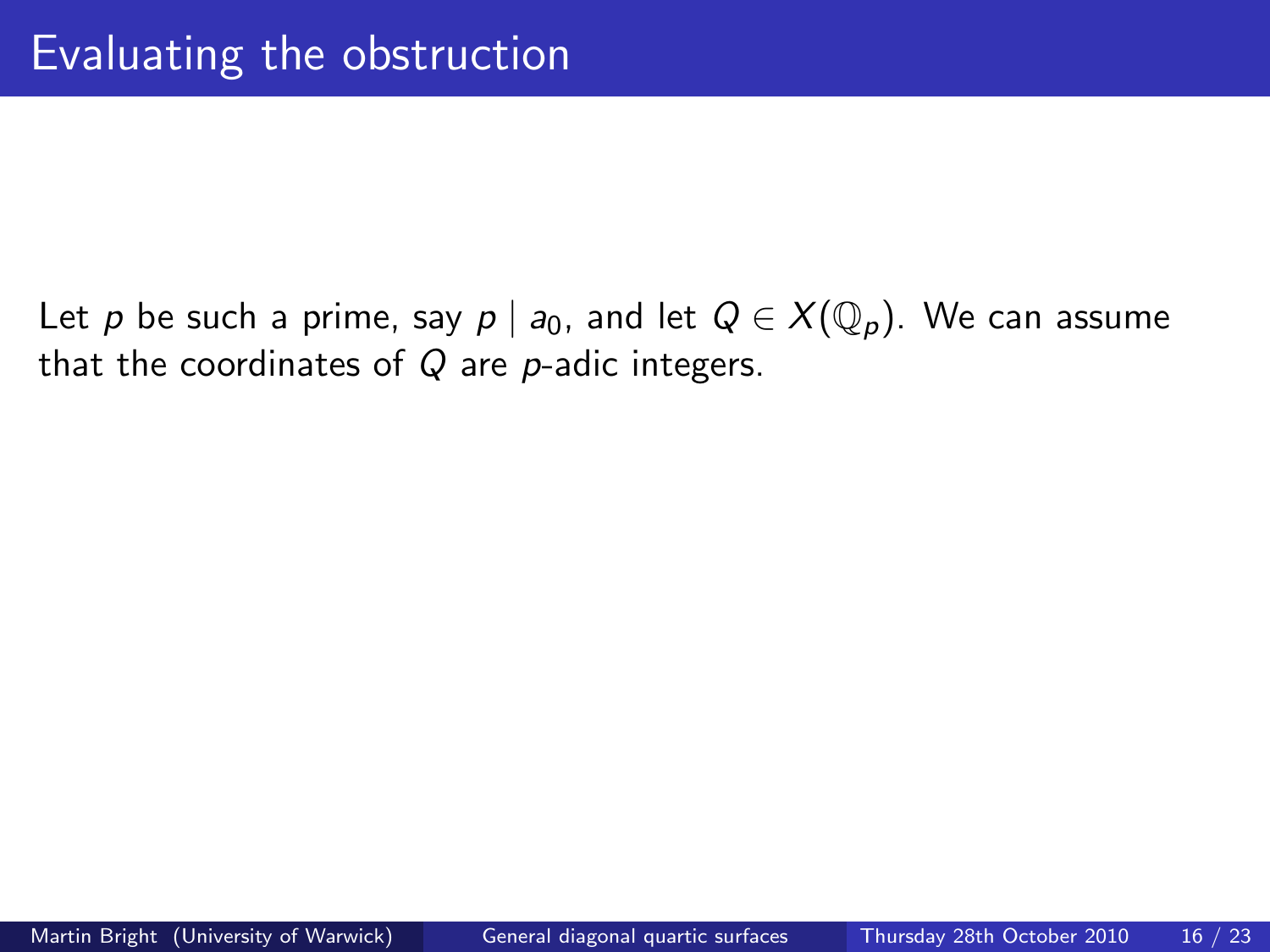$$
inv_{p} \mathcal{A}(Q) = (\theta, f(Q)/X_{0}^{2})_{p}
$$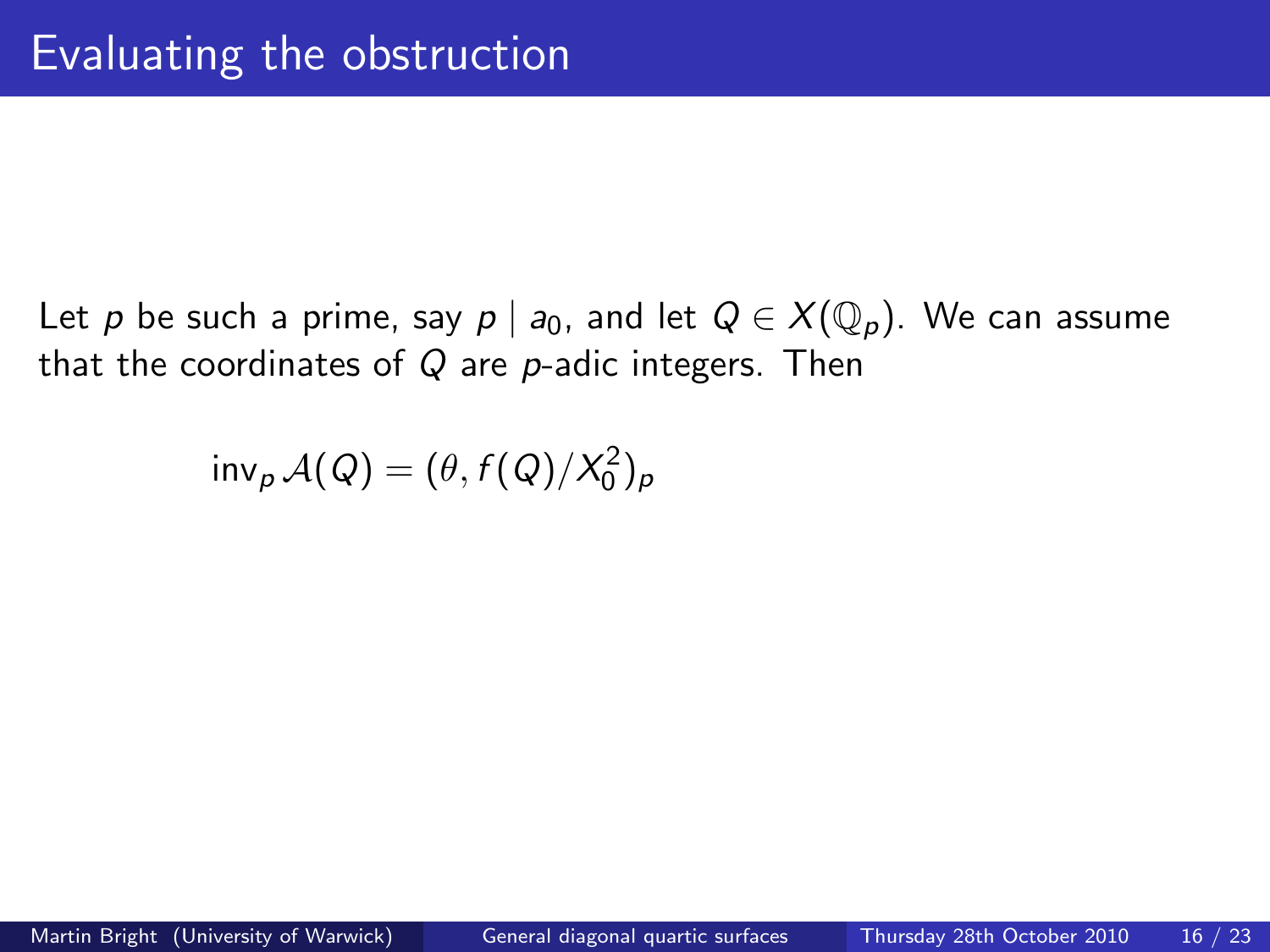$$
\mathsf{inv}_p \,\mathcal{A}(\mathsf{Q}) = (\theta, f(\mathsf{Q})/\mathsf{X}_0^2)_p = (\theta, f(\mathsf{Q}))_p
$$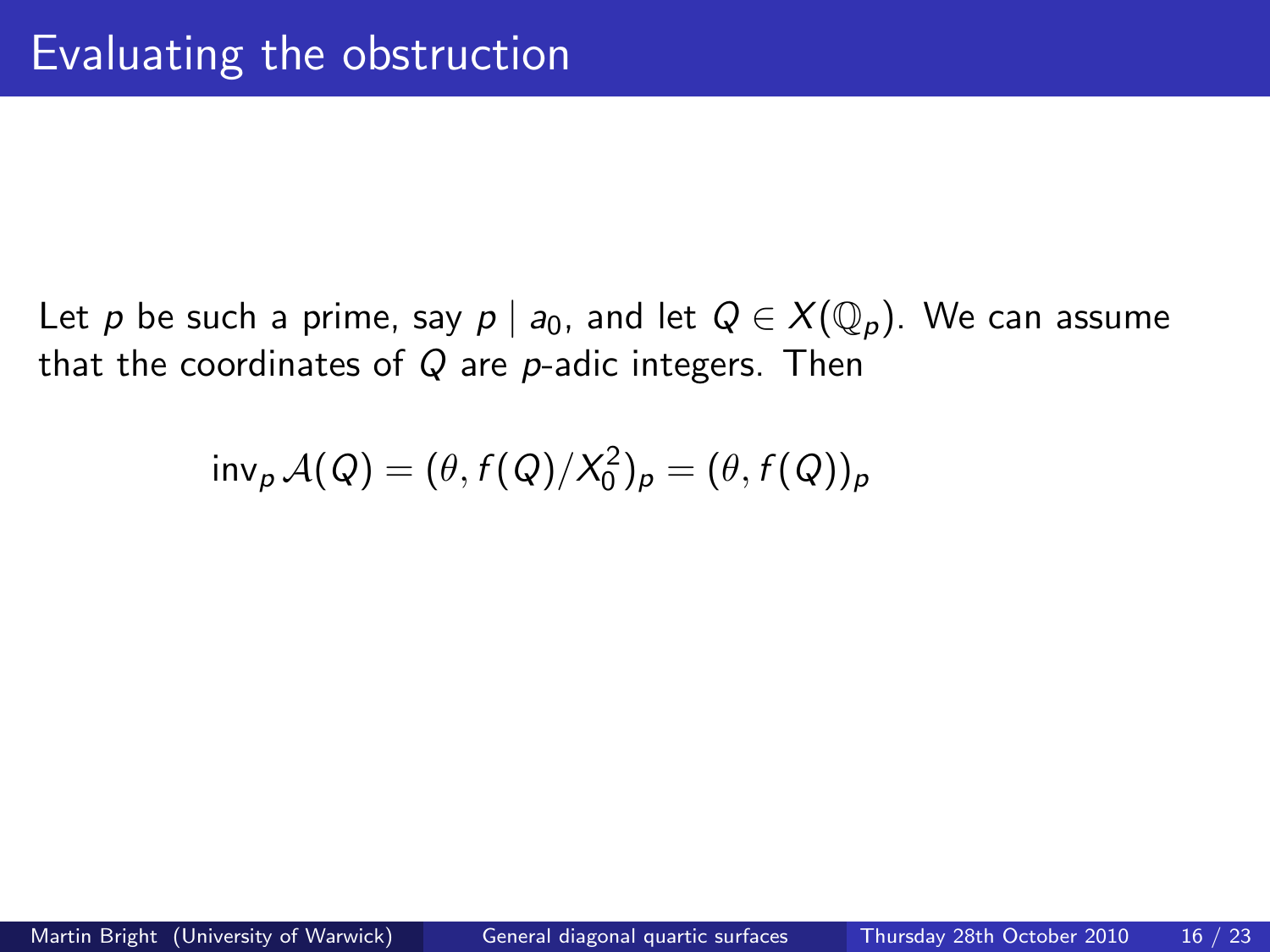$$
inv_{p} \mathcal{A}(Q) = (\theta, f(Q)/X_{0}^{2})_{p} = (\theta, f(Q))_{p} = \left(\frac{f(Q)}{p}\right)
$$

as long as  $f(Q) \in \mathbb{Z}_p^\times$ , since  $\mathbb{Q}(\theta)/\mathbb{Q}$  is tamely ramified at  $p$ .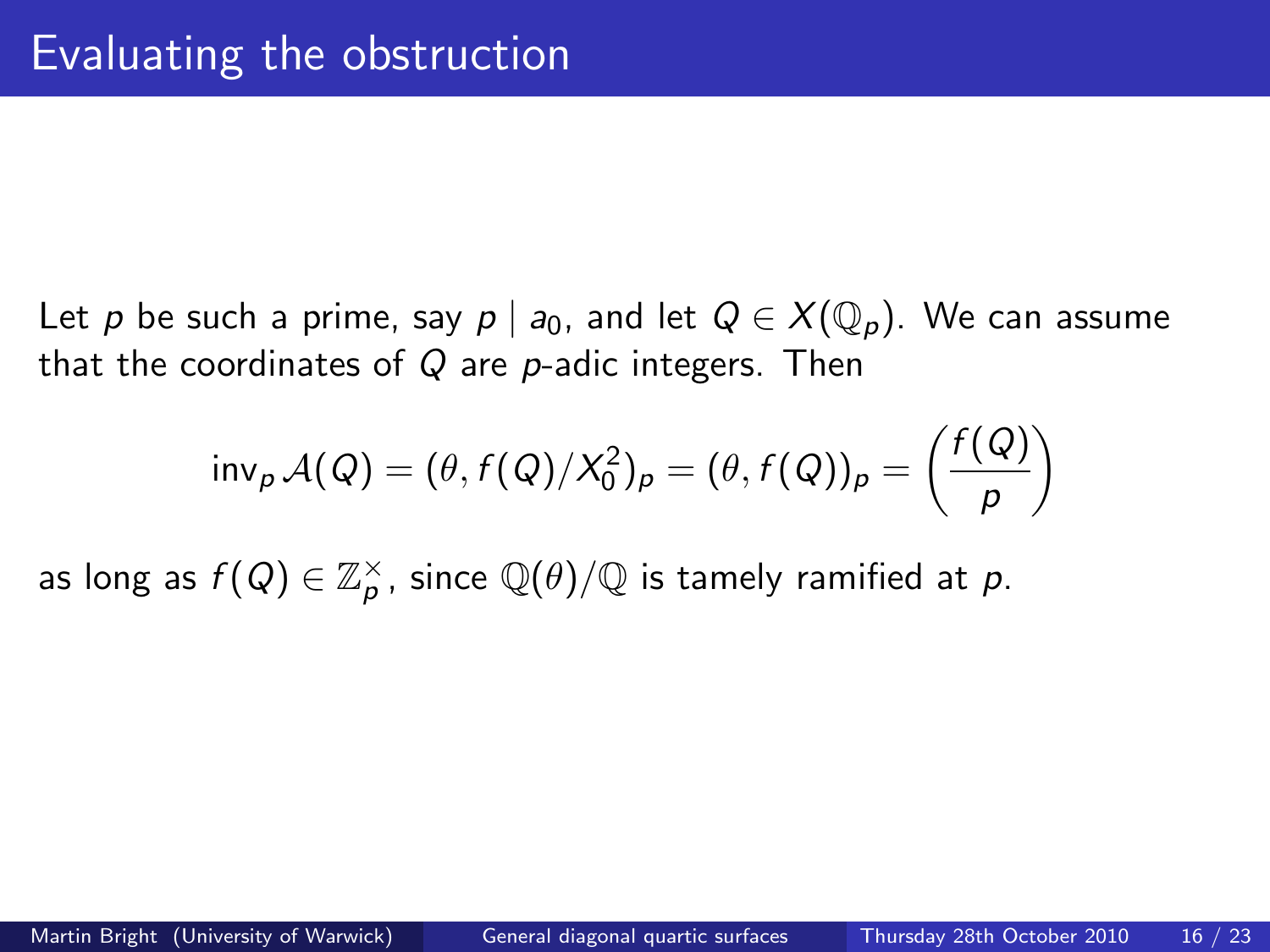$$
\text{inv}_p \,\mathcal{A}(Q) = (\theta, f(Q)/\chi_0^2)_p = (\theta, f(Q))_p = \left(\frac{f(Q)}{p}\right)
$$

as long as  $f(Q)\in \mathbb{Z}_\rho^\times$ , since  $\mathbb{Q}(\theta)/\mathbb{Q}$  is tamely ramified at  $\rho.$  This only depends on the reduction of Q mod p.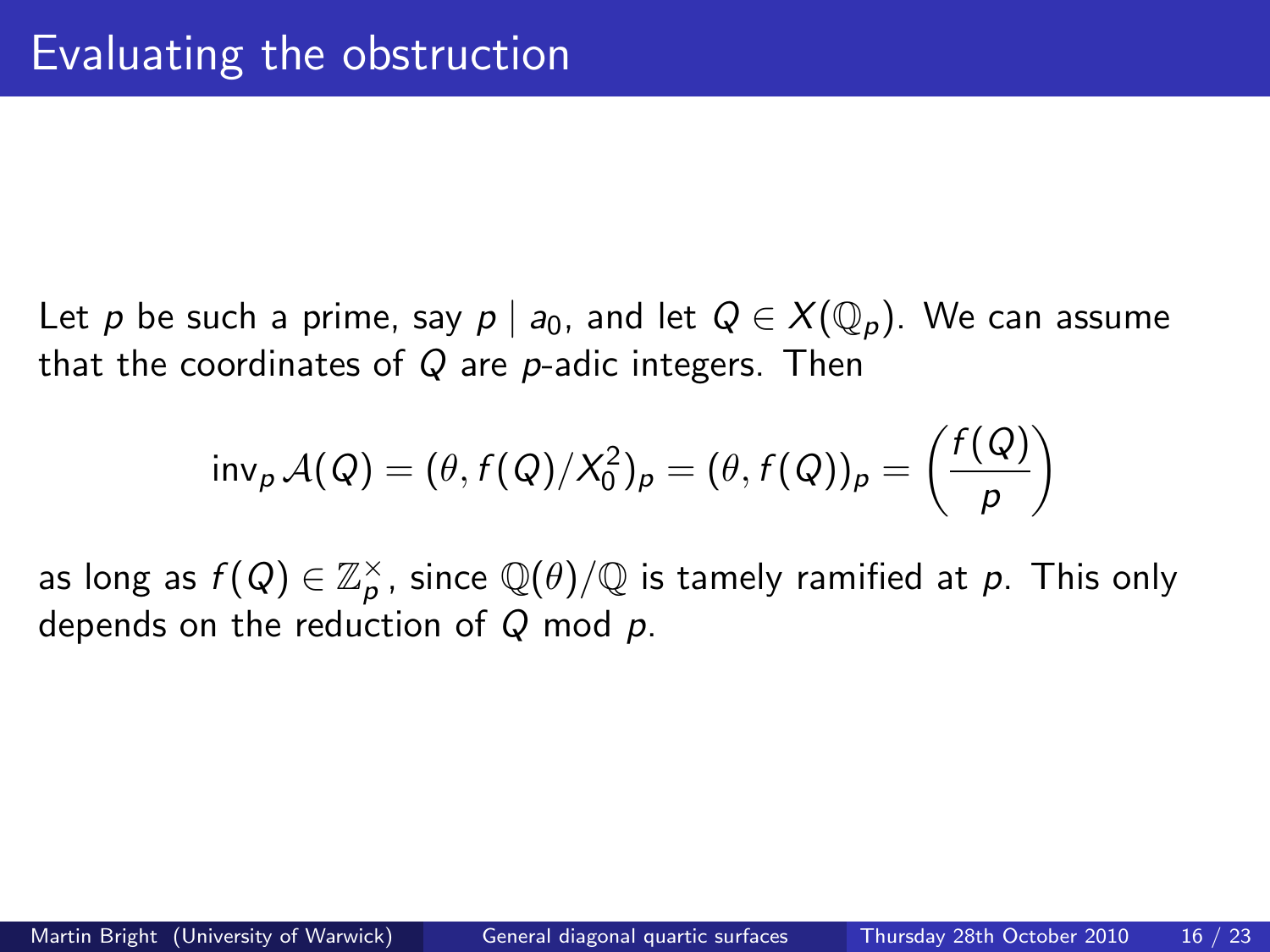Let  $\tilde{X}$  denote the reduction of X mod p, and  $\tilde{f}$  the reduction of the quadratic form f mod  $p$ . We have reduced the problem to the following:

#### Lemma

To show that there is no Brauer–Manin obstruction to the Hasse principle on  $X$ , it is enough to show that the quadratic form  $\tilde{f}$  takes both square and non-square values in  $\mathbb{F}_p^\times$  at points of  $\tilde{\mathsf{X}}(\mathbb{F}_p).$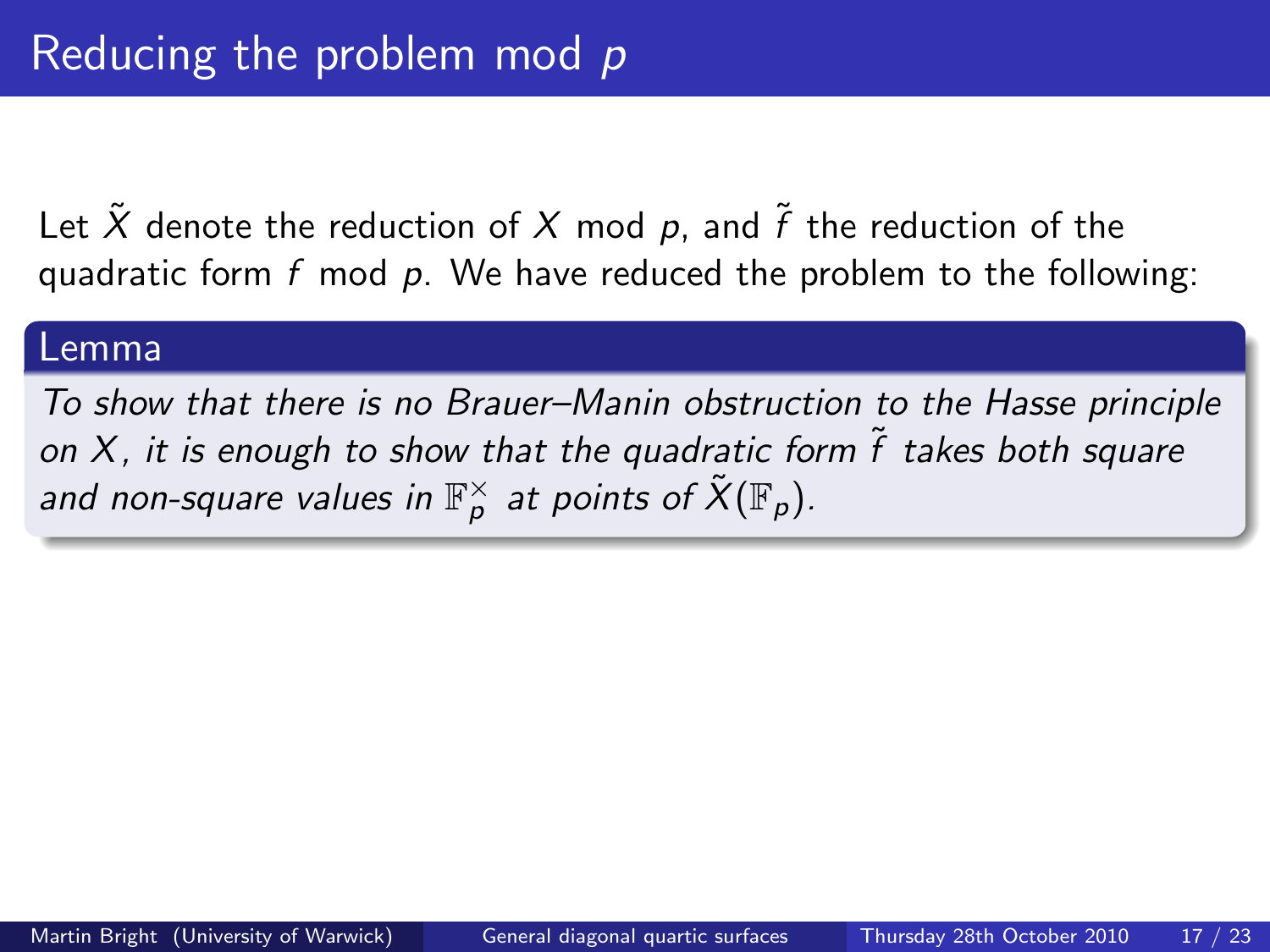Let  $\tilde{X}$  denote the reduction of X mod p, and  $\tilde{f}$  the reduction of the quadratic form  $f$  mod  $p$ . We have reduced the problem to the following:

#### Lemma

To show that there is no Brauer–Manin obstruction to the Hasse principle on X, it is enough to show that the quadratic form  $\tilde{f}$  takes both square and non-square values in  $\mathbb{F}_p^\times$  at points of  $\tilde{\mathsf{X}}(\mathbb{F}_p).$ 

Recall the definition of  $f$ :

$$
f = a_0 y_0 X_0^2 + a_1 y_1 X_1^2 + a_2 y_2 X_2^2 + a_3 y_3 X_3^2.
$$

Since  $p \mid a_0$ , the reduction  $\widetilde{f}$  has no term in  $X_0^2$ .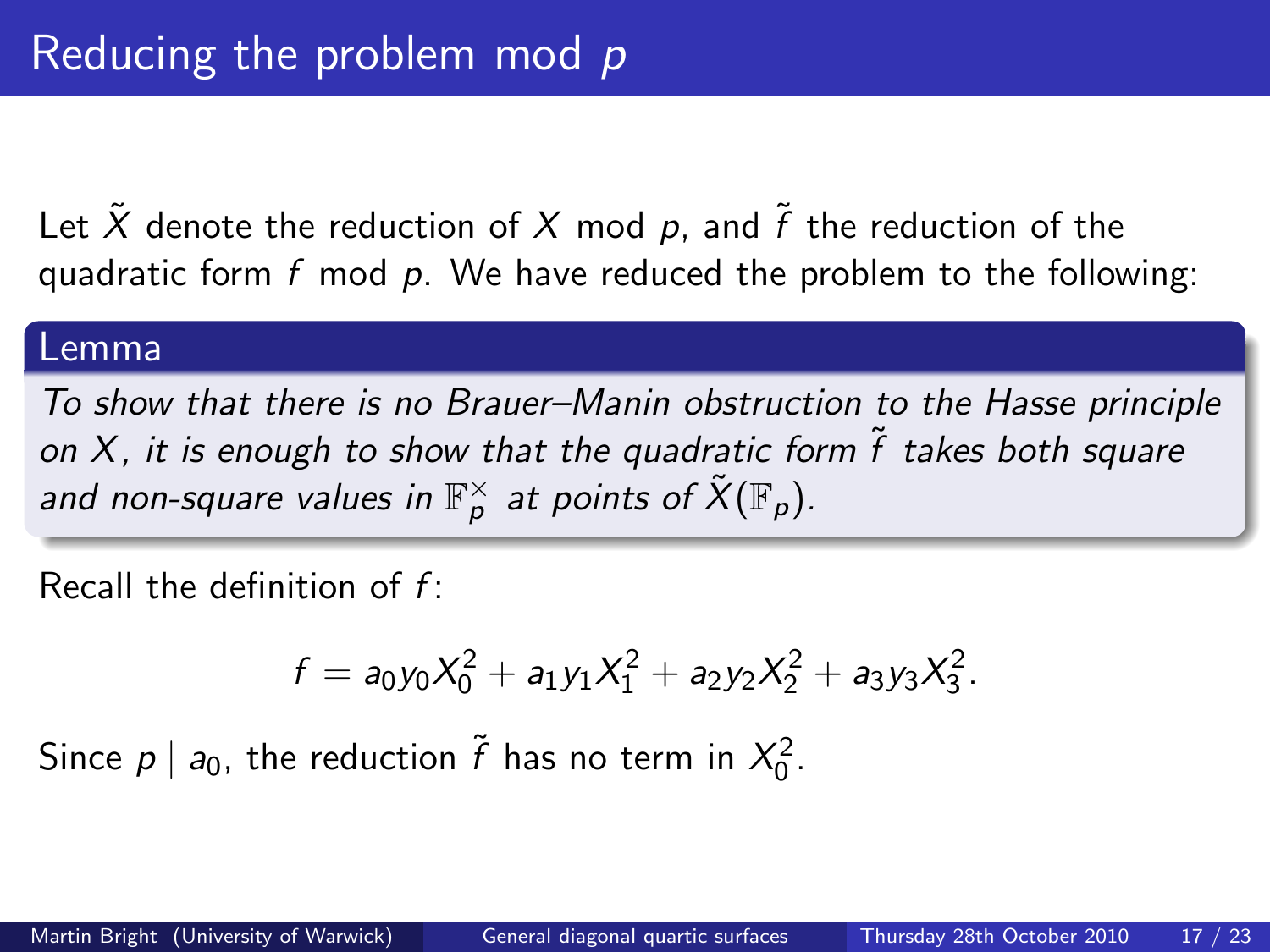## Reducing the problem mod  $p$

The reduction  $\tilde{X}$  of X mod p also has no term in  $X_0$ :

$$
\tilde{X} : \tilde{a}_1 X_1^4 + \tilde{a}_2 X_2^4 + \tilde{a}_3 X_3^4 = 0.
$$

Let  $\mathcal{C} \subset \mathbb{P}^2_{\mathbb{F}_p}$  be the plane curve defined by this equation.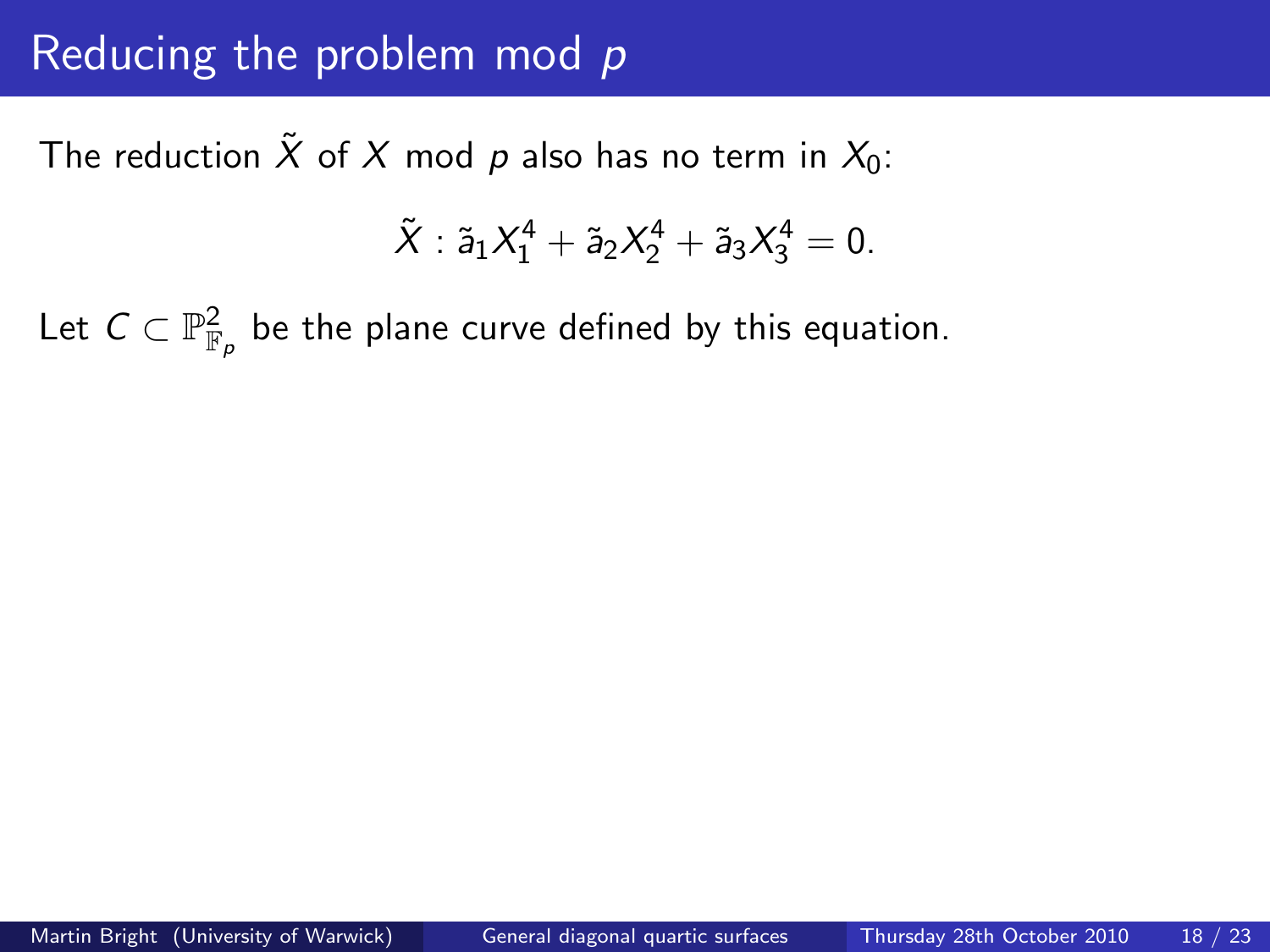## Reducing the problem mod p

The reduction  $\tilde{X}$  of X mod p also has no term in  $X_0$ :

$$
\tilde{X} : \tilde{a}_1 X_1^4 + \tilde{a}_2 X_2^4 + \tilde{a}_3 X_3^4 = 0.
$$

Let  $\mathcal{C} \subset \mathbb{P}^2_{\mathbb{F}_p}$  be the plane curve defined by this equation. We can restate the previous lemma:

#### Lemma

To show that there is no Brauer–Manin obstruction to the Hasse principle on X, it is enough to show that the quadratic form  $\tilde{f}$  takes both square and non-square values in  $\mathbb{F}_p^\times$  at points of  $C(\mathbb{F}_p).$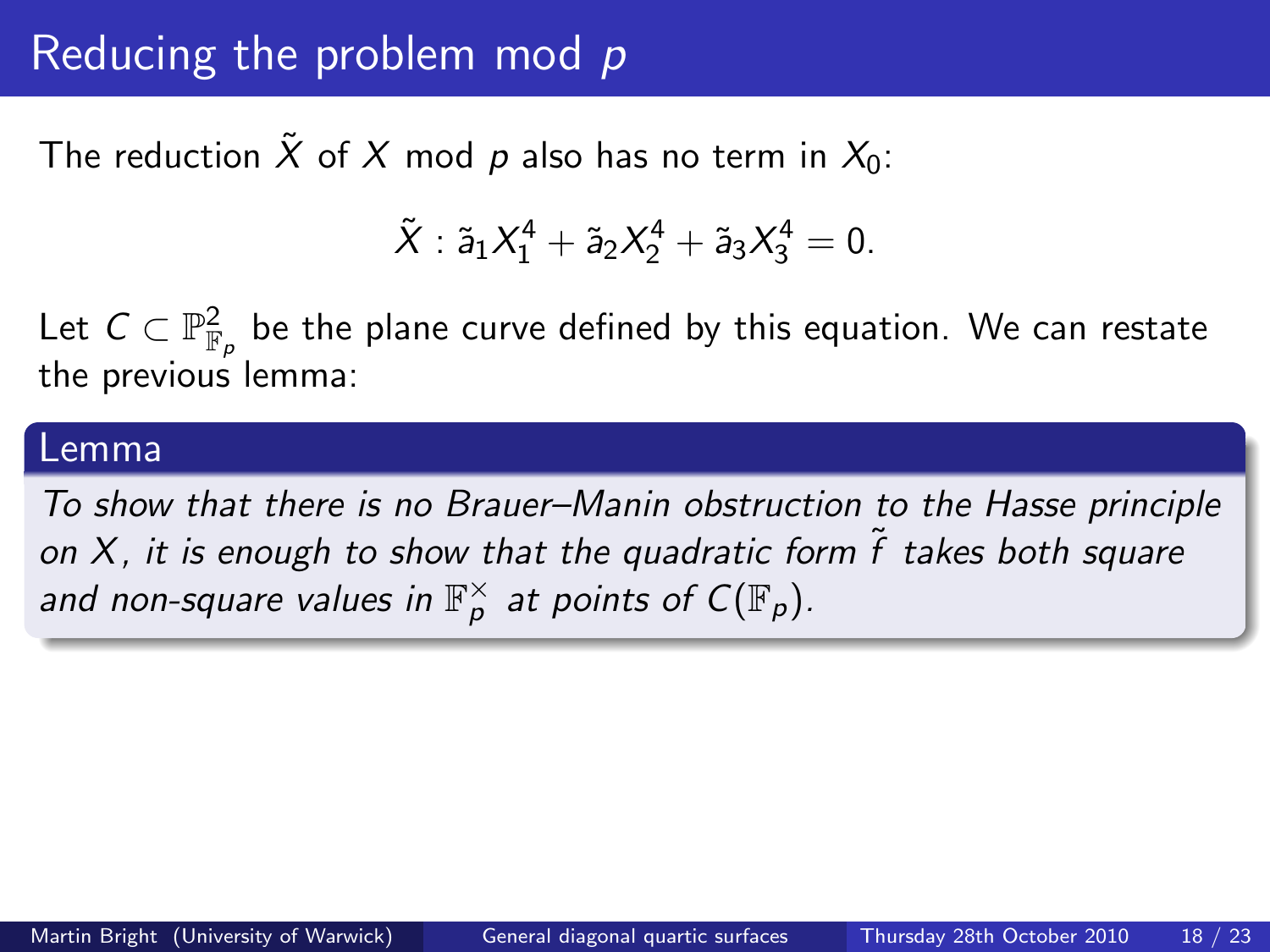## Reducing the problem mod p

The reduction  $\tilde{X}$  of X mod p also has no term in  $X_0$ :

$$
\tilde{X} : \tilde{a}_1 X_1^4 + \tilde{a}_2 X_2^4 + \tilde{a}_3 X_3^4 = 0.
$$

Let  $\mathcal{C} \subset \mathbb{P}^2_{\mathbb{F}_p}$  be the plane curve defined by this equation. We can restate the previous lemma:

#### Lemma

To show that there is no Brauer–Manin obstruction to the Hasse principle on  $X$ , it is enough to show that the quadratic form  $\tilde{f}$  takes both square and non-square values in  $\mathbb{F}_p^\times$  at points of  $C(\mathbb{F}_p).$ 

Equivalently, we must show that each 2-covering  $E_d \rightarrow C$  defined by

$$
E_d: dZ^2 = \tilde{f},
$$

for  $d \in \mathbb{F}_\rho^\times/(\mathbb{F}_\rho^\times)^2$ , has a smooth  $\mathbb{F}_\rho$ -point.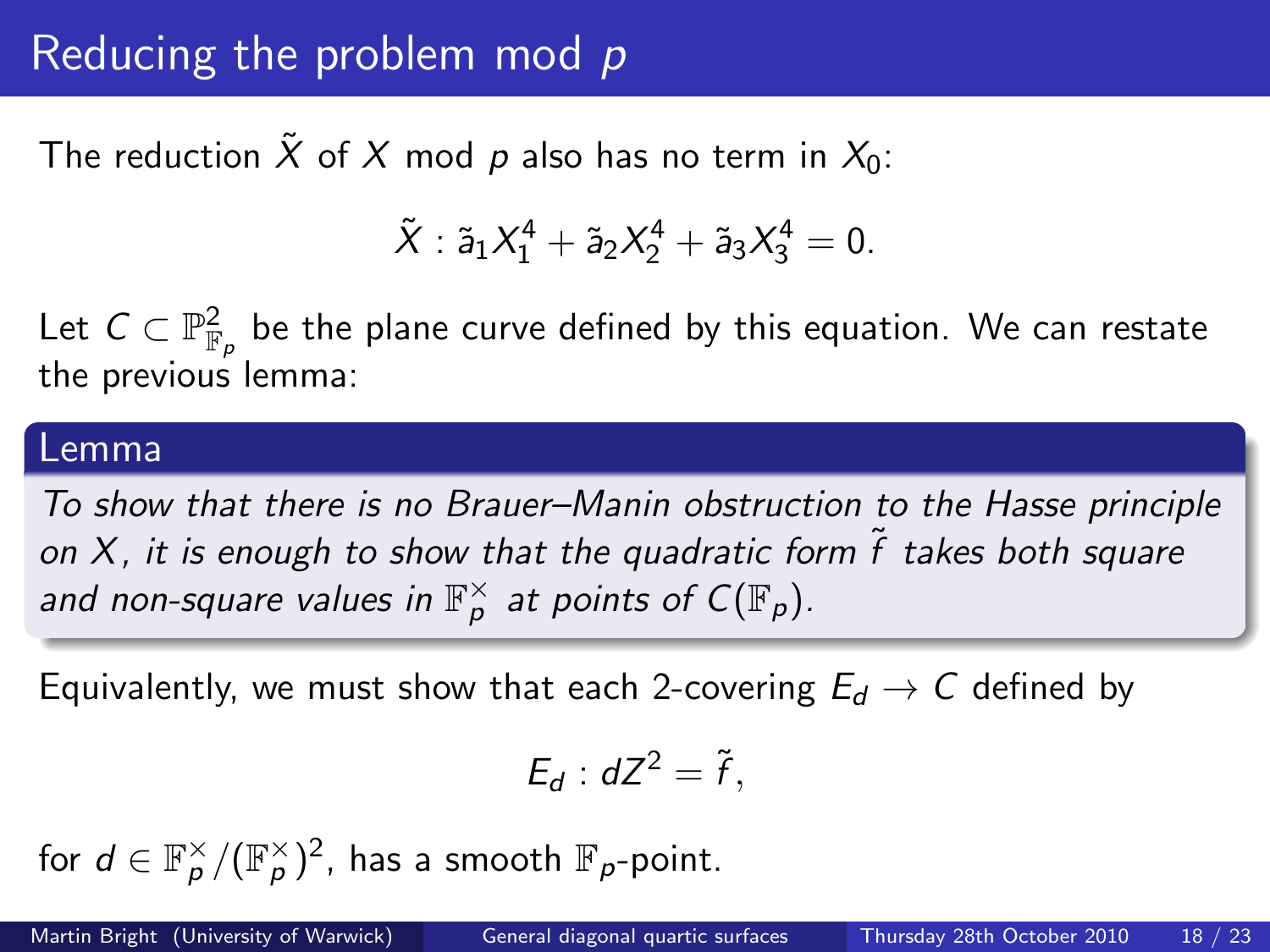### The geometric picture

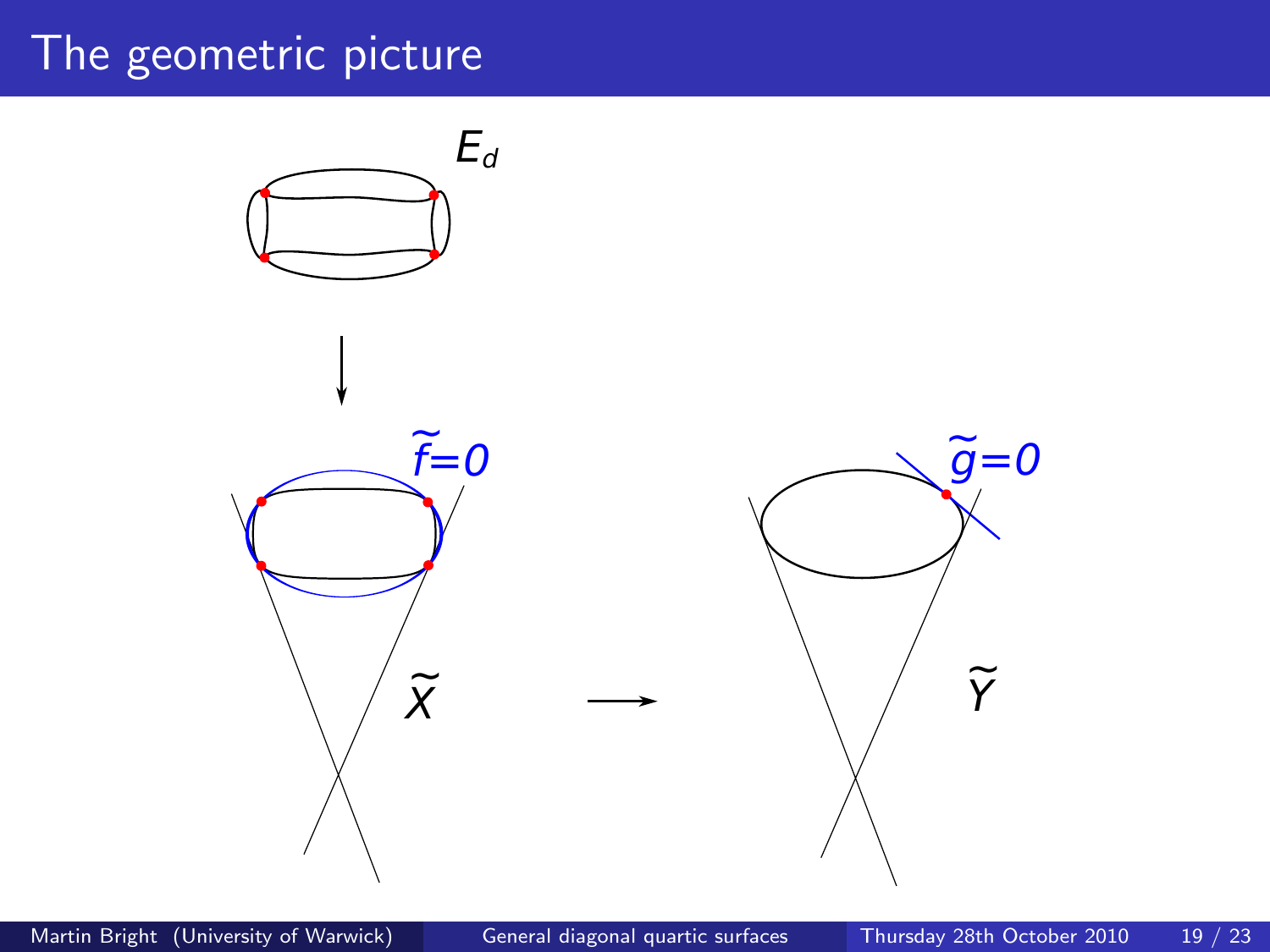Each 2-covering  $E_d \rightarrow C$  is singular above those points of C where  $\hat{f}$ vanishes. However, it follows from the way that  $f$  was constructed that the normalisation of  $E_d$  is unramified over C, so has genus 5.

**If** p is sufficiently large ( $p > 114$  is certainly enough), then the Hasse–Weil bounds show that each  $E_d$  has a smooth  $\mathbb{F}_p$ -point, and we are finished.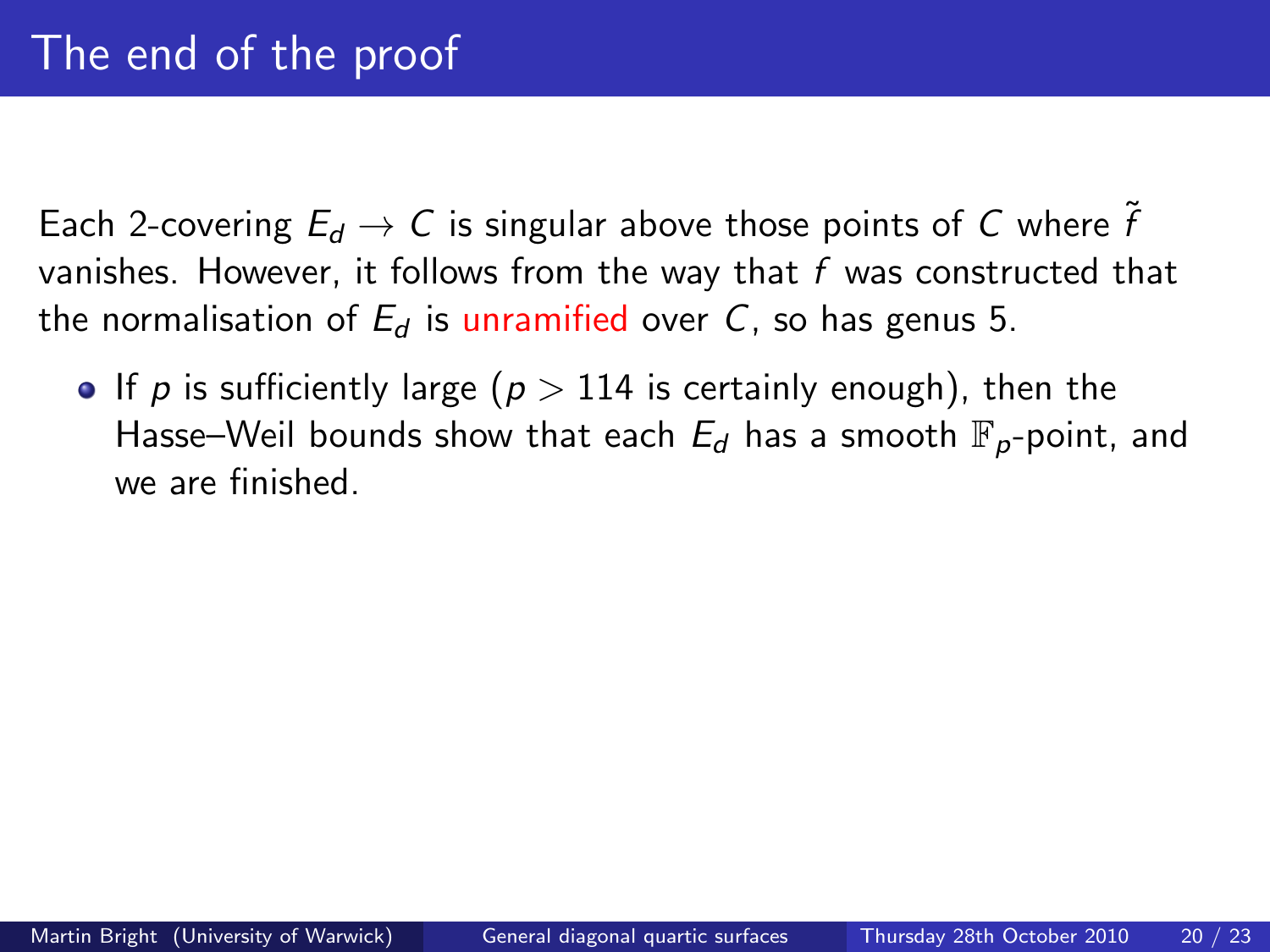Each 2-covering  $E_d \rightarrow C$  is singular above those points of C where  $\tilde{f}$ vanishes. However, it follows from the way that  $f$  was constructed that the normalisation of  $E_d$  is unramified over C, so has genus 5.

- **•** If p is sufficiently large ( $p > 114$  is certainly enough), then the Hasse–Weil bounds show that each  $E_d$  has a smooth  $\mathbb{F}_p$ -point, and we are finished.
- $\bullet$  Otherwise, there are only finitely many cases to check: for each  $p$ , there are finitely many curves  $C$ , and  $\tilde{f}$  only depends on  $C$  (and not the original  $X$ ).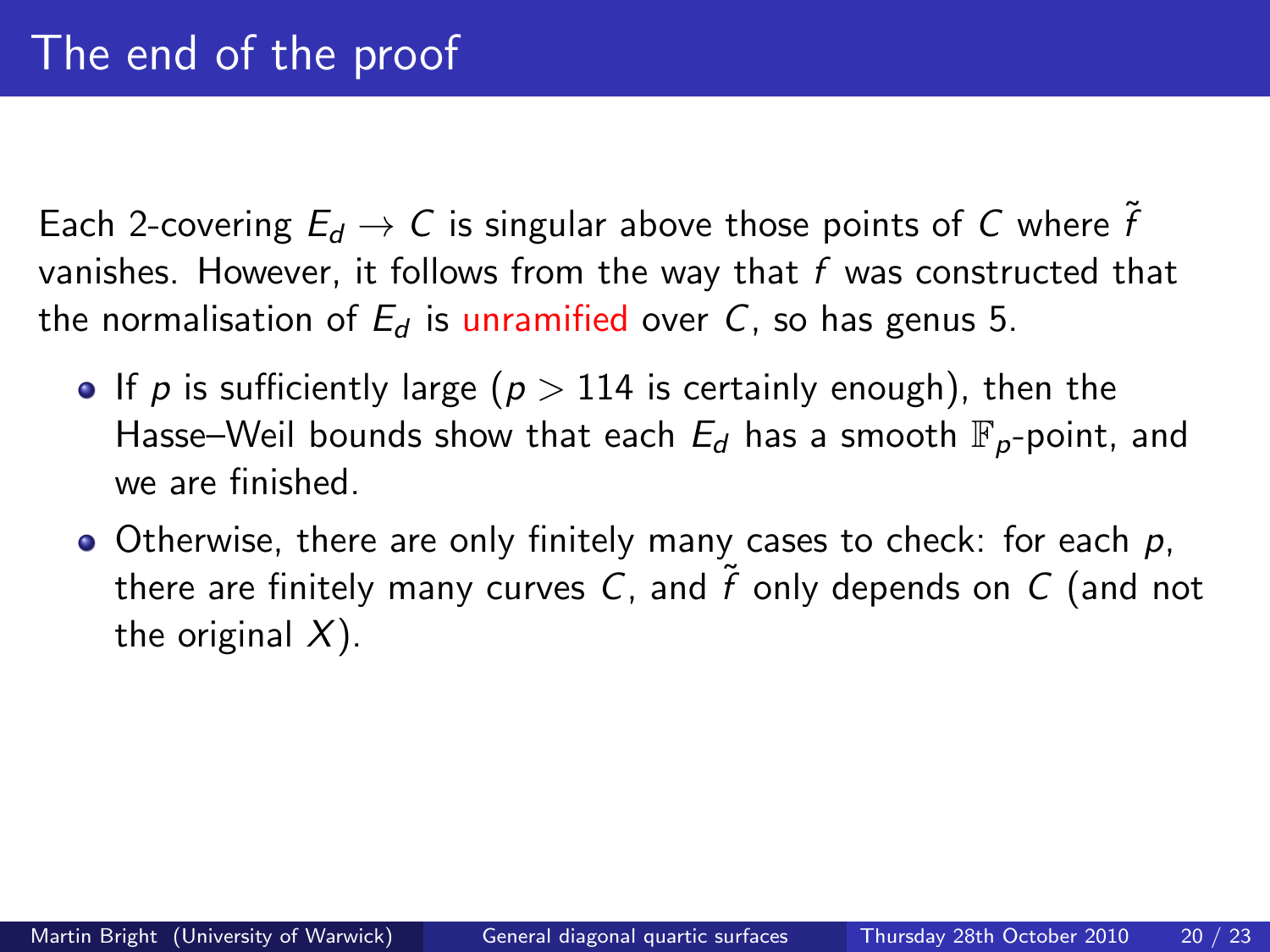Each 2-covering  $E_d \rightarrow C$  is singular above those points of C where  $\tilde{f}$ vanishes. However, it follows from the way that  $f$  was constructed that the normalisation of  $E_d$  is unramified over C, so has genus 5.

- **If** p is sufficiently large ( $p > 114$  is certainly enough), then the Hasse–Weil bounds show that each  $E_d$  has a smooth  $\mathbb{F}_p$ -point, and we are finished.
- $\bullet$  Otherwise, there are only finitely many cases to check: for each  $p$ , there are finitely many curves  $C$ , and  $\tilde{f}$  only depends on  $C$  (and not the original  $X$ ).
- The result turns out to be true unless  $p \in \{7, 11, 17, 41\}$  and C is the Fermat curve (i.e.  $\tilde{a}_1 = \tilde{a}_2 = \tilde{a}_3$ ).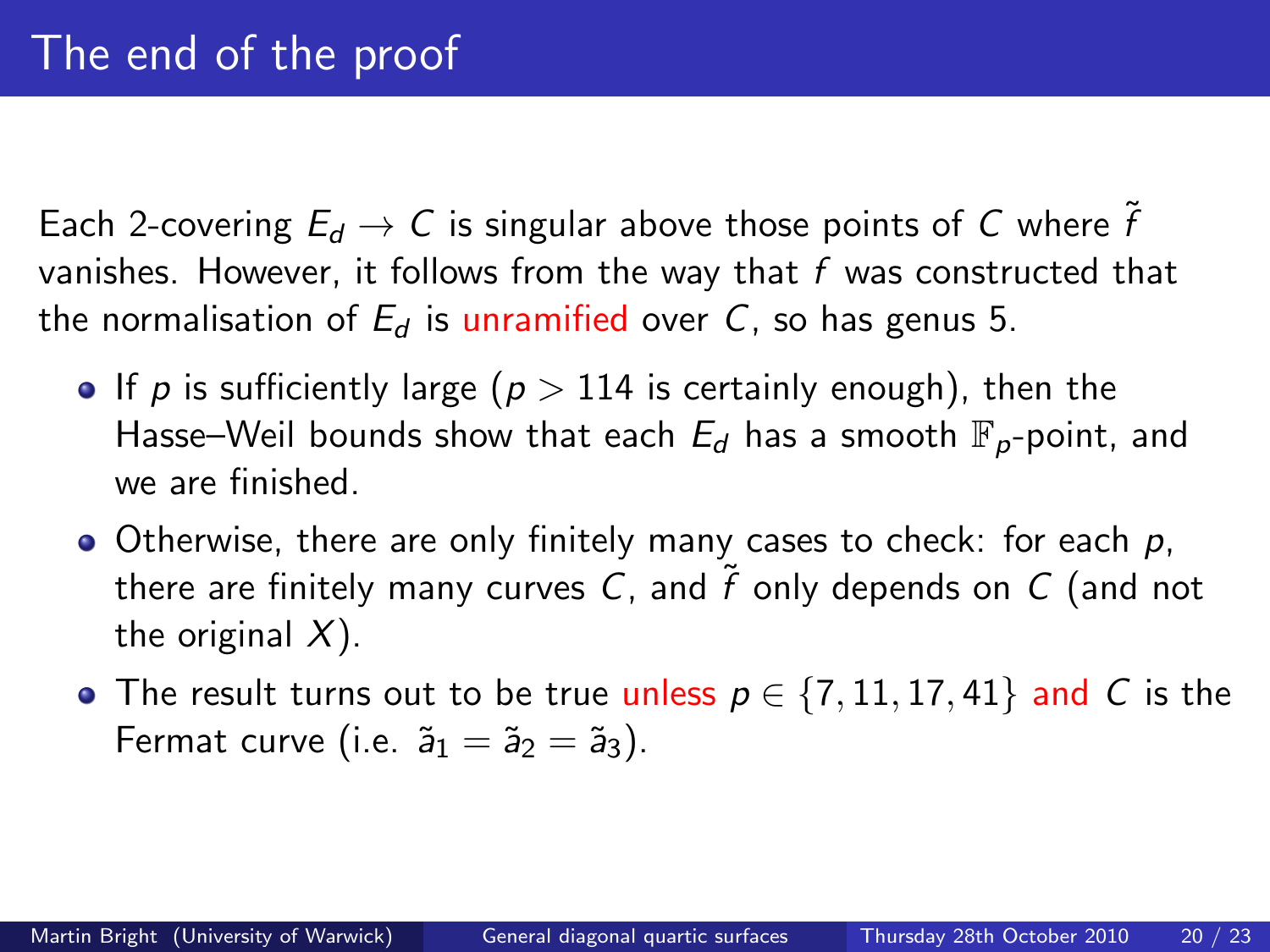#### Theorem

Let  $X$  be a diagonal quartic surface, and let  $H$  be the subgroup of  $\mathbb{Q}^{\times}/(\mathbb{Q}^{\times})^4$  generated by  $-1$ , 4 and the quotients a $_i/$ a $_j$ . Suppose that:

- $\bullet \times (\mathbb{Q}_{\nu}) \neq \emptyset$  for all places v of  $\mathbb{Q}$ ;
- $\bigcirc$   $H \cap \{2,3,5\} = \emptyset$ ;
- $|H| = 256$ ;
- $\bullet$  there is an odd prime p which divides precisely one  $a_i$ , and does so to an odd power; moreover, if  $p \in \{7, 11, 17, 41\}$ , then the reduction of X modulo p is not isomorphic to  $x^4 + y^4 + z^4 = 0$ .

Then  $Br X/Br \mathbb{Q}$  has order 2, and there is no Brauer–Manin obstruction to the existence of rational points on X.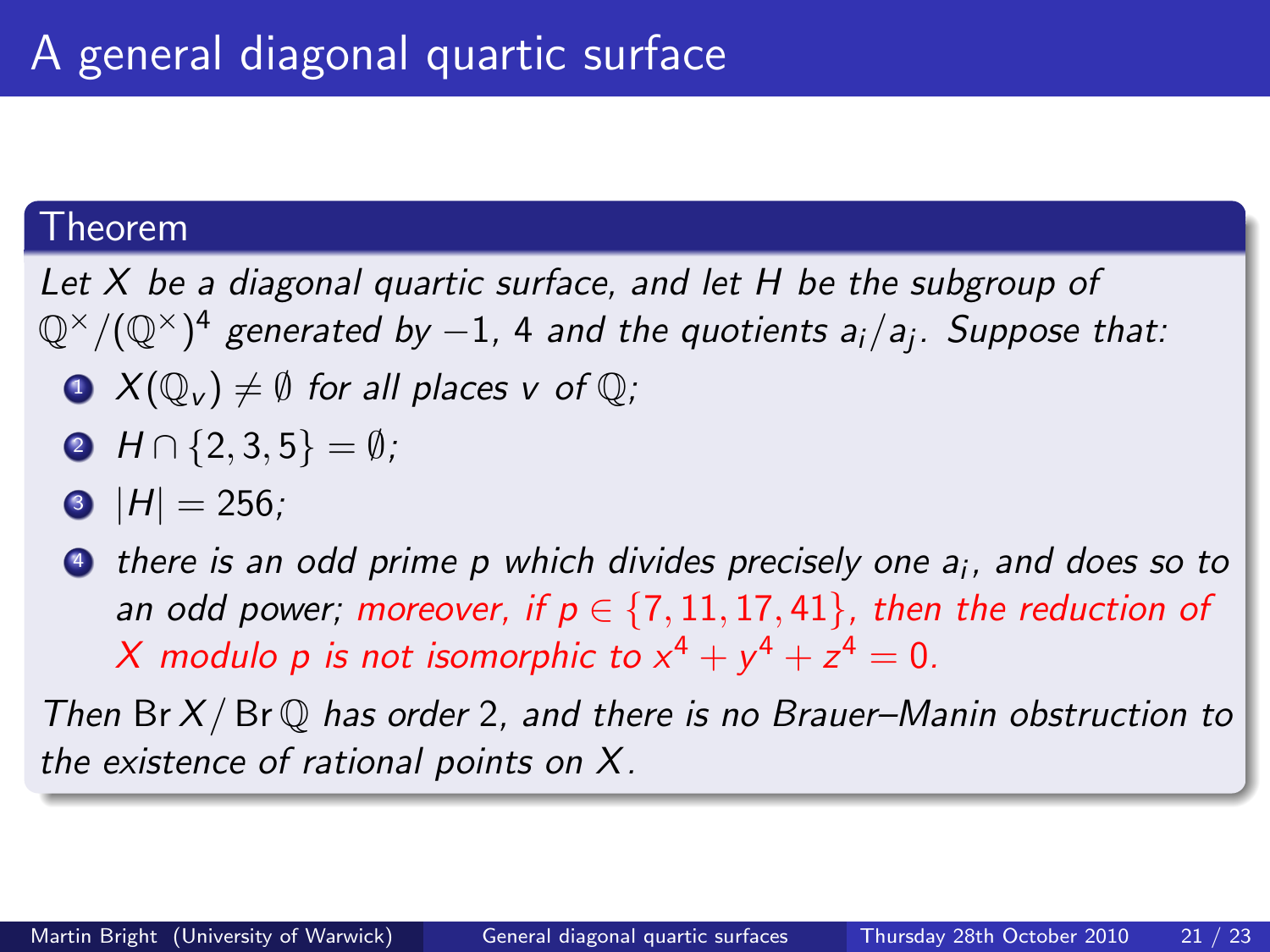In particular, we can construct whole families of diagonal quartic surfaces which have no Brauer–Manin obstruction to the Hasse principle.

### Example

Let *n* be an integer, and suppose that there exists some prime  $p > 11$ dividing n to an odd power. Then the diagonal quartic surface

<span id="page-55-0"></span>
$$
2X_0^4 - 11X_1^4 - 7X_2^4 = nX_3^4
$$

has no Brauer–Manin obstruction to the Hasse principle.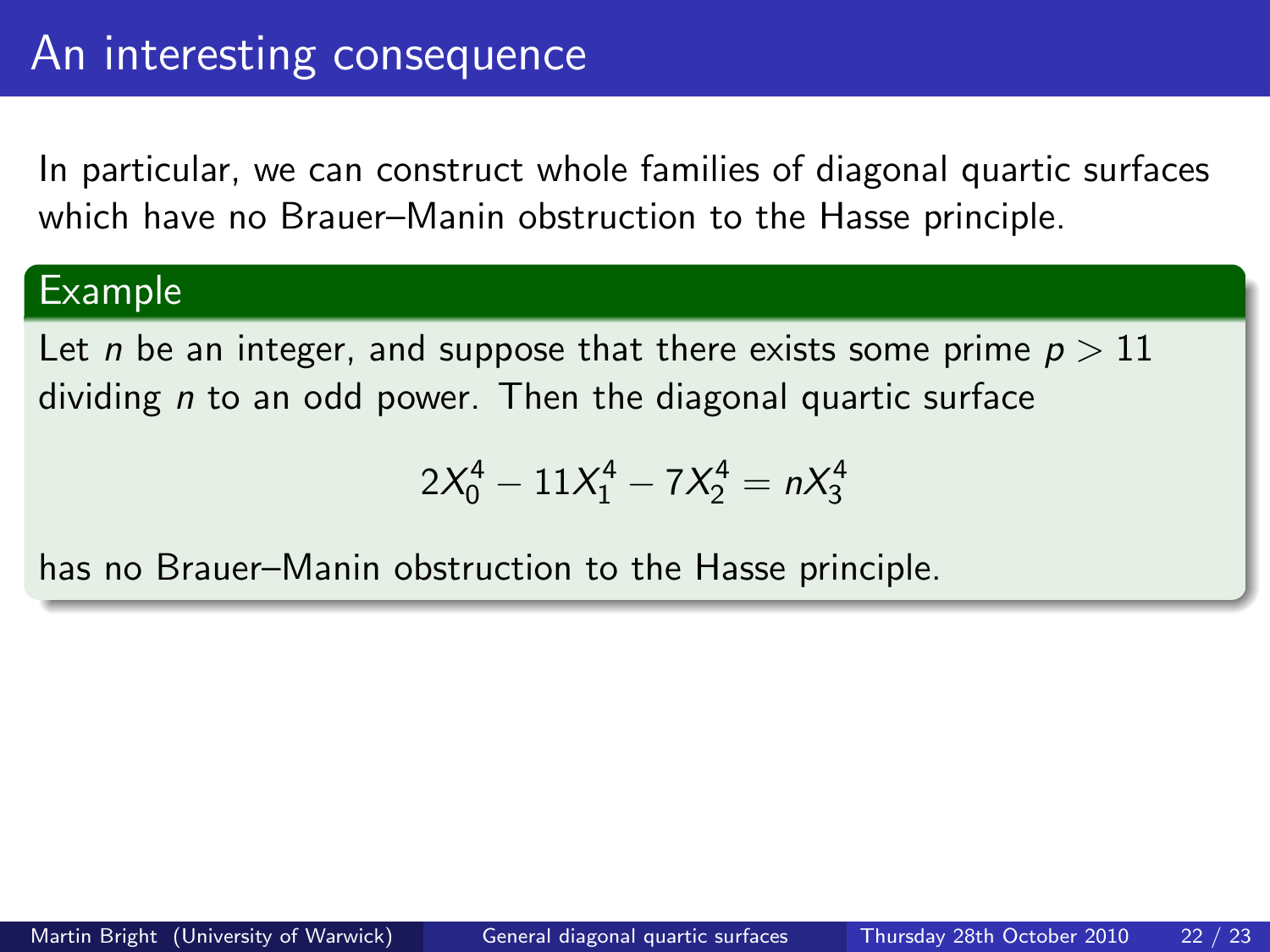In particular, we can construct whole families of diagonal quartic surfaces which have no Brauer–Manin obstruction to the Hasse principle.

### Example

Let *n* be an integer, and suppose that there exists some prime  $p > 11$ dividing n to an odd power. Then the diagonal quartic surface

$$
2X_0^4 - 11X_1^4 - 7X_2^4 = nX_3^4
$$

has no Brauer–Manin obstruction to the Hasse principle.

The curve  $2x^4-11y^4-7z^4=0$  is everywhere locally soluble, so the surface has points everywhere locally.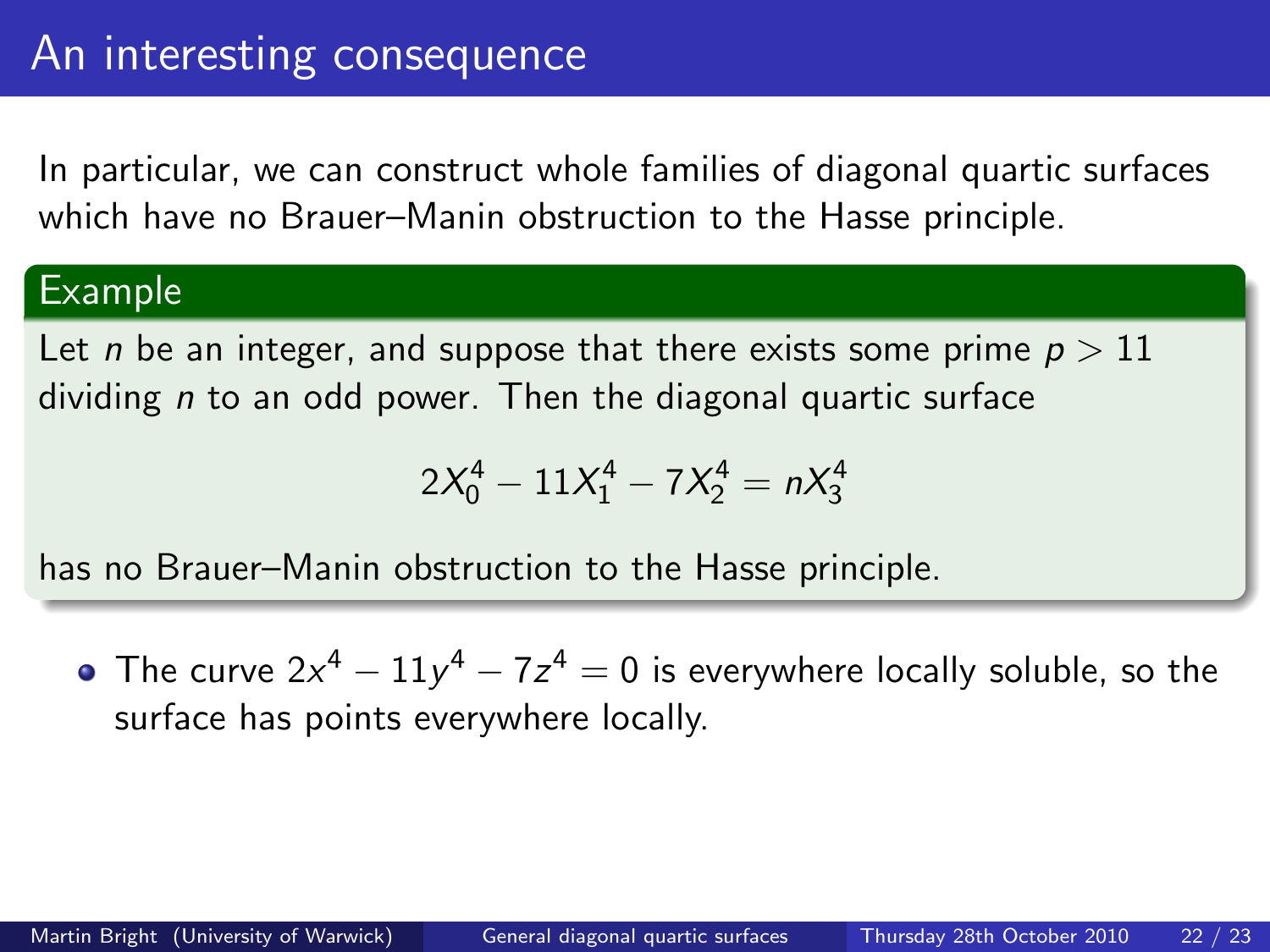In particular, we can construct whole families of diagonal quartic surfaces which have no Brauer–Manin obstruction to the Hasse principle.

### Example

Let *n* be an integer, and suppose that there exists some prime  $p > 11$ dividing *n* to an odd power. Then the diagonal quartic surface

$$
2X_0^4 - 11X_1^4 - 7X_2^4 = nX_3^4
$$

has no Brauer–Manin obstruction to the Hasse principle.

- The curve  $2x^4-11y^4-7z^4=0$  is everywhere locally soluble, so the surface has points everywhere locally.
- $\bullet$  The condition on *n* ensures that the hypotheses on the group  $H \subset \mathbb{Q}^{\times}/(\mathbb{Q}^{\times})^4$  hold.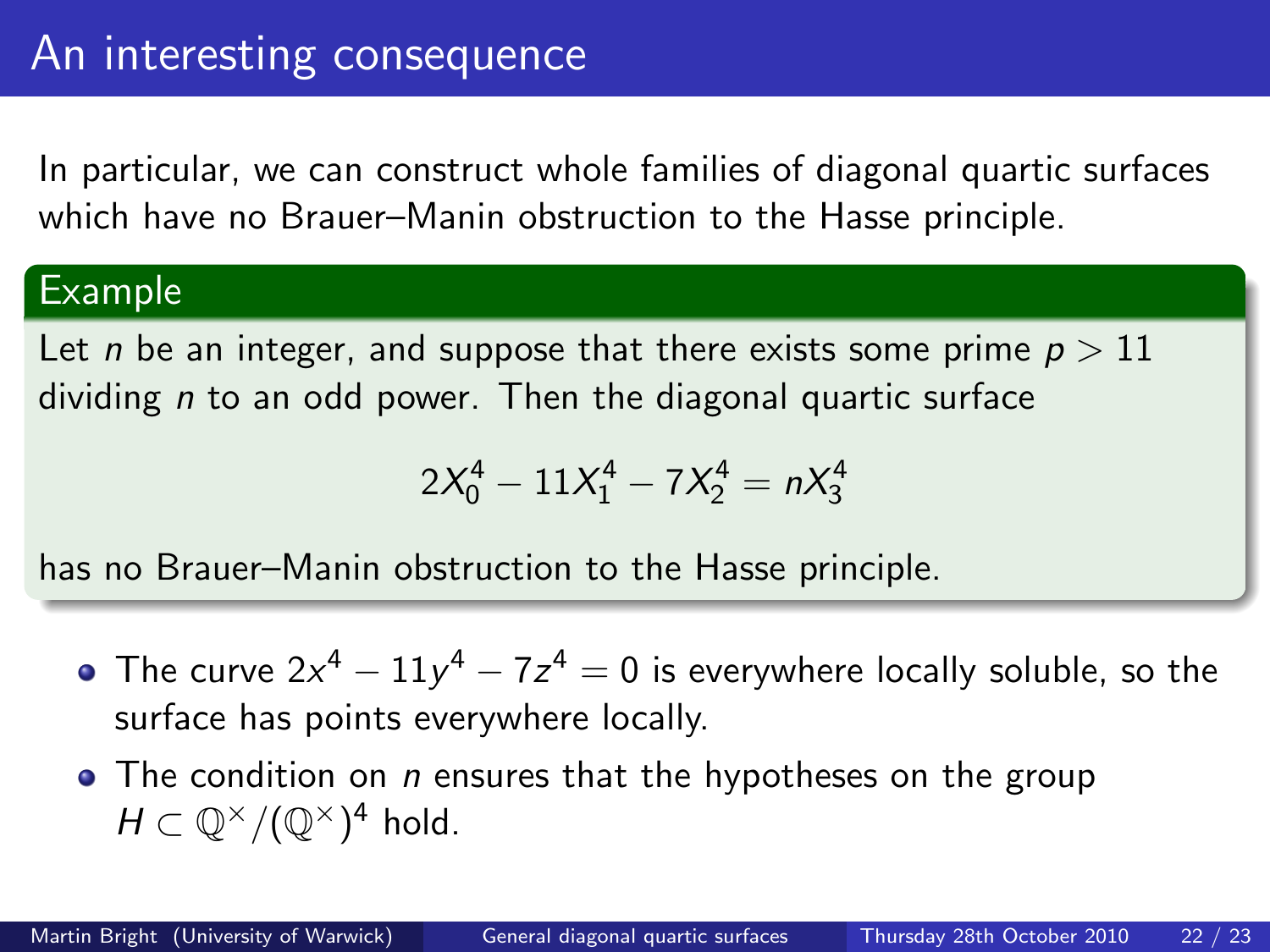The curve  $2x^4-11y^4-7z^4=0$  actually has no rational points, so any rational point on our surface must have  $X_3 \neq 0$ .